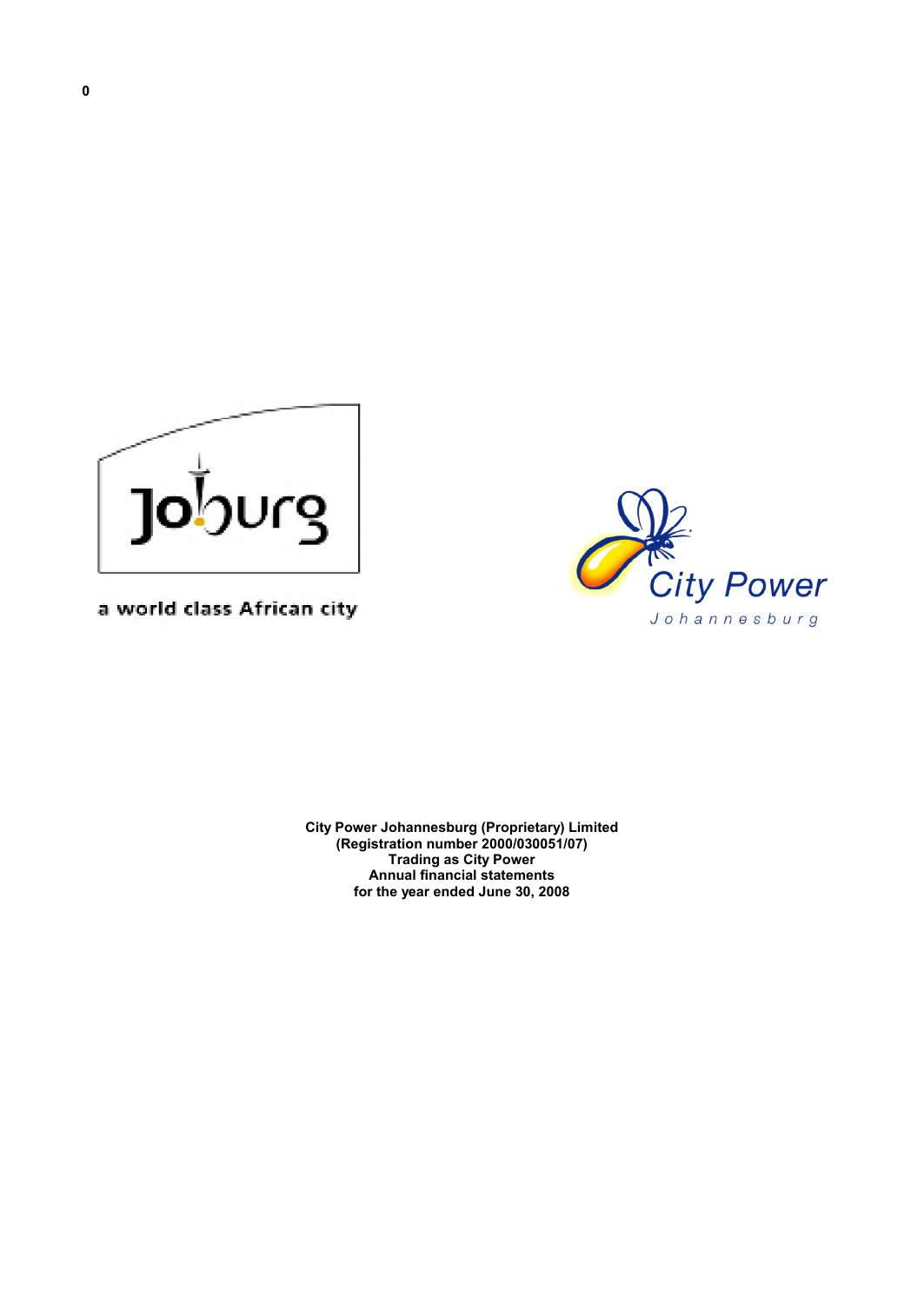(Registration number 2000/030051/07) Trading as City Power Annual Financial Statements for the year ended June 30, 2008

# **General Information**

| <b>Country of incorporation and domicile</b> | South Africa                                                                                                                                                            |
|----------------------------------------------|-------------------------------------------------------------------------------------------------------------------------------------------------------------------------|
| Nature of business and principal activities  | The principal activity of the company is the distribution of electricity to<br>industries, businesses and households in Johannesburg.                                   |
| <b>Directors</b>                             | KPM Simelane - Chairperson<br>J Kumbirai<br>Prof T Marwala<br>Adv KCO Garlipp<br>G Badela<br>JJH Mateya<br><b>SM Zimu - Executive</b><br><b>BN Leshnick - Executive</b> |
| <b>Registered office</b>                     | 40 Heronmere Road<br>Reuven<br>Johannesburg<br>Gauteng<br>2016                                                                                                          |
| <b>Business address</b>                      | 40 Heronmere Road<br>Reuven<br>Johannesburg<br>Gauteng<br>2016                                                                                                          |
| <b>Postal address</b>                        | PO Box 38766<br>Booysens<br>Gauteng<br>2016                                                                                                                             |
| <b>Ultimate Parent</b>                       | The City of Johannesburg Metropolitan Municipality<br>incorporated in South Africa                                                                                      |
| <b>Bankers</b>                               | <b>ABSA Bank Limited</b>                                                                                                                                                |
| <b>Auditors</b>                              | The Office of the Auditor-General: Gauteng                                                                                                                              |
| <b>Secretary</b>                             | M Smith                                                                                                                                                                 |
| <b>Company registration number</b>           | 2000/030051/07                                                                                                                                                          |
| <b>Attorneys</b>                             | Whalley van der Lith Attorneys<br>FR Pandelani Attorneys                                                                                                                |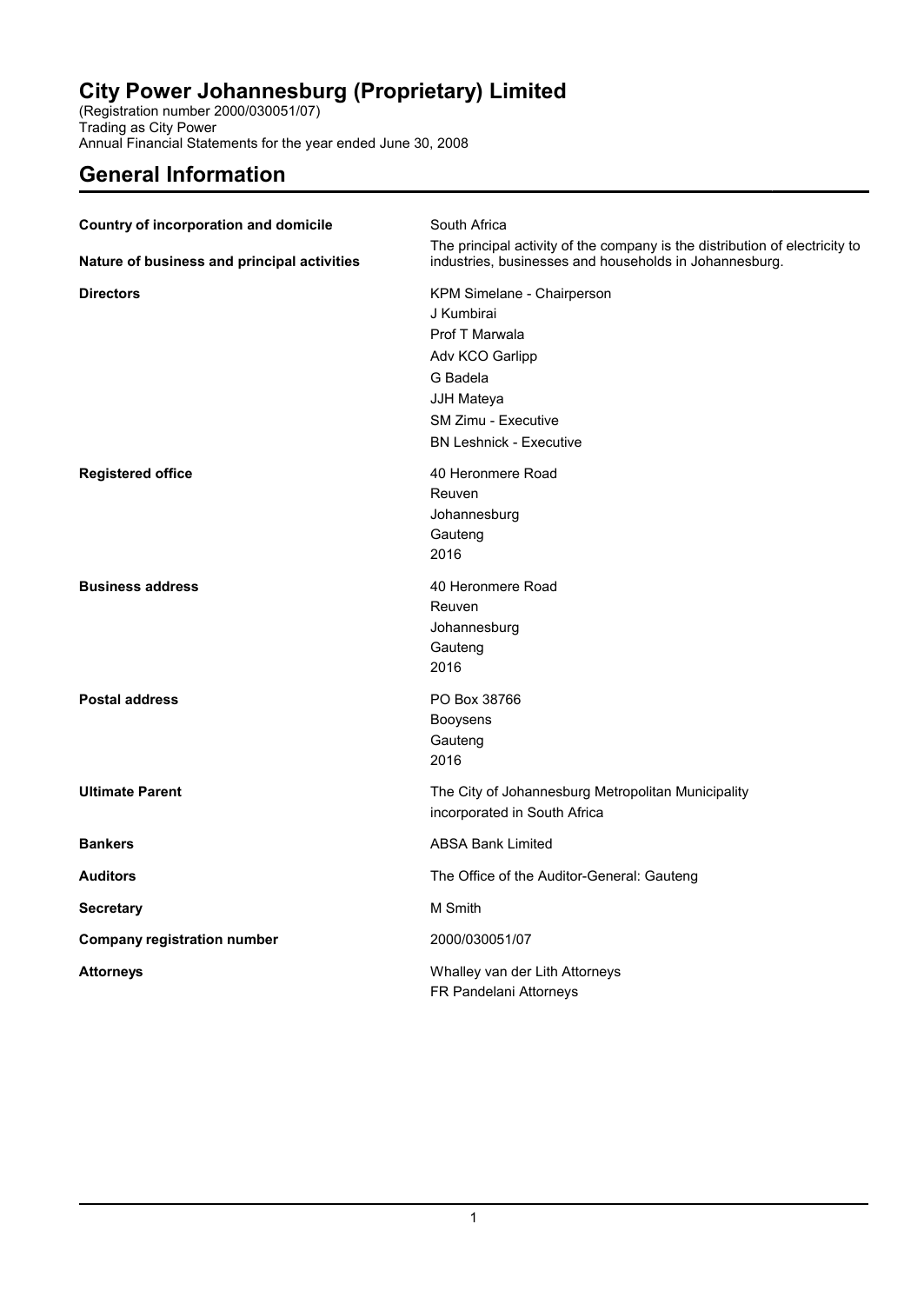(Registration number 2000/030051/07) Trading as City Power Annual Financial Statements for the year ended June 30, 2008

### **Index**

The reports and statements set out below comprise the annual financial statements presented to the shareholder:

| Index |                                                                                                                 |                                                       | Page           |
|-------|-----------------------------------------------------------------------------------------------------------------|-------------------------------------------------------|----------------|
|       | Report of the Auditor - General                                                                                 |                                                       | $3 - 2$        |
|       | Directors' Responsibilities and Approval                                                                        |                                                       | 3              |
|       | Directors' Report                                                                                               |                                                       | 4 - 6          |
|       | <b>Statement from Company Secretary</b>                                                                         |                                                       | $\overline{7}$ |
|       | <b>Statement of Financial Position</b>                                                                          |                                                       | 8              |
|       | <b>Statement of Financial Performance</b>                                                                       |                                                       | 9              |
|       | Statement of Changes in Net Assets                                                                              |                                                       | 10             |
|       | <b>Cash Flow Statement</b>                                                                                      |                                                       | 11             |
|       | <b>Accounting Policies</b>                                                                                      |                                                       | $11 - 22$      |
|       | Notes to the Annual Financial Statements                                                                        |                                                       | $23 - 45$      |
|       | Annexure A - Director's remuneration                                                                            |                                                       | 46             |
|       | The following supplementary information does not form part of the annual financial statements and is unaudited: |                                                       |                |
|       | Detailed Statement of Financial Performance for the year ended June 30, 2008                                    |                                                       | 47 - 48        |
|       | <b>Abbreviations</b>                                                                                            |                                                       |                |
|       | <b>CJMM</b>                                                                                                     | City of Johannesburg Metropolitan Municipality        |                |
|       | COID                                                                                                            | Compensation for Occupational Injuries and Diseases   |                |
|       | <b>CRR</b>                                                                                                      | <b>Capital Replacement Reserve</b>                    |                |
|       | <b>GRAP</b>                                                                                                     | <b>Generally Recognised Accounting Practice</b>       |                |
|       | <b>MFMA</b>                                                                                                     | Municipal Finance Management Act                      |                |
|       | <b>IMFO</b>                                                                                                     | Institute of Municipal Finance Officers               |                |
|       | <b>MIG</b>                                                                                                      | Municipal Infrastructure Grant (previously CMIP)      |                |
|       | MOE's                                                                                                           | <b>Municipal Owned Entities</b>                       |                |
|       | <b>SA GAAP</b>                                                                                                  | South African Generally Accepted Accounting Practices |                |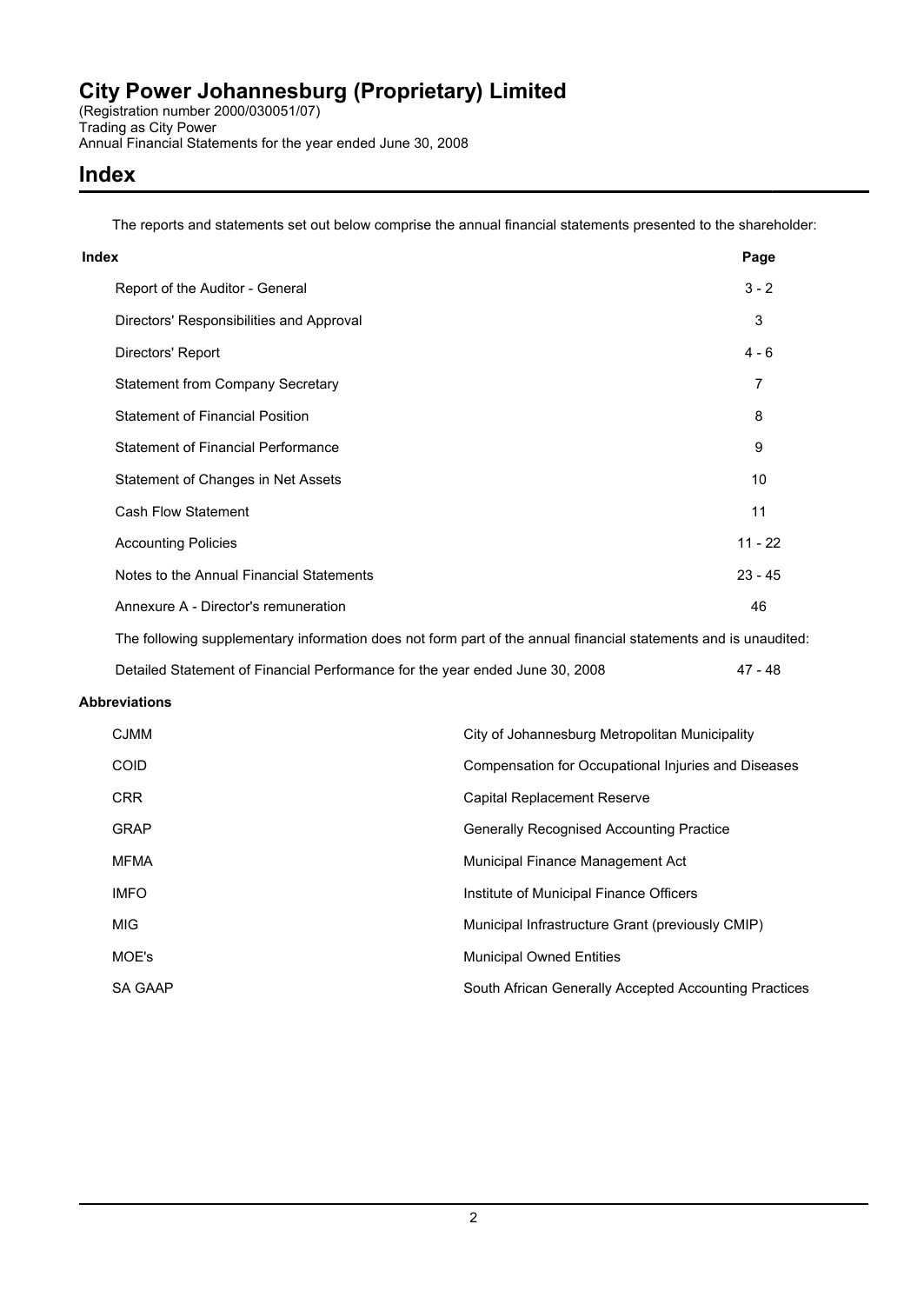(Registration number 2000/030051/07) Trading as City Power Annual Financial Statements for the year ended June 30, 2008

### **Directors' Responsibilities and Approval**

The annual financial statements of the company are the responsibility of the directors of City Power Johannesburg (Pty) Ltd. In discharging this responsibility, they rely on the management of the company to prepare the annual financial statements presented here in accordance with Section 122 of the Municipal Finance Management Act, Act 56 of 2003, standards of generally recognised accounting practice (GRAP) and the South African Companies Act, Act 61 of 1973. As such, the annual financial statements include amounts based on judgements and estimates made by management. The external auditors have been engaged to express an independent opinion on the financial statements.

The annual financial statements are prepared in accordance with SA GAAP including any interpretations of such Statements issued by the Accounting Practices Board, with the prescribed GRAP issued by the Accounting Standards Board replacing the equivalent SA GAAP statement as follows:

Standard of GRAP Replaced Statement of SA GAAP

- GRAP 1: Presentation of financial statements AC 101: Presentation of financial statements<br>GRAP 2: Cash flow statements AC 118: Cash flow statements
- 
- GRAP 2: Cash flow statements **AC 118: Cash flow statements**<br>GRAP 3: Accounting policies, changes in accounting AC 103: Accounting policies, changes in Accounting policies, changes in accounting estimates and errors estimates and errors

- 
- -

The directors acknowledge that they are ultimately responsible for the system of internal financial control established by the company and place considerable importance on maintaining a strong control environment. To enable the directors to meet these responsibilities, the board of directors sets standards for internal control aimed at reducing the risk of error or loss in a cost- effective manner. The standards include the proper delegation of responsibilities within a clearly defined framework, effective accounting procedures and adequate segregation of duties to ensure an acceptable level of risk. These controls are monitored throughout the company and all employees are required to maintain the highest ethical standards in ensuring the company's business is conducted in a manner that in all reasonable circumstances is above reproach. The focus of risk management in the company is on identifying, assessing, managing and monitoring all known forms of risk across the company. While operating risk cannot be fully eliminated, the company endeavours to minimise it by ensuring that appropriate infrastructure, controls, systems and ethical behaviour are applied and managed within predetermined procedures and constraints.

The directors are of the opinion, based on the information and explanations given by management, that the system of internal control provides reasonable assurance that the financial records may be relied on for the preparation of the annual financial statements. However, any system of internal financial control can provide only reasonable, and not absolute, assurance against material misstatement or loss.

The directors have reviewed the company's cash flow forecast for the year to June 30, 2009 and, in the light of this review and the current financial position, they are satisfied that the company has or has access to adequate resources to continue in operational existence for the foreseeable future.

Although the board of directors is primarily responsible for the financial affairs of the company, they are supported by the company's external auditor.

The external auditor is responsible for independently reviewing and reporting on the company's annual financial **statements** 

The annual financial statements set out on pages 4 to 48, which have been prepared on the going-concern basis, were approved by the board of directors on 7 November, 2008.

**Director Managing Director**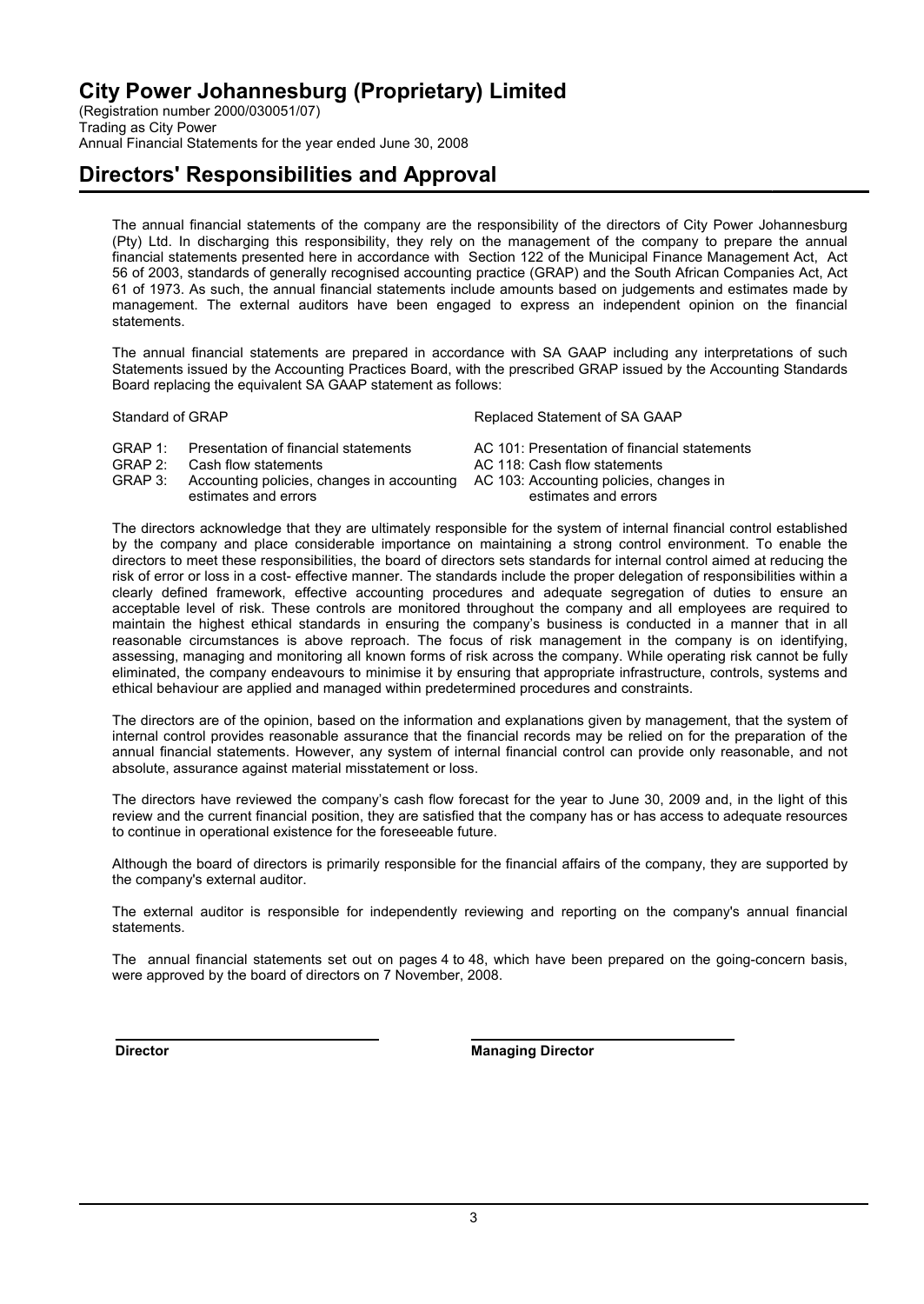(Registration number 2000/030051/07) Trading as City Power Annual Financial Statements for the year ended June 30, 2008

# **Directors' Report**

The directors have pleasure in submitting to the shareholder their report together with the audited annual financial statements for the year ended 30 June, 2008.

#### **1. Incorporation**

The company was incorporated on 30 November, 2000 and obtained its certificate to commence business on 1 January, 2001.

#### **2. Review of activities**

#### **Main business and operations**

The company is a municipal entity. The principal activity of the company is the distribution of electricity to industries, businesses and households in Johannesburg. The company operates principally in Johannesburg, South Africa.

During the year there were no major changes in the activities of the business. There was no fruitless and wasteful expenditure during the year under review.

Load shedding had a major impact on the financial performance of the company. Elecricity losses incurred were 0.63% above budget resulting in a loss of R15m. Repairs and maintenance costs exceeded budget by R65.3m and is a result of equipment failure directly related to load shedding.

The operating results and state of affairs of the company are fully set out in the attached annual financial statements.

Net deficit of the company was R 48,508 000 (2007: surplus R118,471 000), after taxation of Rnil (2007: Rnil.

#### **3. Going concern**

The annual financial statements have been prepared on the basis of accounting policies applicable to a going concern. This basis presumes that funds will be available to finance future operations and that the realisation of assets and settlement of liabilities, contingent obligations and commitments will occur in the ordinary course of business.

The shareholder has agreed to subordinate as much of its loan account with the company as is necessary to cover anticipated future losses to enable the company to trade as a going concern. The subordination shall remain in force and effect so long as the debt equity ratio of City Power Johannesburg (Proprietary) Limited exceeds 60% and shall lapse immediately upon the date that the debt equity ratio is less than 60%. The debt equity ratio at year-end amounted to 83% (2007 - 73%).

#### **4. Subsequent events**

The directors are not aware of any matter or circumstance arising since the end of the financial year, not otherwise dealt with in the financial statements that would affect the operations or results of the company significantly. Brian Leshnick, the financial director, resigned with effect from 1 July 2008.

### **5. Directors' interest in contracts**

The directors of the company did not have any interest in contracts entered by the company during the current financial year.

#### **6. Contribution from owners**

There were no changes in the authorised or issued share capital of the company during the year under review.

The entire shareholding of the company is held by the City of Johannesburg Metropolitan Municipality.

Unissued ordinary shares are under the control of the City of Johannesburg Metropolitan Municipality.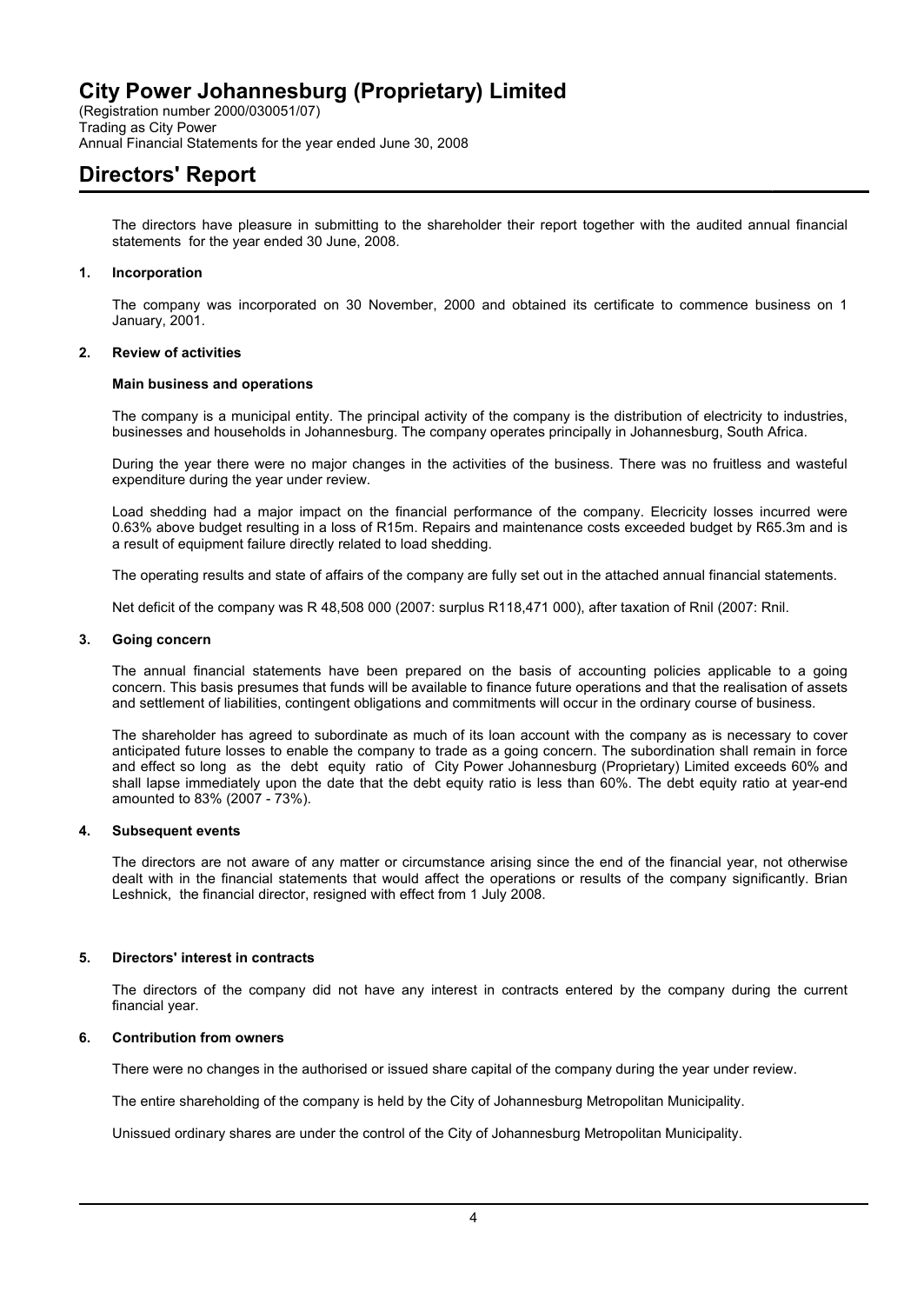(Registration number 2000/030051/07) Trading as City Power Annual Financial Statements for the year ended June 30, 2008

# **Directors' Report**

#### **7. Borrowing limitations**

In terms of the sale of business agreement, City Power Johannesburg (Proprietary) Limited does not have the authority to borrow funds on its own behalf. All external funding is managed under the auspices of the City of Johannesburg Metropolitan Municipality asset and aiability committee and treasury department.

#### **8. Non-current assets**

There were no major changes in the physical nature of non-current assets of the company during the year. The asset register has been reconstructed in prior years to comply with relevant accounting standards.

#### **9. Dividends**

No dividends were declared or paid to the shareholder during the year.

#### **10. Directors**

The directors of the company during the year and to the date of this report are as follows:

| Name<br>KPM Simelane - Chairperson<br>J Kumbirai<br>Prof T Marwala                     | Nationality<br>South African<br>South African<br>South African   | Change in appointment  |
|----------------------------------------------------------------------------------------|------------------------------------------------------------------|------------------------|
| Adv KCO Garlipp<br><b>TP Mahlatsi</b>                                                  | South African<br>South African                                   | Resigned July 31, 2007 |
| G Badela<br>JJH Mateya<br><b>SM Zimu - Executive</b><br><b>BN Leshnick - Executive</b> | South African<br>South African<br>South African<br>South African |                        |

### **11. Secretary**

The secretary of the company is M Smith.

Business address

40 Heronmere Road Reuven Johannesburg **Gauteng** 2016

Postal address

PO Box 38766 Booysens **Gauteng** 2016

#### **12. Corporate Governance**

#### **12.1. Chairman and managing director**

The chairman is a non-executive and independent director (as defined by the King code).

The roles of chairman and managing director are separate, with responsibilities divided between them, so that no individual has unfettered powers of decision.

#### **12.2. Remuneration**

The remuneration's of the managing director and director: finance, who are the only executive directors of the company, is determined by the board of directors.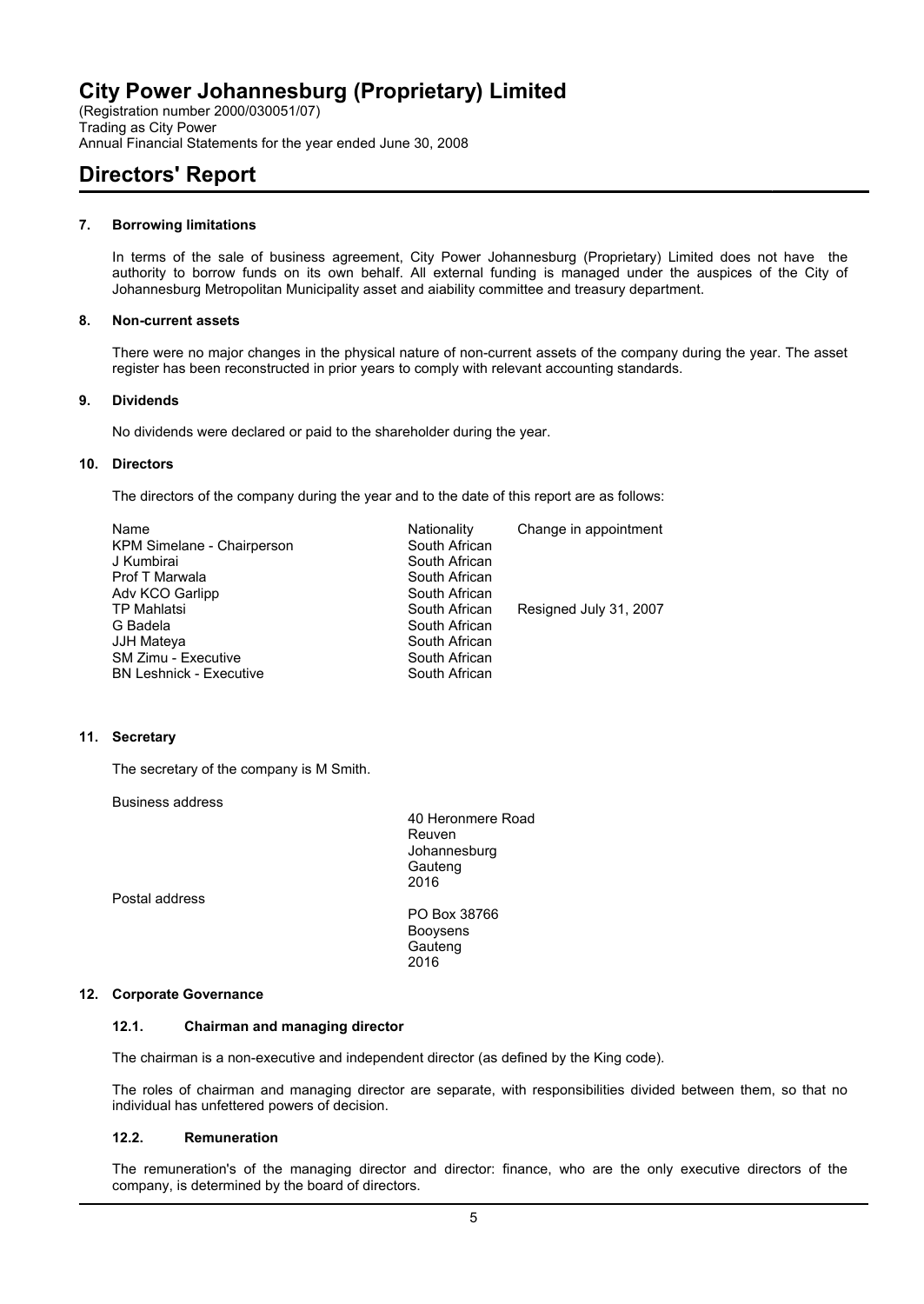(Registration number 2000/030051/07) Trading as City Power Annual Financial Statements for the year ended June 30, 2008

# **Directors' Report**

### **12.3. Executive meetings**

The board has met on four separate occasions during the financial year. The board schedules to meet at least four times per annum.

Non-executive directors have access to all members of management of the company.

| <b>Name</b>                    | <b>Board</b><br><b>Meetings</b> | <b>Audit</b><br>committee<br>meetings | HR&<br>remuneration | Pricing &<br>regulatory | <b>Board</b><br>oversight | Ad hoc EDI<br>working<br>group |
|--------------------------------|---------------------------------|---------------------------------------|---------------------|-------------------------|---------------------------|--------------------------------|
| Total number of meetings held  | 4                               |                                       | 8                   |                         |                           |                                |
| KPM Simelane - Chairperson     | 4                               |                                       | 8                   |                         |                           |                                |
| Prof T Marwala                 |                                 |                                       |                     |                         |                           |                                |
| <b>SM Zimu - Executive</b>     |                                 |                                       | 4                   |                         |                           |                                |
| <b>BN Leshnick - Executive</b> |                                 |                                       |                     |                         |                           |                                |
| Adv KCO Garlipp                | 3                               | 8                                     |                     |                         |                           |                                |
| <b>TP Mahlatsi</b>             |                                 |                                       |                     |                         |                           |                                |
| JJH Mateya                     | 4                               |                                       |                     | 4                       |                           |                                |
| G Badela                       |                                 |                                       |                     |                         | 4                         |                                |
| J Kumbirai                     |                                 | 8                                     |                     |                         |                           |                                |

#### **13. Parent**

The company's parent is the City of Johannesburg Metropolitan Municipality.

#### **14. Bankers**

#### ABSA Bank Limited

The management of the treasury function within the company is managed under the auspices of the City of Johannesburg Metropolitan Municipality assets and liabilities committee and treasury department.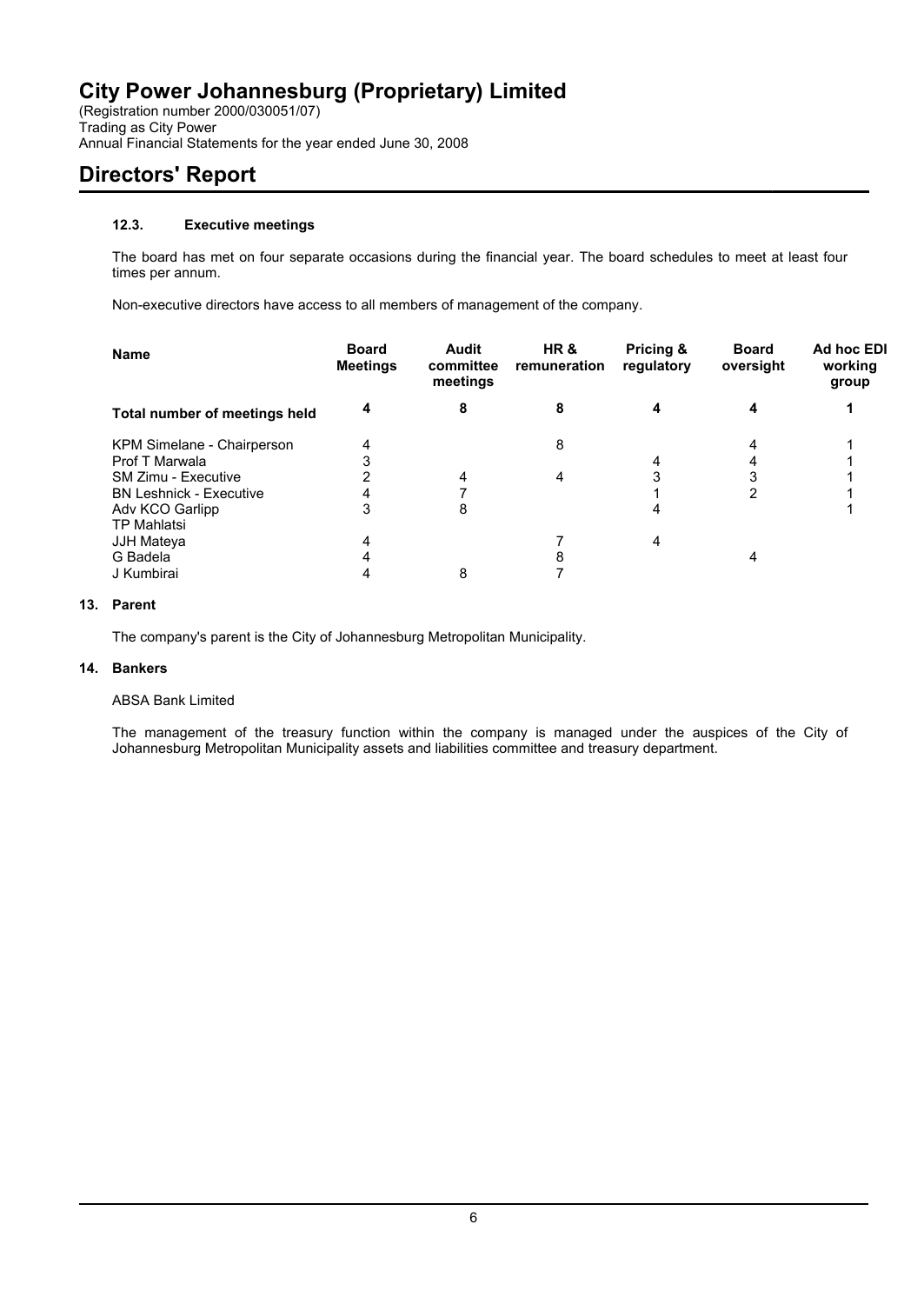(Registration number 2000/030051/07) Trading as City Power Annual Financial Statements for the year ended June 30, 2008

### **Certificate by company secretary for the year ended June 30, 2008**

In terms of Section 268 G(d) of the Companies Act of South Africa, Act 61 of 1973 as amended and the Municipal Finance Management Act, Act 56 of 2003, I certify that, to the best of my knowledge and belief, the company has lodged with the Registrar of Companies, for the financial year ended June 30, 2008, all such returns as required and that all such returns are true, correct and up to date.

**M Smith Of: City Power Johannesburg (Proprietary) Limited Company Secretary August 31, 2008**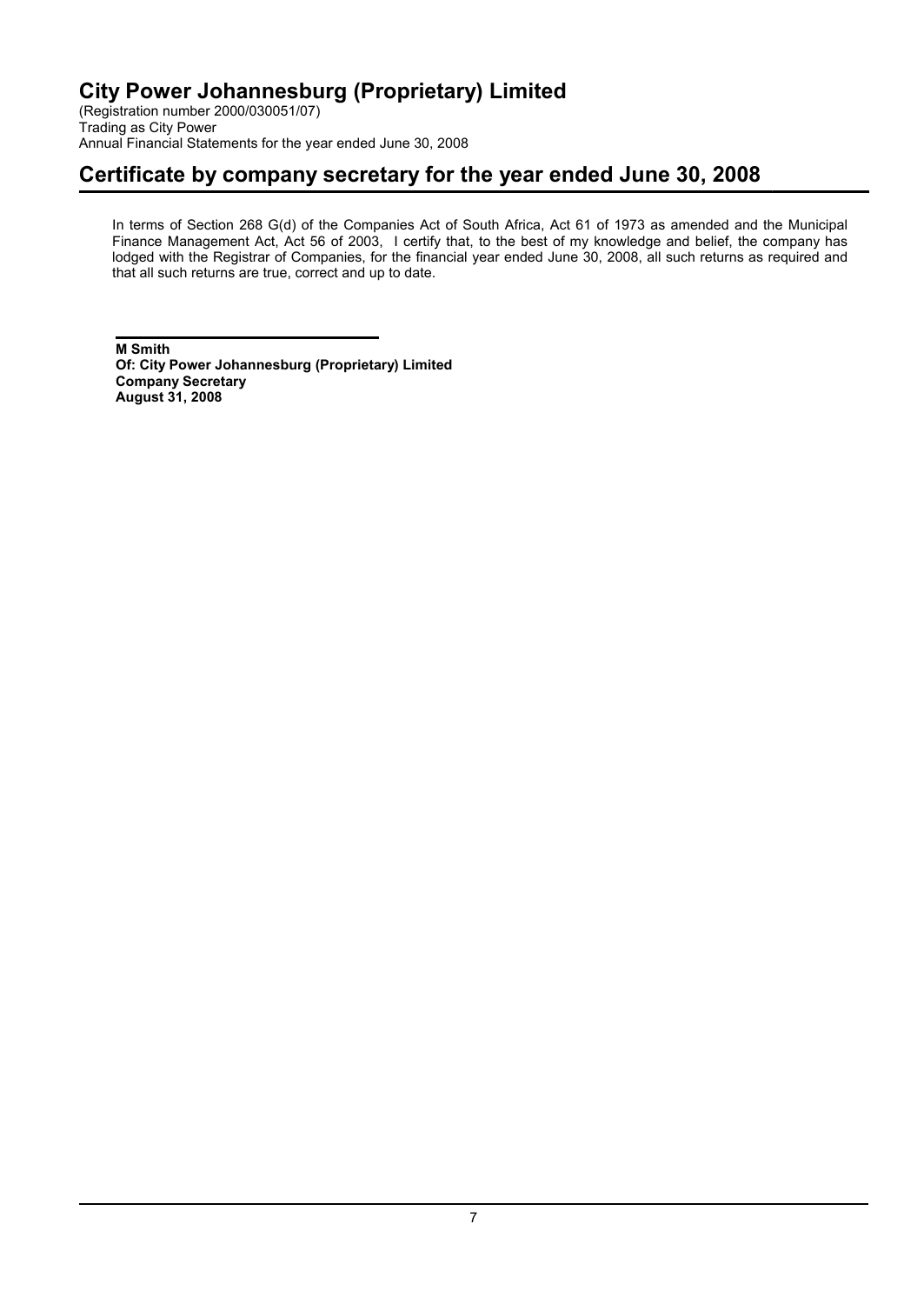(Registration number 2000/030051/07) Trading as City Power Annual Financial Statements for the year ended June 30, 2008

### **Statement of Financial Position as at June 30, 2008**

| Figures in Rand thousand                  | Note(s) | 2008      | 2007      |
|-------------------------------------------|---------|-----------|-----------|
| <b>Assets</b>                             |         |           |           |
| <b>Non-current Assets</b>                 |         |           |           |
| Property, plant and equipment             | 3       | 4,311,313 | 3,402,383 |
| Intangible assets                         | 4       | 99,857    | 99,164    |
|                                           |         | 4,411,170 | 3,501,547 |
| <b>Current Assets</b>                     |         |           |           |
| Inventories                               | 9       | 28,225    | 41,314    |
| Loans to shareholder                      | 5       | 754,459   | 1,305,921 |
| Trade and other receivables               | 10      | 707,820   | 631,294   |
| Cash and cash equivalents                 | 11      | 16        | 16        |
|                                           |         | 1,490,520 | 1,978,545 |
| <b>Total Assets</b>                       |         | 5,901,690 | 5,480,092 |
| <b>Net Assets and Liabilities</b>         |         |           |           |
| <b>Net Assets</b>                         |         |           |           |
| Contribution from owner                   | 12      | 112,466   | 112,466   |
| Accumulated surplus                       |         | 760,459   | 808,967   |
|                                           |         | 872,925   | 921,433   |
| <b>Liabilities</b>                        |         |           |           |
| <b>Non-current Liabilities</b>            |         |           |           |
| Loans from shareholder                    | 5       | 2,736,136 | 2,482,840 |
| Finance lease obligation                  | 13      | 615       | 1,922     |
| Retirement benefit obligation             | 8       | 56,928    | 54,855    |
| Deferred income                           | 14      | 953,361   | 755,625   |
|                                           |         | 3,747,040 | 3,295,242 |
| <b>Current Liabilities</b>                |         |           |           |
| Current portion of loans from shareholder | 5       | 295,214   | 224,010   |
| Finance lease obligation                  | 13      | 1,307     | 1,155     |
| Trade and other payables                  | 16      | 963,204   | 1,017,632 |
| Provisions                                | 15      | 22,000    | 20,620    |
|                                           |         | 1,281,725 | 1,263,417 |
| <b>Total Liabilities</b>                  |         | 5,028,765 | 4,558,659 |
| <b>Total Net Assets and Liabilities</b>   |         | 5,901,690 | 5,480,092 |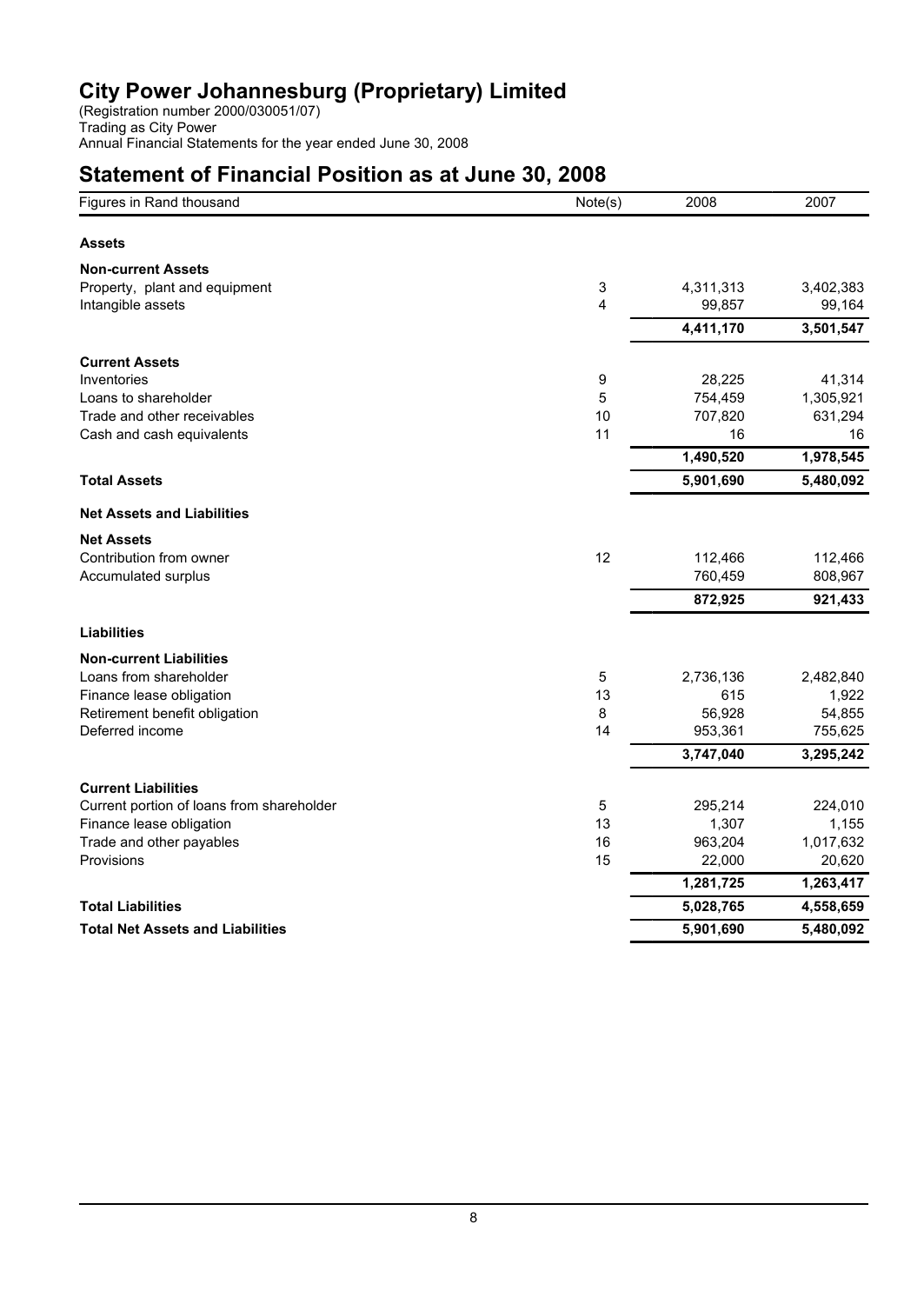(Registration number 2000/030051/07) Trading as City Power Annual Financial Statements for the year ended June 30, 2008

# **Statement of Financial Performance**

| Figures in Rand thousand         | Note(s) | 2008        | 2007          |
|----------------------------------|---------|-------------|---------------|
|                                  |         |             |               |
| Revenue                          | 18      | 4,199,985   | 3,821,923     |
| Cost of sales                    | 20      | (2,795,652) | (2,429,349)   |
| <b>Gross surplus</b>             |         | 1,404,333   | 1,392,574     |
| Other income                     | 19      | 91,027      | 103,295       |
| Operating expenses               |         | (1,315,797) | (1, 173, 770) |
| <b>Operating surplus</b>         | 21      | 179,563     | 322,099       |
| Investment revenue               | 24      | 136,628     | 108,980       |
| Finance costs                    | 25      | (364,699)   | (312,606)     |
| (Deficit) / surplus for the year |         | (48, 508)   | 118,473       |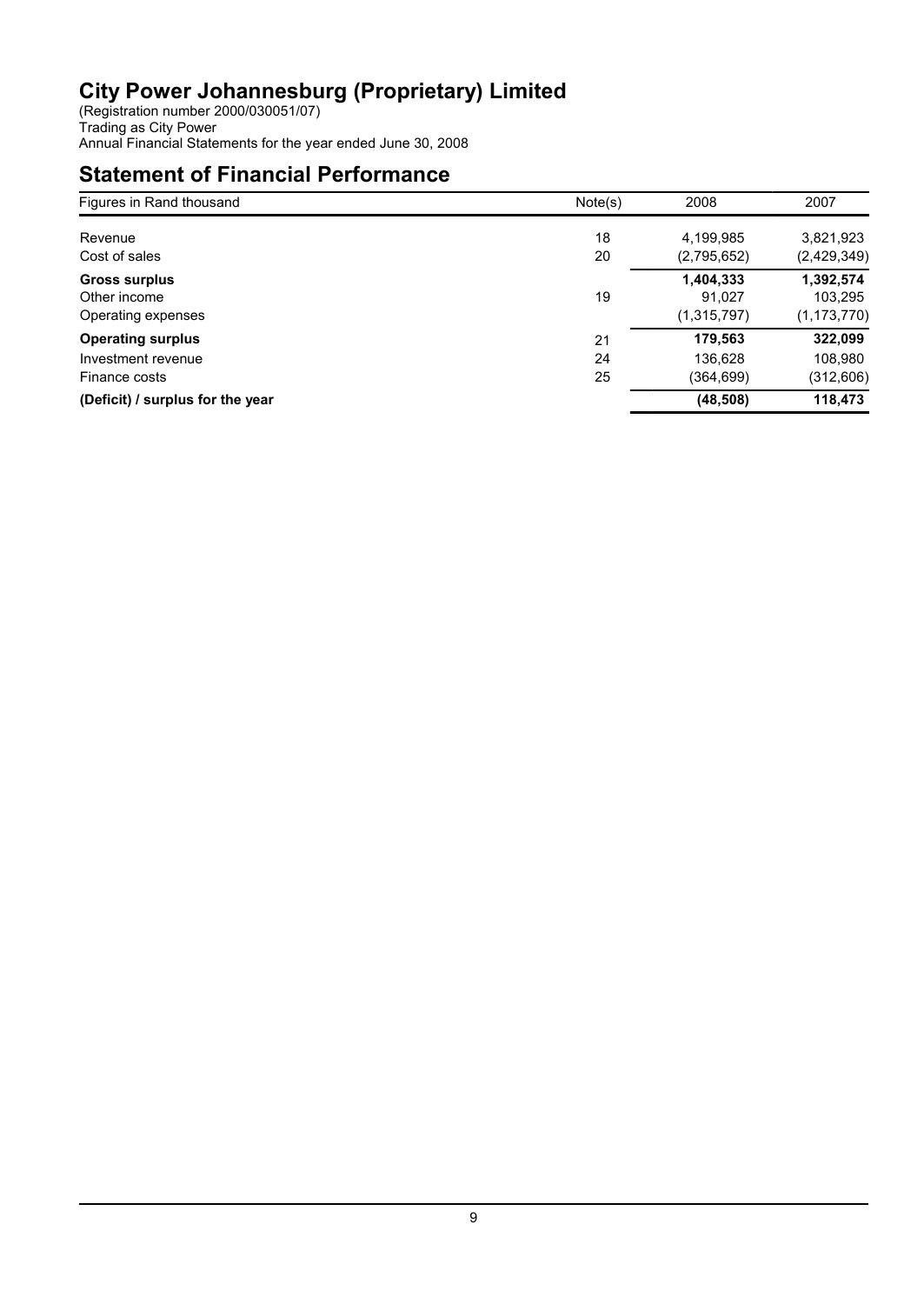(Registration number 2000/030051/07) Trading as City Power Annual Financial Statements for the year ended June 30, 2008

# **Statement of Changes in Net Assets**

| Figures in Rand thousand                              |    | Contribution<br>from owner | Accumulated<br>surplus | <b>Net Assets</b> |
|-------------------------------------------------------|----|----------------------------|------------------------|-------------------|
| Opening balance as previously reported<br>Adjustments |    | 112,466                    | 569,177                | 681,643           |
| Prior-year adjustments                                | 32 |                            | 121,317                | 121,317           |
| Balance at July 1, 2006 as restated                   |    | 112,466                    | 690,494                | 802,960           |
| Surplus for the year                                  |    |                            | 118,473                | 118,473           |
| Total changes                                         |    |                            | 118,473                | 118,473           |
| Balance at July 1, 2007                               |    | 112,466                    | 808,967                | 921,433           |
| Deficit for the year                                  |    |                            | (48,508)               | (48, 508)         |
| Total changes                                         |    |                            | (48, 508)              | (48, 508)         |
| Balance at June 30, 2008                              |    | 112,466                    | 760,459                | 872,925           |
| Note(s)                                               |    | 12                         |                        |                   |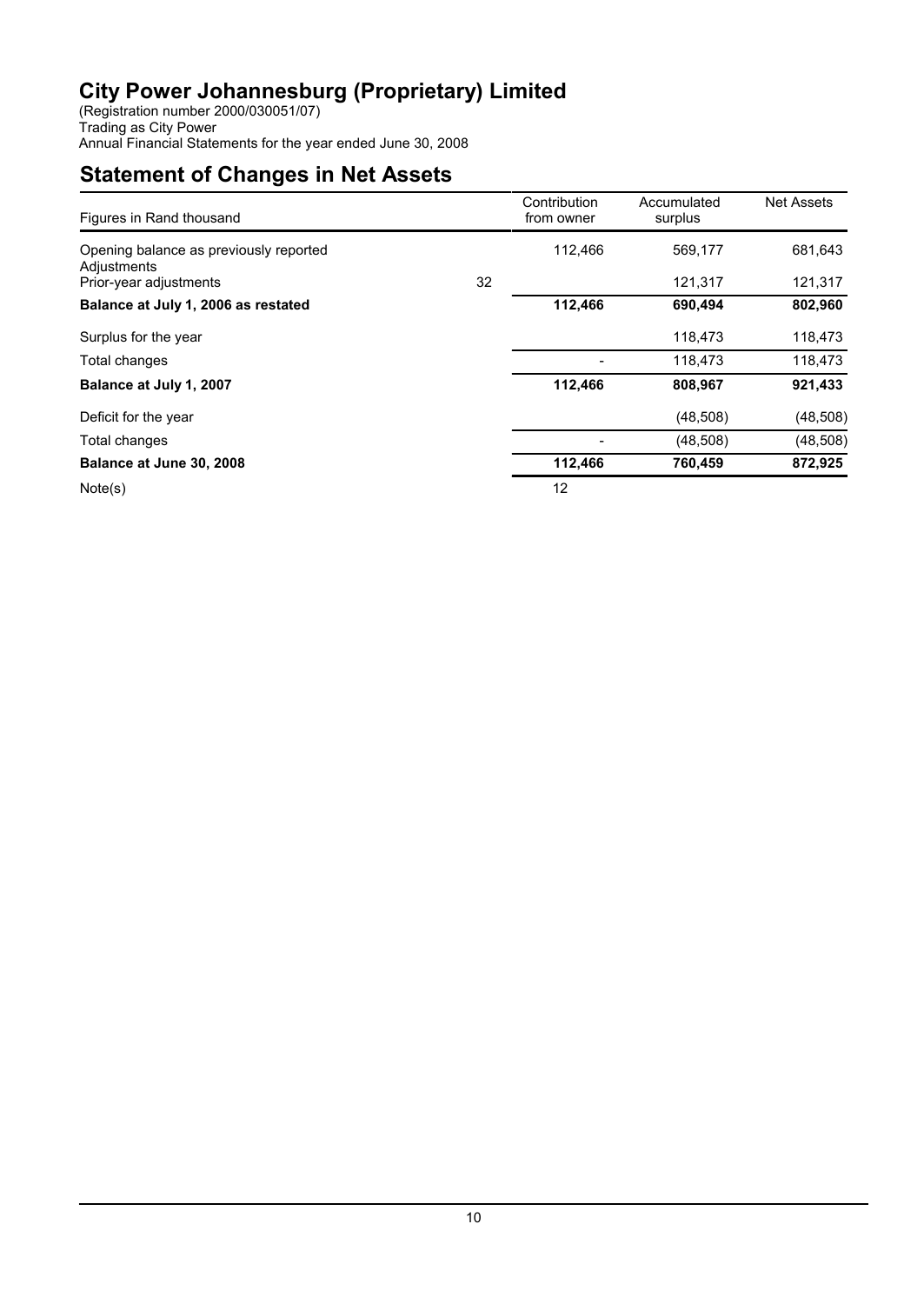(Registration number 2000/030051/07) Trading as City Power Annual Financial Statements for the year ended June 30, 2008

### **Cash Flow Statement**

| Figures in Rand thousand                                                                                                                                                                 | Note(s)          | 2008                               | 2007                             |
|------------------------------------------------------------------------------------------------------------------------------------------------------------------------------------------|------------------|------------------------------------|----------------------------------|
| Cash flows from operating activities                                                                                                                                                     |                  |                                    |                                  |
| Cash receipts from customers<br>Cash paid to suppliers and employees                                                                                                                     |                  | 4,031,556<br>(3,641,564)           | 3,676,475<br>(2,798,222)         |
| Cash generated from operations<br>Interest income<br>Finance costs                                                                                                                       | 26               | 389,992<br>136,628<br>(364, 699)   | 878,253<br>108,980<br>(312,606)  |
| Net cash from operating activities                                                                                                                                                       |                  | 161,921                            | 674,627                          |
| Cash flows from investing activities                                                                                                                                                     |                  |                                    |                                  |
| Purchase of property, plant and equipment<br>Proceeds from sale of property, plant and equipment<br>Purchase of other intangible assets<br>Proceeds from sale of other intangible assets | 3<br>3<br>4<br>4 | (1,037,720)<br>814<br>(177)<br>355 | (912, 345)<br>1,393<br>(21, 026) |
| Net cash from investing activities                                                                                                                                                       |                  | (1,036,728)                        | (931, 978)                       |
| Cash flows from financing activities                                                                                                                                                     |                  |                                    |                                  |
| Net cash flows in respect of shareholder loans<br>Finance lease payments                                                                                                                 |                  | 875.962<br>(1, 155)                | 254,273<br>3,077                 |
| Net cash from financing activities                                                                                                                                                       |                  | 874,807                            | 257,350                          |
| Total cash movement for the year<br>Cash at the beginning of the year                                                                                                                    |                  | 16                                 | (1)<br>17                        |
| Total cash at end of the year                                                                                                                                                            | 11               | 16                                 | 16                               |
|                                                                                                                                                                                          |                  |                                    |                                  |

### **Accounting Policies**

#### **1. Presentation of Annual Financial Statements**

The annual financial statements have been prepared in accordance with South African Statements of Generally Accepted Accounting Practice (SA GAAP) including any interpretations of such statements issued by the Accounting Standards Board, which also prescribe standards of Generally Recognised Accounting Practices (GRAP) and the Municipal Finance Management Act, Act 56 of 2003, and the Companies Act of South Africa, Act 61 of 1973, with the prescribed Standard of Generally Recognised Accounting Policies issued by the Accounting Standard Board replacing the equivalent SA GAAP statements as follows:

| <b>Standard of GRAP</b>                      | <b>Replaced Statement of SA GAAP</b>                                                                            |
|----------------------------------------------|-----------------------------------------------------------------------------------------------------------------|
| GRAP 1: Presentation of financial statements | AC 101: Presentation of financial statements                                                                    |
| <b>GRAP 2: Cash flow statements</b>          | AC 118: Cash flow statements                                                                                    |
| and errors                                   | GRAP 3: Accounting policies, changes in accounting AC 103: Accounting policies, changes in accounting estimates |

The recognition and measurement principles in the above GRAP and SA GAAP statements do not differ or result in material differences in items presented and disclosed in the financial statements. The implementation of GRAP 1, 2 and 3 has resulted in the following significant changes in the presentation of the annual financial statements:

#### **Standard of GRAP Replacement Statement of SA GAAP**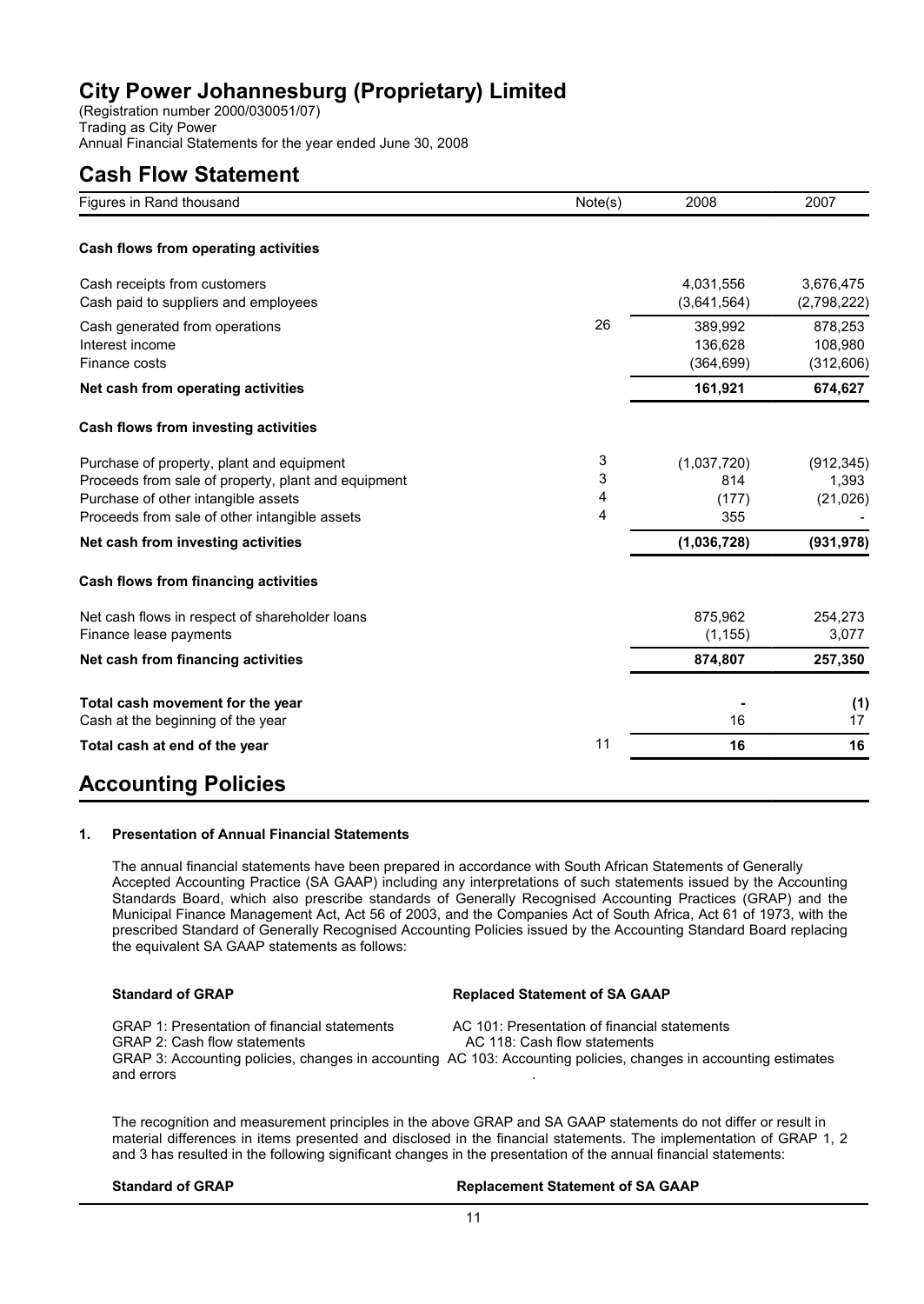(Registration number 2000/030051/07) Trading as City Power Annual Financial Statements for the year ended June 30, 2008

Statement of financial position<br>
Statement of financial performance<br>
Income statement Statement of financial performance<br>
Statement of changes in net assets<br>
Statements of changes in equity Statement of changes in net assets Statement<br>Net assets Equity Net assets<br>Surplus / deficit for the period<br>
Surplus / deficit for the period<br>
Surplus / deficit for the period Surplus / deficit for the period<br>
Accumulated surplus / deficit<br>
Profit / loss for the period<br>
Retained earnings Accumulated surplus /deficit and the metal Retained earnings and Retained earnings and Retained earnings and R<br>
Retained earnings and Retained earnings and Retained earnings and Retained earnings and Retained earnings and Contributions from owners Share capital Share capital Share capital Share capital Share capital Share Capital Share capital Share Capital Share Capital Share Capital Share Capital Share Capital Share Capital Share Capital Distributions to owners Reporting date **Balance** sheet date

The cash flow statement can only be prepared in accordance with the direct method.

Specific information has been presented separately on the statement of financial position such as:

a. Receivables from non-exchange transactions, including taxes and transfers;

b. Taxes and transfers payable;

c. Trade and other payables from non-exchange transactions;

Amount and nature of any restrictions on cash balances is required.

The following issued standards and interpretations are now effective:

**Standards**<br>IFRS 7(AC 144) Financial Instruments: Disclosures 1 January 2007 IFRS 7(AC 144) Financial Instruments: Disclosures IAS 1(AC 101) Presentation of Financial Statements: Capital 1 January 2007

Effect:

IFRS 7, 'Financial instruments: Disclosures', and the complementary amendment to IAS 1, 'Presentation of the financial statements- Capital disclosures', introduce new disclosures relating to financial instruments and do not have any impact on the classification and valuation of the entity's financial instruments, or the disclosures relating to taxation and trade and other payables.

| <b>Interpretation</b>                                           | <b>Effective Date of Interpretation</b> |
|-----------------------------------------------------------------|-----------------------------------------|
| IFRIC 7(AC 440) Applying the Restatement Approach under IAS 29  | 1 March 2006                            |
| IFRIC 8(AC 441) Scope of IFRS 2                                 | 1 May 2006                              |
| IFRIC 9(AC 442) Reassessment of Embedded Derivatives            | 1 June 2006                             |
| IFRIC 10(AC 443) Interim Financial Reporting and Impairment     | 1 November 2006                         |
| AC 503 Accounting for Black Economic Empowerment (BEE)          |                                         |
| Transactions                                                    | 1 October 2007                          |
| IFRIC 11(AC 444) IFRS 2 - Group and Treasury Share Transactions | 1 October 2007                          |

Effect:

The effect of adopting these standards and interpretations is not expected to have a significant impact on the financial statements of the entity.

The following GRAP standards have been approved but are not yet effective:

| <b>Effective Date of Standard</b> |
|-----------------------------------|
| 1 July 2009                       |
| 1 July 2009                       |
| 1 July 2009                       |
| 1 July 2009                       |
| 1 July 2009                       |
| 1 July 2009                       |
| 1 July 2009                       |
| 1 July 2009                       |
| 1 July 2009                       |
| 1 July 2009                       |
| 1 July 2009                       |
| 1 July 2009                       |
| 1 July 2009                       |
|                                   |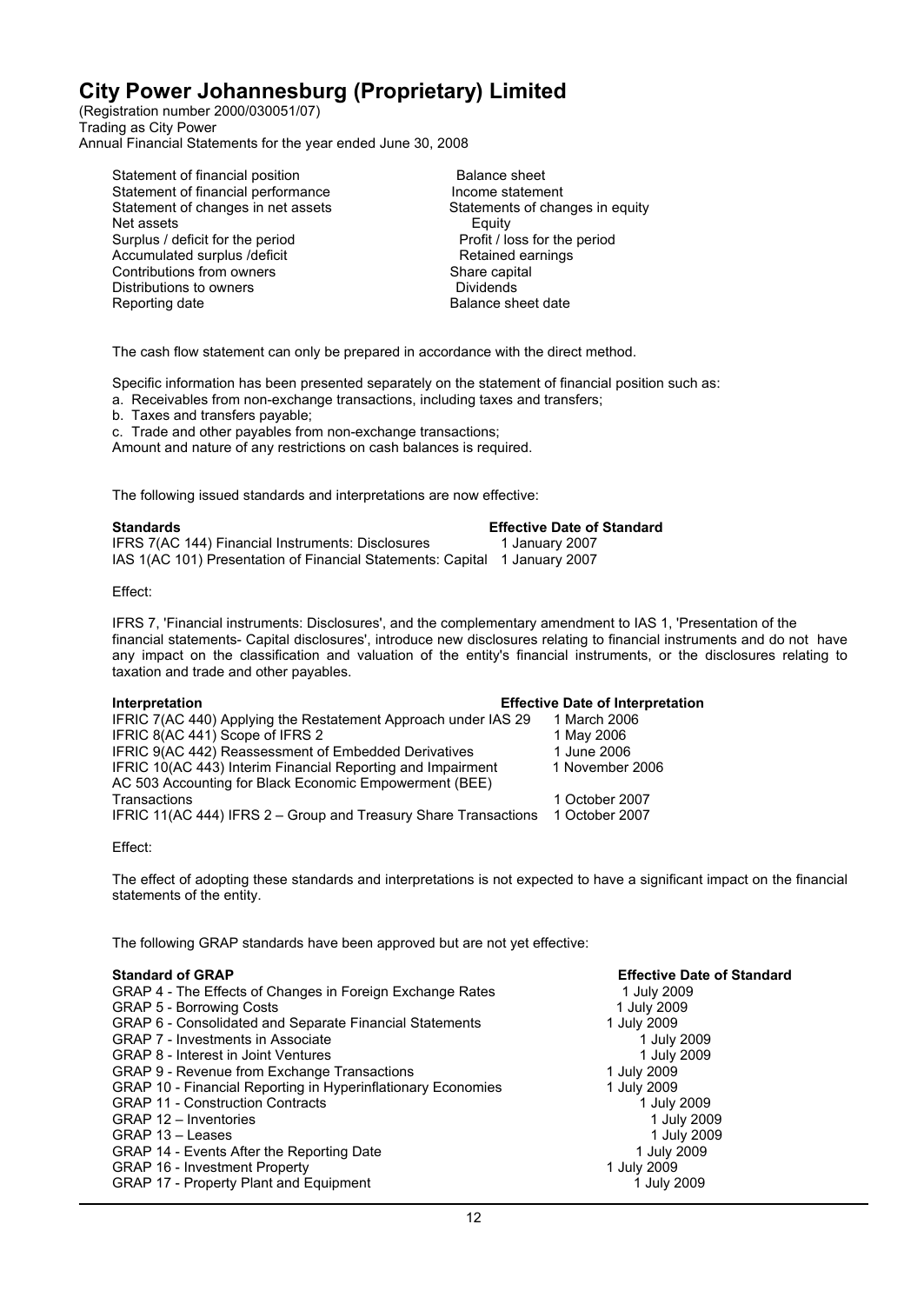(Registration number 2000/030051/07) Trading as City Power Annual Financial Statements for the year ended June 30, 2008

### **Accounting Policies**

### Effect:

The effect of adopting these GRAP standards when they become effective is not expected to have a significant impact on the financial statements as the principles are similar to those already applied under the equivalent statements of SA GAAP. Despite the effective dates indicated above, the effective date of the GRAP standards is 1 July 2008 for the parent municipality. As such early adoption in the year ending 30 June 2008 will be required to ensure consistency in consolidation.

### **The following amendments to standards have been approved but are not yet effective: Effective Date of amendment**

| IFRS 2(AC 139) IFRS 2 - Share-based Payment: Vesting Conditions                                                |                |  |
|----------------------------------------------------------------------------------------------------------------|----------------|--|
| and Cancellations                                                                                              | 1 January 2009 |  |
| IFRS 3(AC 140) Business Combinations                                                                           | 1 July 2009    |  |
| IFRS 8(AC 145) Operating Segments                                                                              | 1 January 2009 |  |
| IAS 1(AC 101) Presentation of Financial Statements                                                             | 1 January 2009 |  |
| IAS 23(AC 114) Borrowing Costs                                                                                 | 1 January 2009 |  |
| IAS 27(AC 132) Consolidated and Separate Financial Statements                                                  | 1 July 2009    |  |
| IAS 32(AC125) Financial instruments: Presentation                                                              | 1 July 2009    |  |
| IAS 1(AC 101) Financial Instruments: Presentation and Presentation of financial Statements: Puttable Financial |                |  |
| Instruments and Obligations Arising on Liguidation                                                             | 1 January 2009 |  |
| IFRIC 12(AC 445) Service Concession Arrangements                                                               | 1 January 2008 |  |
| IFRIC 13(AC 446) Customer Loyalty Programmes                                                                   | 1 July 2008    |  |
| IFRIC 14(AC 447) The Limit on a Defined Benefit Asset,                                                         | Minimum        |  |
| Funding Requirements and their Interaction                                                                     | 1 January 2008 |  |

Effect:

The effect of adopting these amendments when they become effective is not expected to have a significant impact on the financial statements or is not applicable to the entity.

### **1.1 Significant judgements**

In preparing the annual financial statements, management is required to make estimates and assumptions that affect the amounts represented in the annual financial statements and related disclosures. Use of available information and the application of judgement is inherent in the formation of estimates. Actual results in the future could differ from these estimates which may be material to the annual financial statements. Significant judgements include:

#### **Post-retirement benefits**

The present value of the post-retirement obligation depends on a number of factors that are determined on an actuarial basis using a number of assumptions. The assumptions used in determining the net cost (income) include the discount rate. Any changes in these assumptions will impact on the carrying amount of post retirement obligations.

The company determines the appropriate discount rate at the end of each year. This is the interest rate that should be used to determine the present value of estimated future cash outflows expected to be required to settle the pension obligations. In determining the appropriate discount rate, the company considers the interest rates of high-quality corporate bonds that are denominated in the currency in which the benefits will be paid, and that have terms to maturity approximating the terms of the related pension liability.

Other key assumptions for pension obligations are based on current market conditions. Additional information is disclosed in Note 8.

#### **Effective interest rate**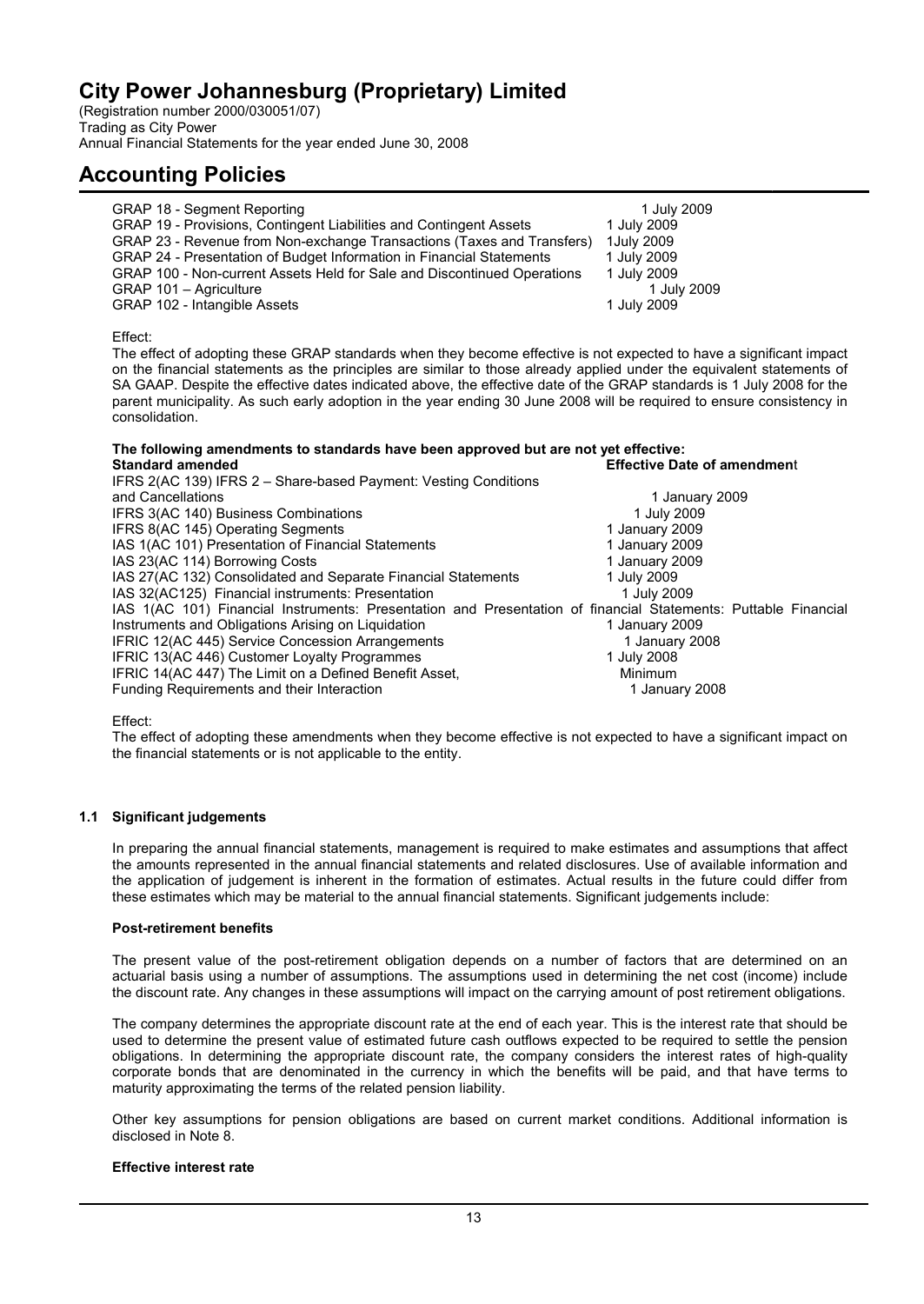(Registration number 2000/030051/07) Trading as City Power Annual Financial Statements for the year ended June 30, 2008

# **Accounting Policies**

### **1.1 Significant judgements (continued)**

The company used the City of Johannesburg Metropolitan Municipality borrowing rate as a point of departure and basis for discounting financial instruments.

### **Provision for impairment of trade receivables**

The company assesses its loans and receivables for impairment at each statement of financial position date. In determining whether an impairment loss should be recorded in the statement of financial performance, the company makes judgements as to whether there is observable data indicating a measurable decrease in the estimated future cash flows from a financial asset.

The provision for impairment is measured as the difference between the assets' carrying amount and the present value of estimated future cash flow discounted at the effective interest rate computed at initial recognition.

#### **Impairment testing**

The recoverable amounts of cash-generating units and individual assets have been determined based on the higher of value-in-use calculations and fair values. These calculations require the use of estimates and assumptions. It is reasonably possible that the assumptions made may change which may then impact our estimations and may then require a material adjustment to the carrying value of goodwill and tangible assets.

The company reviews and tests the carrying value of assets when events or changes in circumstances suggest that the carrying amount may not be recoverable. Assets are grouped at the lowest level for which identifiable cash flows are largely independent of cash flows of other assets and liabilities. If there are indications that impairment may have occurred, estimates are prepared of expected future cash flows for each group of assets. Expected future cash flows used to determine the value in use of intangible assets are inherently uncertain and could materially change over time. They are significantly affected by a number of factors including economic factors.

Management used the fair value less cost to sell to determine the recoverable amount of intangible assets with an indefinite useful life and identifying assets that may have been impaired. Additional disclosure of these estimates is included in note 1.8 - Impairment of assets

### **Provisions**

Provisions were raised and management determined an estimate based on the information available. Additional disclosure of these estimates of provisions is included in note 15 - Provisions.

Provisions are measured at the directors' best estimate of the expenditure required to settle the obligation at the reporting date, and are discounted to present value where the effect is material.

A provision is recognised when:

- the company has a present obligation (legal or constructive) as a result of a past event;
- it is probable that an outflow of resources embodying economic benefits will be required to settle the obligation; and
- a reliable estimate can be made of the amount of the obligation.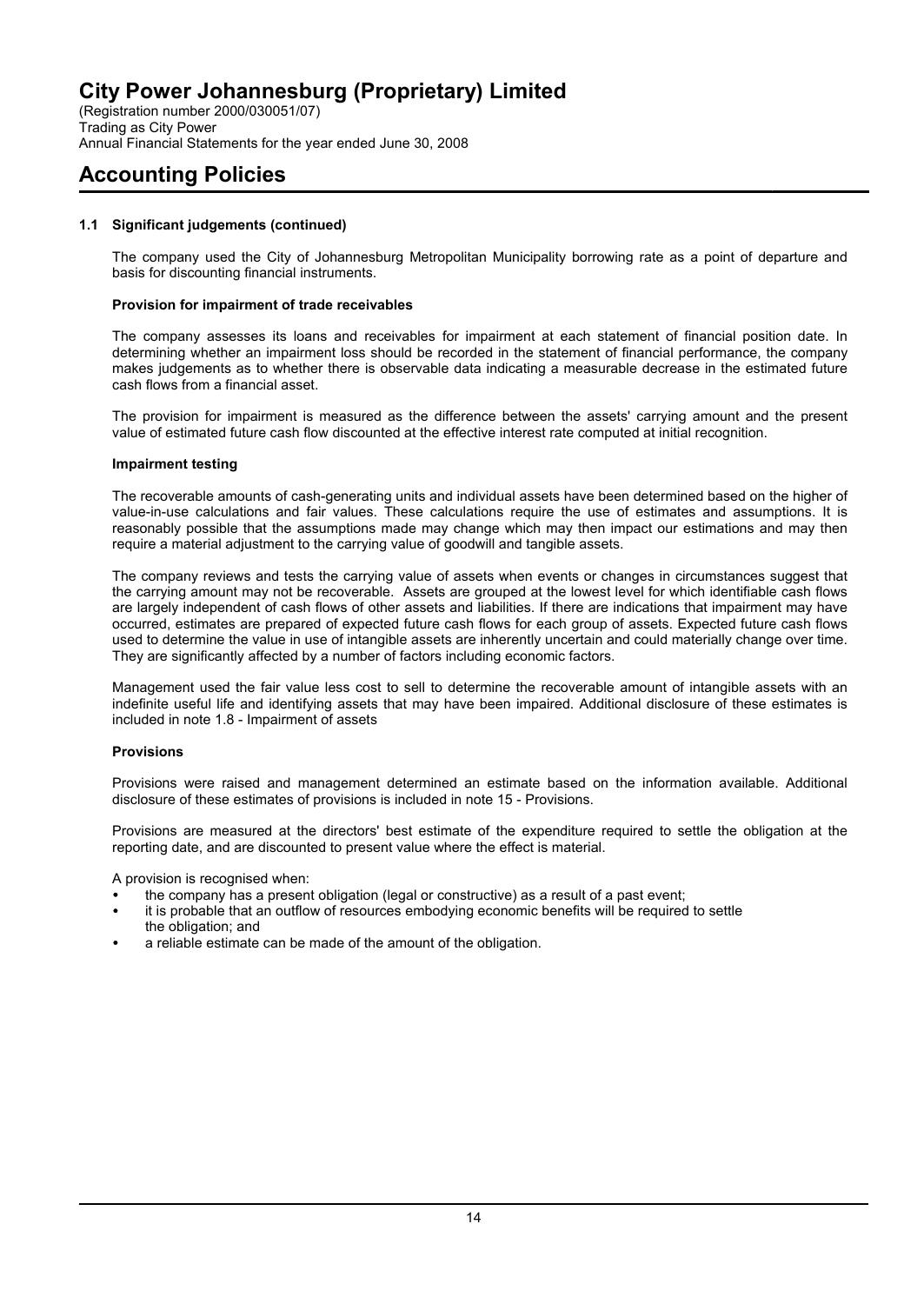(Registration number 2000/030051/07) Trading as City Power Annual Financial Statements for the year ended June 30, 2008

### **Accounting Policies**

#### **1.2 Property, plant and equipment**

The cost of an item of property, plant and equipment is recognised as an asset when:

- it is probable that future economic benefits associated with the item will flow to the company; and
- the cost of the item can be measured reliably.

Costs include costs incurred initially to acquire or construct an item of property, plant and equipment and costs incurred subsequently to add to, or replace part of. If a replacement cost is recognised in the carrying amount of an item of property, plant and equipment, the carrying amount of the replaced part is derecognised.

The initial estimate of the costs of dismantling and removing the item and restoring the site on which it is located, is also included in the cost of property, plant and equipment.

#### **Cost model**

Property,plant and equipment held for use in the supply of goods or services or for administrative purposes and stated in the statement of financial position at cost less accumulated depreciation and any impairment losses.

Depreciation commences when the assets are ready for their intended use.

Assets under construction are carried at cost, and are depreciated from the date the assets are technically complete. Assets-under-construction are disclosed as a separate category of assets called capital work-in-progress.

Repairs and maintenance expenses are charged to the statement of financial performance during the financial year in which they are incurred. The cost of major renovations is included in the carrying amount of the asset when it is probable that future economic benefits in excess of the originally assessed standard of performance of the existing asset will flow to the company and the cost of the items can be measured reliably.

Land is not depreciated.

Depreciation is provided on all property, plant and equipment other than freehold land, to write down the cost, less residual value, on a straight line basis over their useful lives as follows:

| <b>Item</b>                           | Average useful life |
|---------------------------------------|---------------------|
| <b>Buildings</b>                      | 40 years            |
| Plant and machinery                   |                     |
| <b>Transformers</b><br>$\bullet$      | 55 years            |
| Transmission cables<br>$\bullet$      | 61 - 85 years       |
| $\bullet$<br>Mini-substations         | 55 years            |
| Medium voltage equipment<br>$\bullet$ | 40 years            |
| Low voltage equipment<br>$\bullet$    | 40 years            |
| Furniture and fixtures                | 6-10 years          |
| IT equipment                          | $3 - 9$ vears       |

The useful life, depreciation method and residual value of each asset are reviewed annually.

No residual value of assets is calculated as assets are used until they are scrapped.

Each part of an item of property, plant and equipment with a cost that is significant in relation to the total cost of the item is depreciated separately.

The depreciation charge for each financial year is recognised in surplus/deficit unless it is included in the carrying amount of another asset.

The gain or loss arising from the derecognition of an item of property, plant and equipment is included in surplus/deficit when the item is derecognised. The gain or loss arising from the derecognition of an item of property, plant and equipment is determined as the difference between the net disposal proceeds, if any, and the carrying amount of the item.

Assets held under finance leases are depreciated over their expected useful lives on the same basis as owned assets or, where shorter, the term of the relevant lease.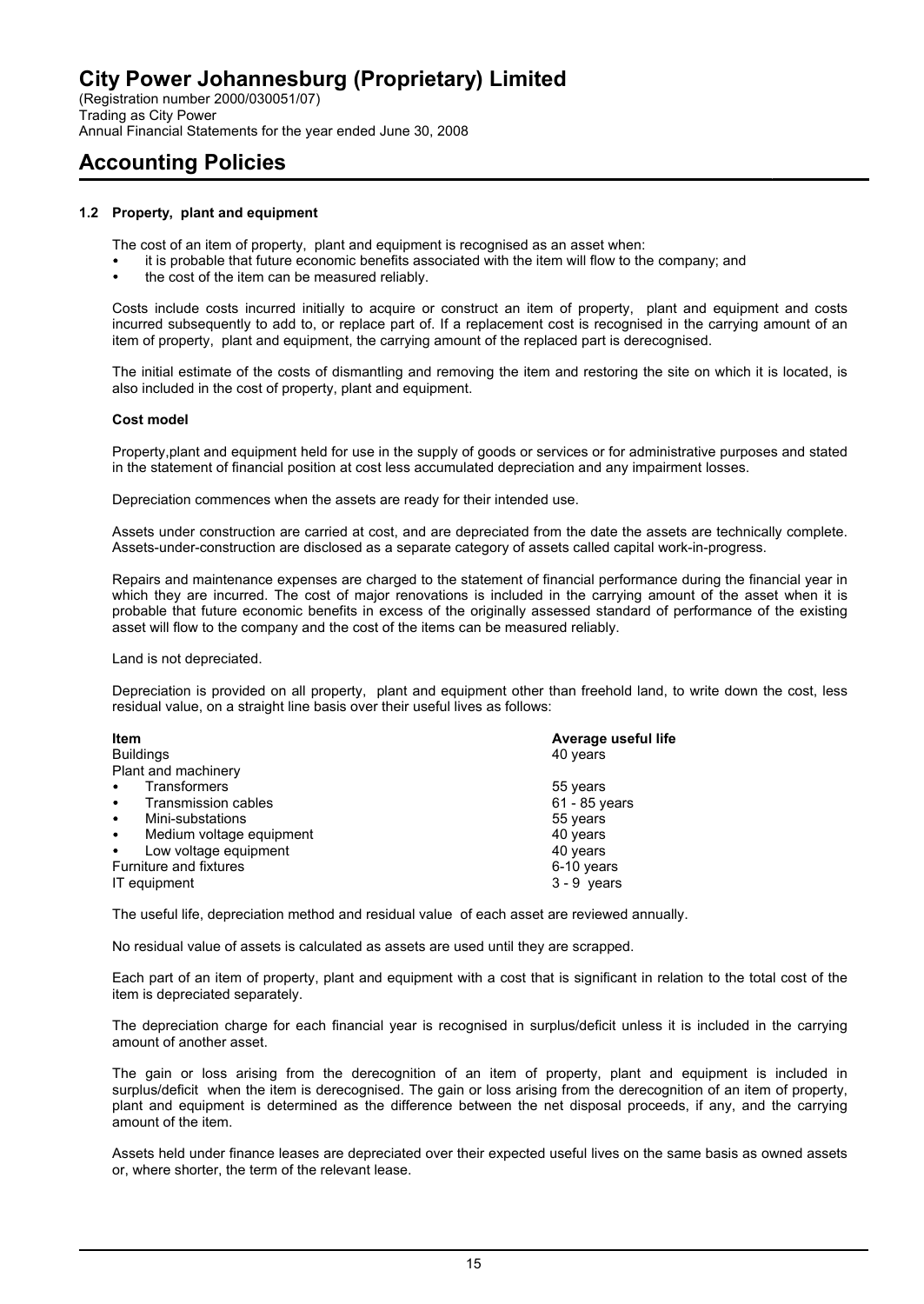(Registration number 2000/030051/07) Trading as City Power Annual Financial Statements for the year ended June 30, 2008

### **Accounting Policies**

#### **1.3 Intangible assets**

An intangible asset is recognised when:

- it is probable that the expected future economic benefits that are attributable to the asset will flow to the entity; and
- the cost of the asset can be measured reliably.

Intangible assets are initially recognised at cost.

Expenditure on research (or on the research phase of an internal project) is recognised as an expense when it is incurred.

An intangible asset arising from development (or from the development phase of an internal project) is recognised when:

- it is technically feasible to complete the asset so that it will be available for use or sale;
- there is an intention to complete and use or sell it;
- there is an ability to use or sell it;
- it will generate probable future economic benefits;
- there are available technical, financial and other resources to complete the development and to use or sell the asset; and
- the expenditure attributable to the asset during its development can be measured reliably.

#### **Cost model**

Intangible assets are carried at cost less any accumulated amortisation and any impairment losses.

An intangible asset is regarded as having an indefinite useful life when, based on all relevant factors, there is no foreseeable limit to the period over which the asset is expected to generate net cash inflows. Amortisation is not provided for these intangible assets. For all other intangible assets amortisation is provided on a straight line basis over their useful life.

The amortisation period and the amortisation method for intangible assets are reviewed annually.

Reassessing the useful life of an intangible asset with a definite useful life after it was classified as indefinite is an indicator that the asset may be impaired. As a result the asset is tested for impairment and the remaining carrying amount is amortised over its useful life.

Internally generated brands, mastheads, publishing titles, customer lists and items similar in substance are not recognised as intangible assets.

Amortisation is provided to write down the intangible assets, on a straight line basis, to their residual values as follows:

| <b>Item</b>                | <b>Useful life</b> |
|----------------------------|--------------------|
| Additional capacity rights | 10 vears           |
| Computer software          | 2-8 vears          |

#### **1.4 Financial instruments**

#### **Initial recognition**

The company classifies financial instruments, or their component parts, on initial recognition as a financial asset, a financial liability or an equity instrument in accordance with the substance of the contractual arrangement.

Financial assets and financial liabilities are recognised on the company's statement of financial position when the company becomes party to the contractual provisions of the instrument.

#### **Fair value determination**

The fair values of quoted investments are based on current bid prices. If the market for a financial asset is not active (and for unlisted securities), the company establishes fair value by using valuation techniques. These include the use of recent arm's-length transactions, reference to other instruments that are substantially the same, discounted cash flow analysis, and option pricing models making maximum use of market inputs and relying as little as possible on entity-specific inputs.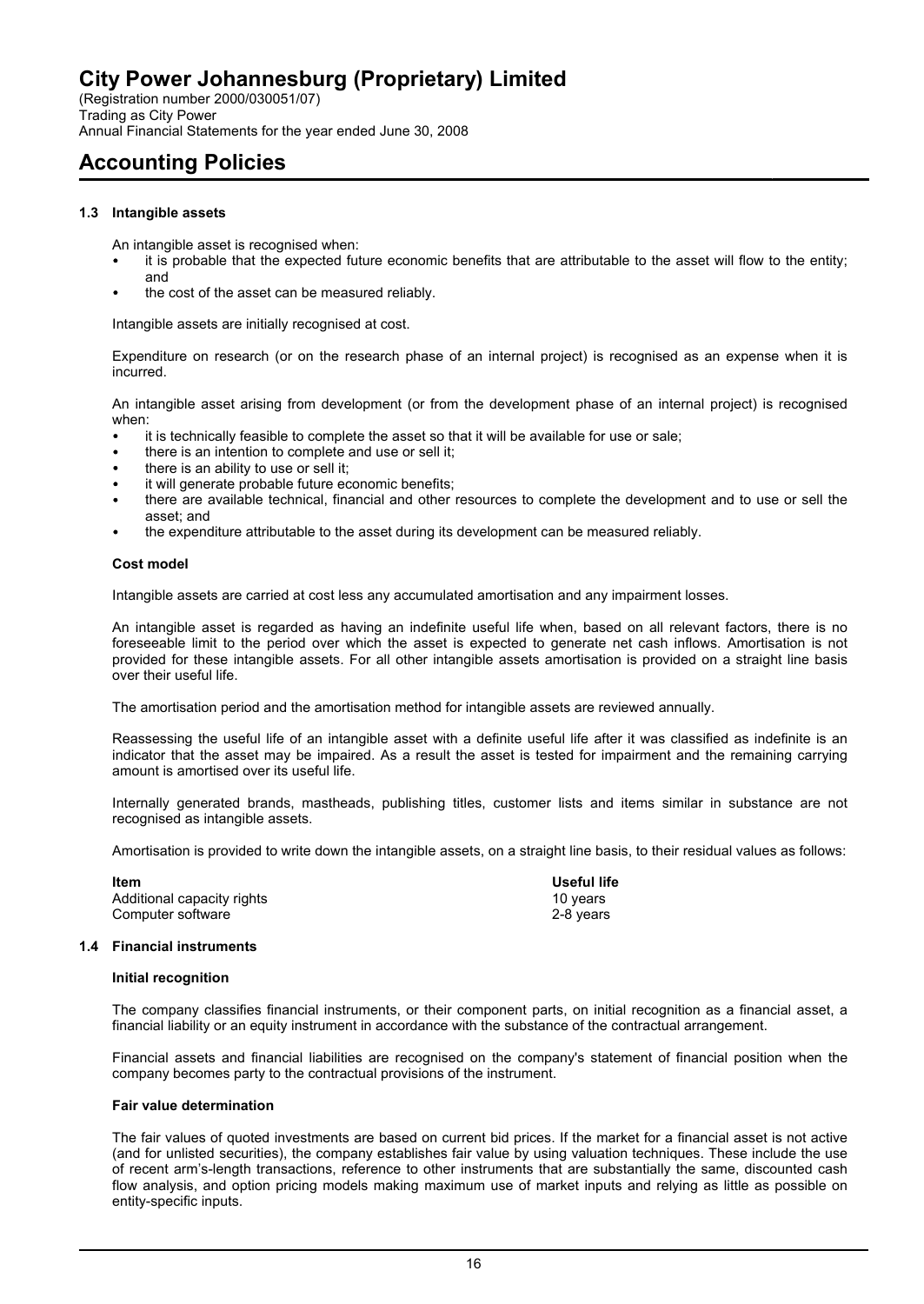(Registration number 2000/030051/07) Trading as City Power Annual Financial Statements for the year ended June 30, 2008

# **Accounting Policies**

### **1.4 Financial instruments (continued)**

#### **Loans to and from group companies**

These include loans to parent companies, fellow subsidiaries, subsidiaries, joint ventures and associates and are recognised initially at fair value plus direct transaction costs.

Subsequently these loans are measured at amortised cost using the effective interest rate method, less any impairment loss recognised to reflect irrecoverable amounts.

On loans receivable, an impairment loss is recognised in surplus/deficit when there is objective evidence that it is impaired. The impairment is measured as the difference between the investment's carrying amount and the present value of estimated future cash flows discounted at the effective interest rate computed at initial recognition.

Impairment losses are reversed in subsequent periods when an increase in the investment's recoverable amount can be related objectively to an event occurring after the impairment was recognised, subject to the restriction that the carrying amount of the investment at the date the impairment is reversed shall not exceed what the amortised cost would have been had the impairment not been recognised.

Loans to (from) group companies are classified as loans and receivables.

#### **Trade and other receivables**

Trade receivables are measured at initial recognition at fair value, and are subsequently measured at amortised cost using the effective interest rate method, less provision for impairment. Appropriate allowances for estimated irrecoverable amounts are recognised in surplus/deficit when there is objective evidence that the asset is impaired. Significant financial difficulties of the receivable, probability that the receivable will enter bankruptcy or financial reorganisation, and default or delinquency in payments (more than 30 days overdue) are considered indicators that the trade receivable is impaired. The allowance recognised is measured as the difference between the asset's carrying amount and the present value of estimated future cash flows discounted at the effective interest rate computed at initial recognition.

The carrying amount of the asset is reduced through the use of an allowance account, and the amount of the loss is recognised in the statement of financial performance. When a trade receivable is uncollectible, it is written off against the allowance account for trade receivables. Subsequent recoveries of amounts previously written off are credited against bad debt recoveries in the statement of financial performance.

Trade and other receivables are classified as loans and receivables.

A provision for impairment of receivables is established when there is objective evidence that the municipality will not be able to collect all amounts due according to the original terms of the receivables. The amount of the provision is the difference between the asset's carrying amount and the present value of estimated future cash flows, discounted at the effective interest rate. Impairment losses are recognised in the statement of financial performance.

Accounts receivable are carried at anticipated realisable value. An estimate is made for doubtful receivables based on a review of all outstanding amounts at year-end. Bad debts are written off during the year in which they are identified. Amounts that are receivable within 12 months from the reporting date are classified as current.

#### **Trade and other payables**

Trade payables are initially measured at fair value, and are subsequently measured at amortised cost, using the effective interest rate method. Trade and other payables are classified as loans and payables.

#### **Cash and cash equivalents**

Cash and cash equivalents comprise cash on hand and demand deposits, and other short-term highly liquid investments that are readily convertible to a known amount of cash and are subject to an insignificant risk of changes in value. These are classified as loans and receivables and carried at fair value.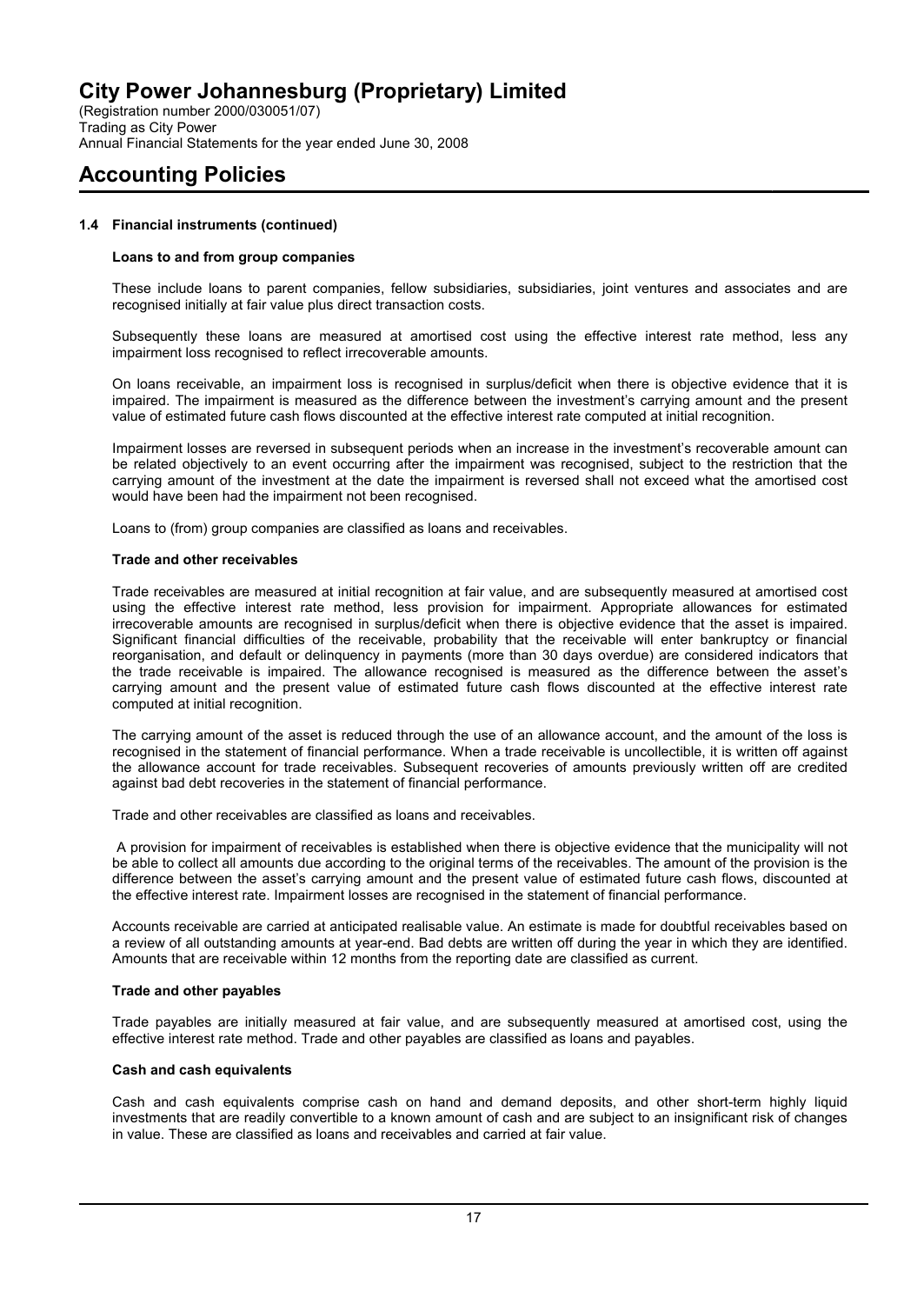(Registration number 2000/030051/07) Trading as City Power Annual Financial Statements for the year ended June 30, 2008

### **Accounting Policies**

#### **1.5 Tax**

#### **Current tax assets and liabilities**

The tax currently payable is based on taxable income for the year. Taxable income differs from surplus as reported in the statement of financial performance, because it includes income and expenses that are taxable or tax deductible in other years and it further excludes items that are never taxable or tax deductible.

Current tax for current and prior periods is, to the extent unpaid, recognised as a liability. If the amount already paid in respect of current and prior periods exceeds the amount due for those periods, the excess is recognised as an asset.

Current tax liabilities (assets) for the current and prior periods are measured at the amount expected to be paid to (recovered from) the tax authorities, using the tax rates (and tax laws) that have been enacted or substantively enacted by the reporting date.

#### **Deferred tax assets and liabilities**

Deferred tax is recognised on differences between the carrying amounts of assets and liabilities in the financial statements and the corresponding tax bases used in the computation of taxable surplus and is accounted for using the statement of financial position liability method.

A deferred tax liability is recognised for all taxable temporary differences, except to the extent that the deferred tax liability arises from:

- the initial recognition of goodwill; or
- goodwill for which amortisation is not deductible for tax purposes; or
- the initial recognition of an asset or liability in a transaction which:
	- **-** is not a business combination; and
	- **-** at the time of the transaction, affects neither accounting surplus nor taxable surplus/deficit.

A deferred tax asset is recognised for all deductible temporary differences to the extent that it is probable that taxable surplus will be available against which the deductible temporary difference can be utilised, unless the deferred tax asset arises from the initial recognition of an asset or liability in a transaction that:

- is not a business combination; and
- at the time of the transaction, affects neither accounting surplus nor taxable surplus/deficit.

A deferred tax asset is recognised for all deductible temporary differences arising from investments in subsidiaries, branches and associates, and interests in joint ventures, to the extent that it is probable that:

- the temporary difference will reverse in the foreseeable future; and
- taxable surplus will be available against which the temporary difference can be utilised.

A deferred tax asset is recognised for the carry forward of unused tax losses to the extent that it is probable that future taxable surplus will be available against which the unused tax losses can be utilised.

Deferred tax assets and liabilities are measured at the tax rates that are expected to apply to the period when the asset is realised or the liability is settled, based on tax rates (and tax laws) that have been enacted or substantively enacted by the reporting date.

A deferred tax asset is recognised for all deductible temporary differences to the extent that it is probable that taxable surplus will be available against which the deductible temporary difference can be utilised.

The carrying amount of deferred tax assets is reviewed at each reporting date and reduced to the extent that it is no longer probable that sufficient taxable surplus will be available to allow all or part of the asset to be recovered.

Deferred tax assets and liabilities are offset when there is a legally enforceable right to set off current tax assets against current tax liabilities and when they relate to income taxes levied by the same taxation authority and the company intends to settle its current tax assets and liabilities on a net basis.

#### **Tax expenses**

Income tax represents the sum of the current tax and deferred tax.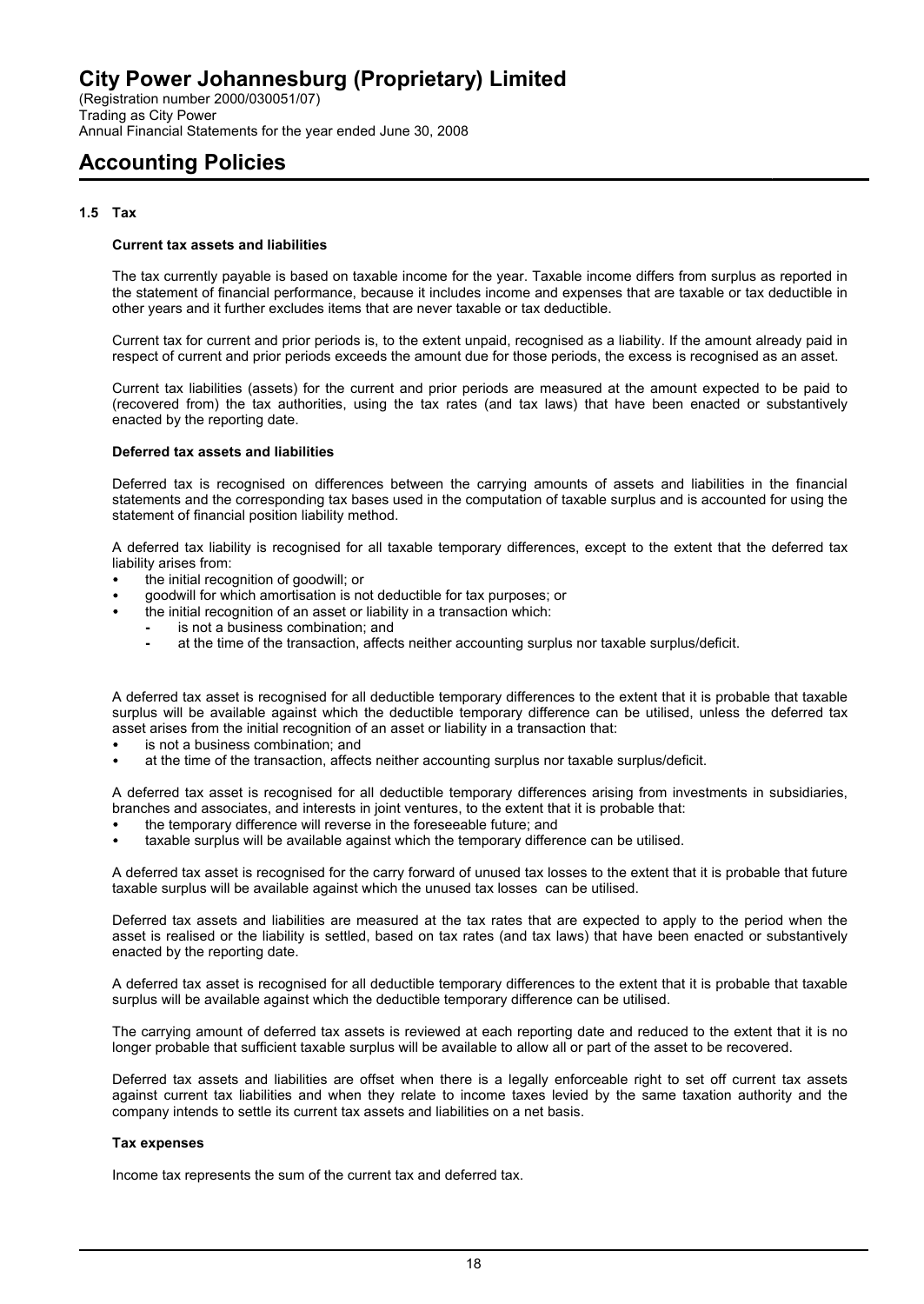(Registration number 2000/030051/07) Trading as City Power Annual Financial Statements for the year ended June 30, 2008

# **Accounting Policies**

#### **1.5 Tax (continued)**

Current and deferred taxes are recognised as income or an expense and included in surplus or deficit for the period, except to the extent that the tax arises from:

- a transaction or event which is recognised, in the same or a different period, directly in equity, or
- a business combination.

Current tax and deferred taxes are charged or credited directly to equity if the tax relates to items that are credited or charged, in the same or a different period, directly to equity.

#### **1.6 Leases**

#### **Finance leases – lessee**

Finance leases are recognised as assets and liabilities in the statement of financial position at amounts equal to the fair value of the leased property or, if lower, the present value of the minimum lease payments. The corresponding liability to the lessor is included in the statement of financial position as a finance lease obligation.

The discount rate used in calculating the present value of the minimum lease payments is the interest rate implicit in the lease.

The lease payments are apportioned between the finance charge and reduction of the outstanding liability.The finance charge is allocated to each period during the lease term so as to produce a constant periodic rate of return on the remaining balance of the liability.

#### **Operating leases - lessor**

Operating lease income is recognised as an income on a straight-line basis over the lease term.

Initial direct costs incurred in negotiating and arranging operating leases are added to the carrying amount of the leased asset and recognised as an expense over the lease term on the same basis as the lease income.

Income for leases is disclosed under revenue in the statement of financial performance.

#### **Operating leases – lessee**

Operating lease payments are recognised as an expense on a straight-line basis over the lease term. The difference between the amounts recognised as an expense and the contractual payments are recognised as an operating lease asset or liability. This liability is not discounted as it is already carried at fair value.

Any contingent rents are expensed in the period they are incurred.

#### **1.7 Inventories**

Inventories are measured at the lower of cost and net realisable value.

Net realisable value is the estimated selling price in the ordinary course of business less the estimated costs of completion.

The cost of inventories comprises all costs of purchase, costs of conversion and other costs incurred in bringing the inventories to their present location and condition.

The cost of inventories is assigned using the weighted average cost formula.

The cost of inventories of items that are not ordinarily interchangeable and goods or services produced and segregated for specific projects is assigned using specific identification of the individual costs.

When inventories are sold or consumed, the carrying amounts of those inventories is recognised as an expense in the period in which the related revenue is recognised. The amount of any write-down of inventories to net realisable value and all losses of inventories are recognised as an expense in the period the write-down or loss occurs. The amount of any reversal of any write-down of inventories, arising from an increase in net realisable value, is recognised as a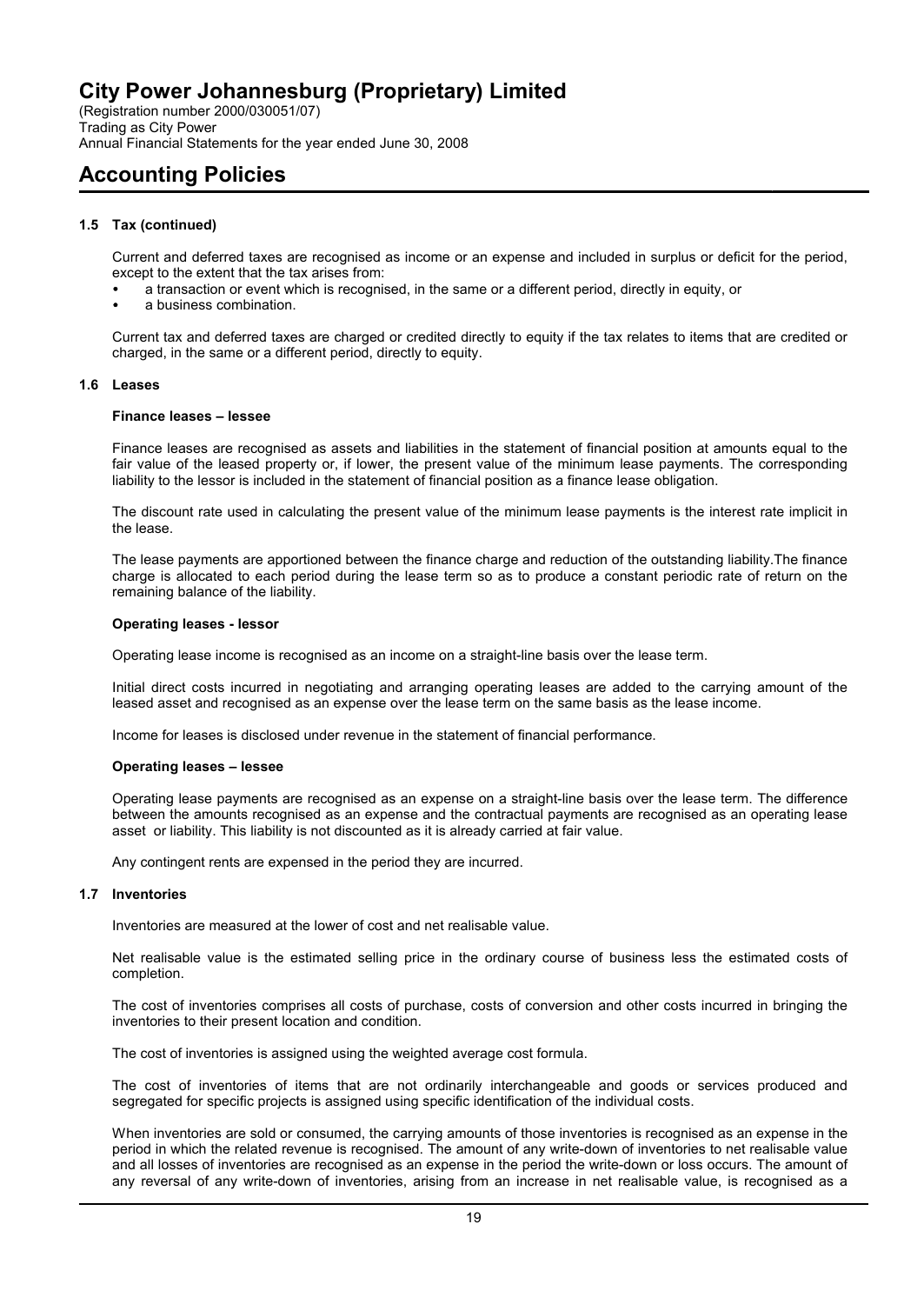(Registration number 2000/030051/07) Trading as City Power Annual Financial Statements for the year ended June 30, 2008

### **Accounting Policies**

### **1.7 Inventories (continued)**

reduction in the amount of inventories recognised as an expense in the period in which the reversal occurs.

#### **1.8 Impairment of assets**

The company assesses at each reporting date whether there is any indication that an asset may be impaired. If any such indication exists, the company estimates the recoverable amount of the asset.

Irrespective of whether there is any indication of impairment, the company also:

 tests intangible assets with an indefinite useful life or intangible assets not yet available for use for impairment annually by comparing its carrying amount with its recoverable amount. This impairment test is performed annually and at the same time every financial year-end.

If there is any indication that an asset may be impaired, the recoverable amount is estimated for the individual asset. If it is not possible to estimate the recoverable amount of the individual asset, the recoverable amount of the cashgenerating unit to which the asset belongs is determined.

The recoverable amount of an asset or a cash-generating unit is the higher of its fair value less costs to sell and its value in use.

If the recoverable amount of an asset is less than its carrying amount, the carrying amount of the asset is reduced to its recoverable amount. That reduction is an impairment loss.

An impairment loss of assets carried at cost less any accumulated depreciation or amortisation is recognised immediately in surplus or deficit. Any impairment loss of a revalued asset is treated as a revaluation decrease.

Goodwill acquired in a business combination is, from the acquisition date, allocated to each of the cash-generating units, or groups of cash-generating units, that are expected to benefit from the synergies of the combination.

An impairment loss is recognised for cash-generating units if the recoverable amount of the unit is less than the carrying amount of the units. The impairment loss is allocated to reduce the carrying amount of the assets of the unit in the following order:

- first, to reduce the carrying amount of any goodwill allocated to the cash-generating unit and
- then, to the other assets of the unit, pro rata on the basis of the carrying amount of each asset in the unit.

The increased carrying amount of an asset other than goodwill attributable to a reversal of an impairment loss does not exceed the carrying amount that would have been determined had no impairment loss been recognised for the asset in prior periods.

A reversal of an impairment loss of assets carried at cost less accumulated depreciation or amortisation other than goodwill is recognised immediately in profit or loss. Any reversal of an impairment loss of a revalued asset is treated as a revaluation increase.

#### **1.9 Owner's contributions and net assets**

An equity instrument is any contract that evidences a residual interest in the assets of an entity after deducting all its liabilities.

Equity instruments issued by the company are classified according to the substance of the contractual arrangements entered into.

Equity instruments issued by the company are recorded at the proceeds received, net of direct issue costs.

#### **1.10 Employee benefits**

#### **Short-term employee benefits**

The cost of short-term employee benefits (those payable within 12 months after the service is rendered, such as paid vacation leave and sick leave, bonuses, and non-monetary benefits such as medical care), are recognised in the period in which the service is rendered and are not discounted when the effect is not material.

The expected cost of compensated absences is recognised as an expense as the employees render services that increase their entitlement or, in the case of non-accumulating absences, when the absence occurs.

The expected cost of surplus sharing and bonus payments is recognised as an expense when there is a legal or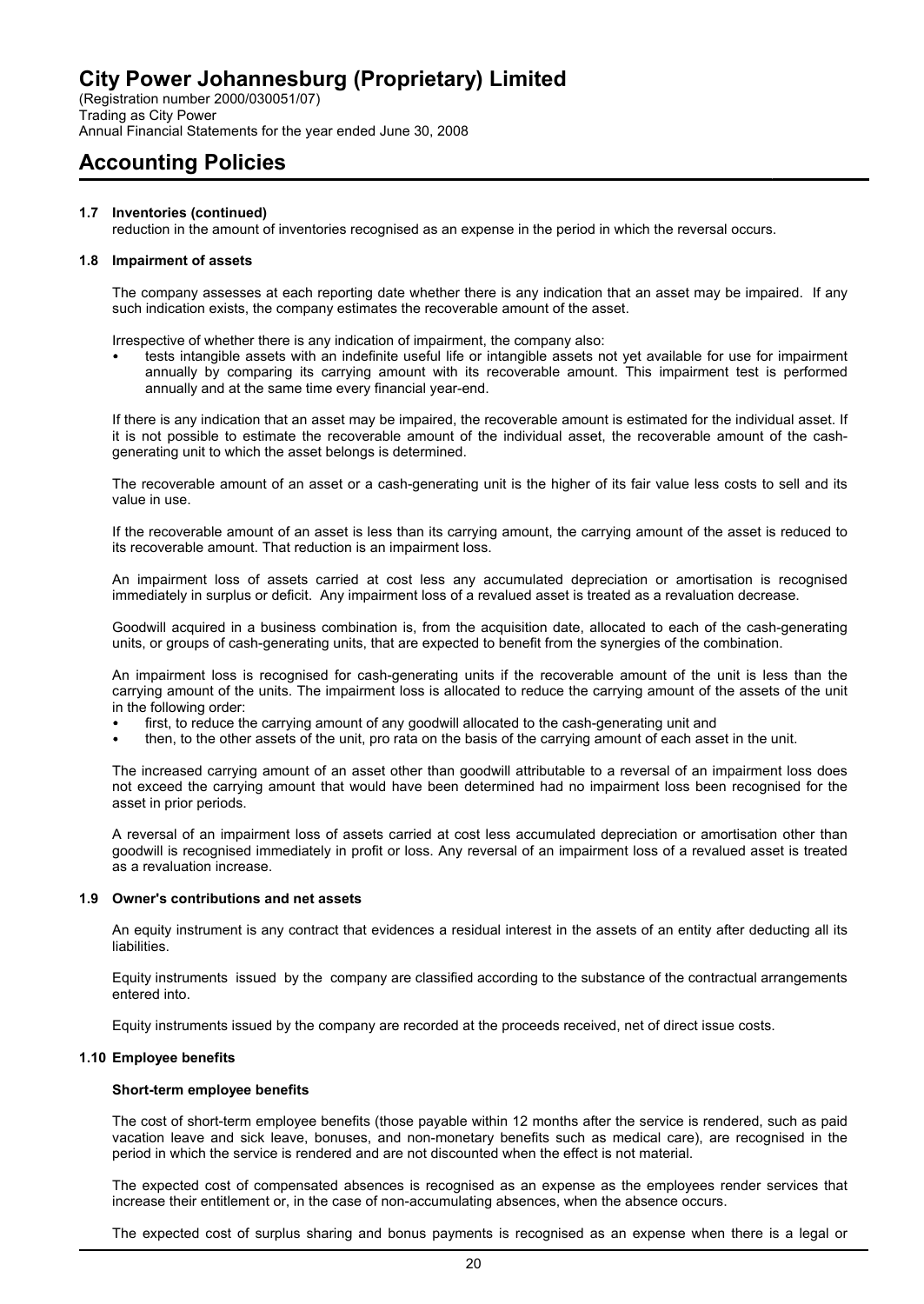(Registration number 2000/030051/07) Trading as City Power Annual Financial Statements for the year ended June 30, 2008

# **Accounting Policies**

### **1.10 Employee benefits (continued)**

constructive obligation to make such payments as a result of past performance.

#### **Defined contribution plans**

Payments to defined contribution retirement benefit plans are charged as an expense as they fall due.

Payments made to industry-managed (or state plans) retirement benefit schemes are dealt with as defined contribution plans where the company's obligation under the schemes is equivalent to those arising in a defined contribution retirement benefit plan.

#### **Defined benefit plans**

For defined benefit plans, the cost of providing the benefits is determined using the projected unit credit method.

Actuarial valuations are conducted on an annual basis by independent actuaries separately for each plan.

Consideration is given to any event that could impact the funds up to reporting date where the interim valuation is performed at an earlier date.

Past service costs are recognised immediately to the extent that the benefits are already vested, and are otherwise amortised on a straight-line basis over the average period until the amended benefits become vested.

Surplus or deficits on the curtailment or settlement of a defined benefit plan are recognised when the company is demonstrably committed to curtailment or settlement.

When it is virtually certain that another party will reimburse some or all of the expenditure required to settle a defined benefit obligation, the right to reimbursement is recognised as a separate asset. The asset is measured at fair value. In all other respects, the asset is treated in the same way as plan assets. In the statement of financial performance, the expense relating to a defined benefit plan is presented as the net of the amount recognised for a reimbursement.

The amount recognised in the statement of financial position represents the present value of the defined benefit obligation as adjusted for unrecognised actuarial gains and losses and unrecognised past service costs, and reduces by the fair value of plan assets. Actuarial gains and losses are charged to the statement of financial performance when incurred.

Any asset is limited to unrecognised actuarial losses, plus the present value of available refunds and reduction in future contributions to the plan.

#### **1.11 Provisions and contingencies**

Provisions are recognised when:

- the company has a present obligation as a result of a past event;
- it is probable that an outflow of resources embodying economic benefits will be required to settle the obligation; d
- a reliable estimate can be made of the obligation.

The amount of a provision is the present value of the expenditure expected to be required to settle the obligation.

Where some or all of the expenditure required to settle a provision is expected to be reimbursed by another party, the reimbursement will be recognised when, and only when, it is virtually certain that reimbursement will be received if the entity settles the obligation. The reimbursement will be treated as a separate asset. The amount recognised for the reimbursement will not exceed the amount of the provision.

Provisions are not recognised for future operating losses.

If an entity has a contract that is onerous, the present obligation under the contract is recognised and measured as a provision.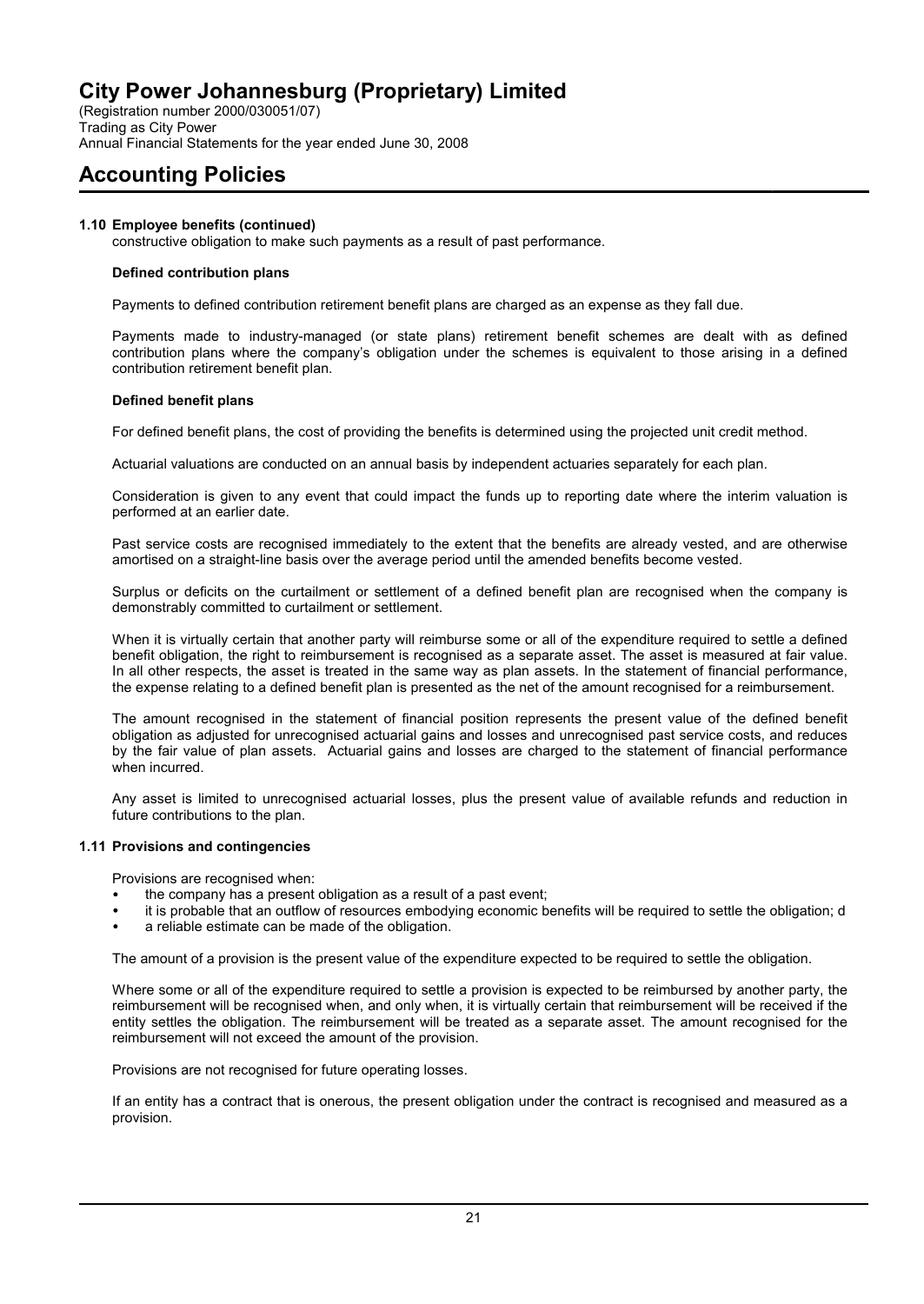(Registration number 2000/030051/07) Trading as City Power Annual Financial Statements for the year ended June 30, 2008

### **Accounting Policies**

#### **1.12 Government grants**

Government grants are recognised when there is reasonable assurance that:

- the company will comply with the conditions attaching to them; and
- the grants will be received.

Government grants are recognised as income over the periods necessary to match them with the related costs that they are intended to compensate.

A government grant that becomes receivable as compensation for expenses or losses already incurred or for the purpose of giving immediate financial support to the entity with no future related costs is recognised as income of the period in which it becomes receivable.

Grants related to assets are presented as a credit in the statement of financial performance over the life of the assets.

Repayment of a grant related to an asset is recorded by reducing the deferred income balance by the amount repayable. The cumulative additional depreciation that would have been recognised to date as an expense in the absence of the grant is recognised immediately as an expense.

#### **1.13 Revenue**

When the outcome of a transaction involving the rendering of services can be estimated reliably, revenue associated with the transaction is recognised by reference to the stage of completion of the transaction at the reporting date. The outcome of a transaction can be estimated reliably when all the following conditions are satisfied:

- the amount of revenue can be measured reliably;
- it is probable that the economic benefits associated with the transaction will flow to the company;
- the stage of completion of the transaction at the statement of financial position date can be measured reliably;
- the costs incurred for the transaction and the costs to complete the transaction can be measured reliably.

When the outcome of the transaction involving the rendering of services cannot be estimated reliably, revenue shall be recognised only to the extent of the expenses recognised that are recoverable.

Revenue is measured at the fair value of the consideration received or receivable and represents the amounts receivable for goods and services provided in the normal course of business, net of trade discounts and volume rebates, and value added tax.

Interest income is accrued on a time basis, by reference to the principal outstanding and at the effective interest rate applicable, which is the rate that exactly discounts estimated future cash receipts through the expected life of the financial asset to that asset's net carrying amount.

Revenue represents the invoiced value of goods supplied to customers and connection fees below R100,000 and excludes value added tax.

Included in revenue are adjustments to customer accounts that are related to prior years. The volume and the continuous nature of the adjustments makes it impractical to determine to which years the adjustments relate to. These adjustments are as a result of a change in estimates or only became probable in the current year.

Service fees included in the price of the product are recognised as revenue over the period during which the service is performed.

#### **1.14 Borrowing costs**

Borrowing costs are recognised as an expense in the period in which they are incurred.

#### **1.15 Irregular expenditure or fruitless and wasteful expenditure**

Irregular expenditure is expenditure that is contrary to the Municipal Finance Management Act, Act 56 of 2003, the Municipal Systems Act, Act 32 of 2000, and the Public Office Bearers Act, Act 20 of 1998, or is in contravention of the City of Johannesburg Metropolitan Municipality supply chain management policy. Irregular expenditure is accounted for as expenditure in the statement of financial performance and where recovered it is subsequently accounted for as other income in the statement of financial performance.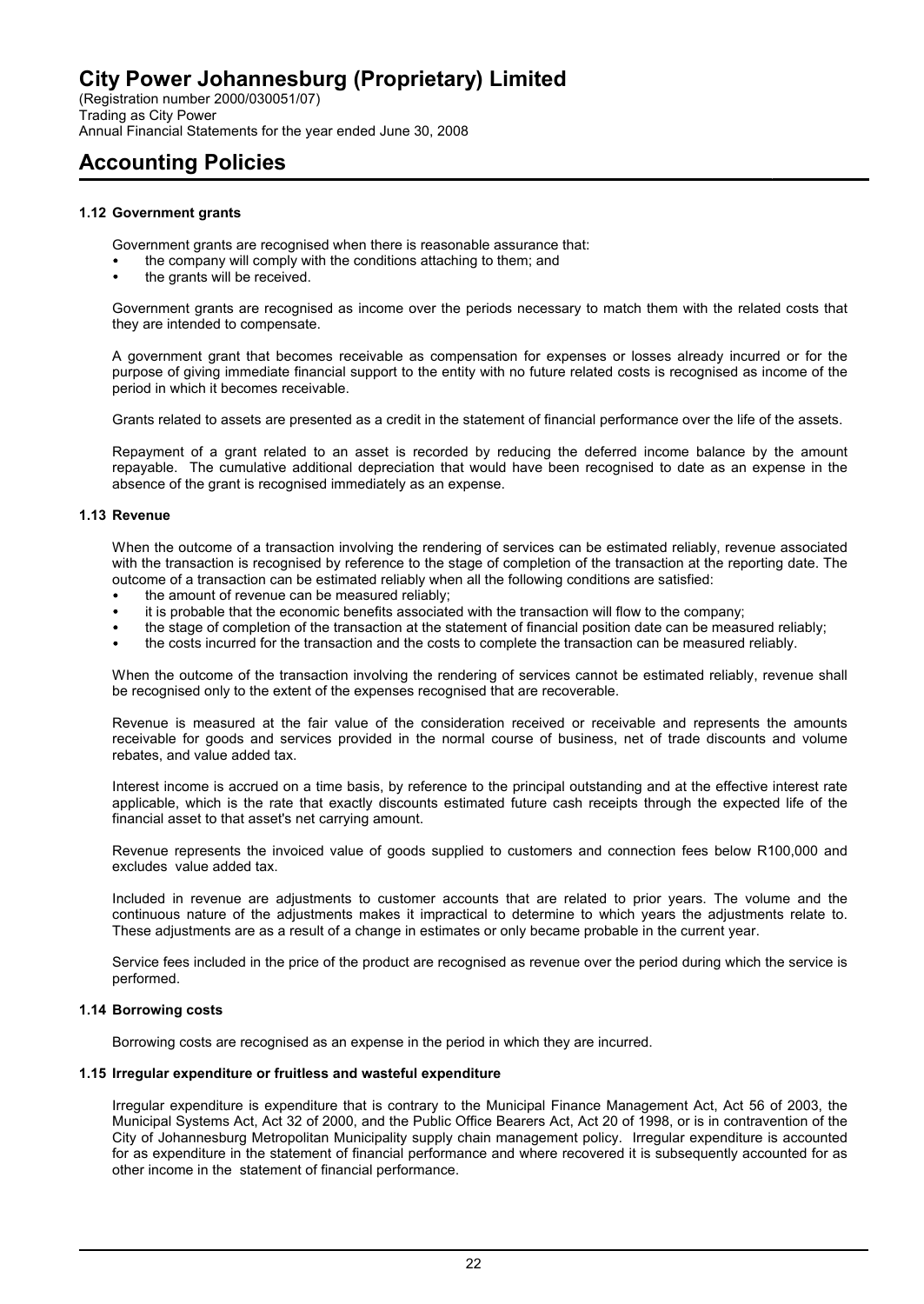(Registration number 2000/030051/07) Trading as City Power Annual Financial Statements for the year ended June 30, 2008

# **Notes to the Annual Financial Statements**

Figures in Rand thousand 2007

### **2. Changes in accounting policy**

There were no changes in accounting policies in the current financial year. AC 144 ( IFRS 7) has been adopted during the financial year.

### **3. Property, plant and equipment**

|                              |                     | 2008                        |                |                     | 2007                        |                |
|------------------------------|---------------------|-----------------------------|----------------|---------------------|-----------------------------|----------------|
|                              | Cost /<br>Valuation | Accumulated<br>depreciation | Carrying value | Cost /<br>Valuation | Accumulated<br>depreciation | Carrying value |
| Land                         | 3.452               | $\overline{\phantom{0}}$    | 3.452          | 3.452               | -                           | 3,452          |
| <b>Buildings</b>             | 239.008             | (117, 230)                  | 121,778        | 216.994             | (100,706)                   | 116,288        |
| Finance lease assets         | 3,673               | (1,921)                     | 1,752          | 3,673               | (697)                       | 2,976          |
| Plant and machinery          | 3,189,395           | (378,220)                   | 2,811,175      | 2,877,739           | (282,419)                   | 2,595,320      |
| Furniture and fixtures       | 25.445              | (15,930)                    | 9.515          | 23.363              | (13,795)                    | 9.568          |
| Computer equipment           | 53,058              | (27,272)                    | 25,786         | 42.433              | (17, 489)                   | 24,944         |
| Capital work - in - progress | 1,337,855           |                             | 1,337,855      | 649,835             |                             | 649,835        |
| <b>Total</b>                 | 4,851,886           | (540,573)                   | 4,311,313      | 3,817,489           | (415, 106)                  | 3,402,383      |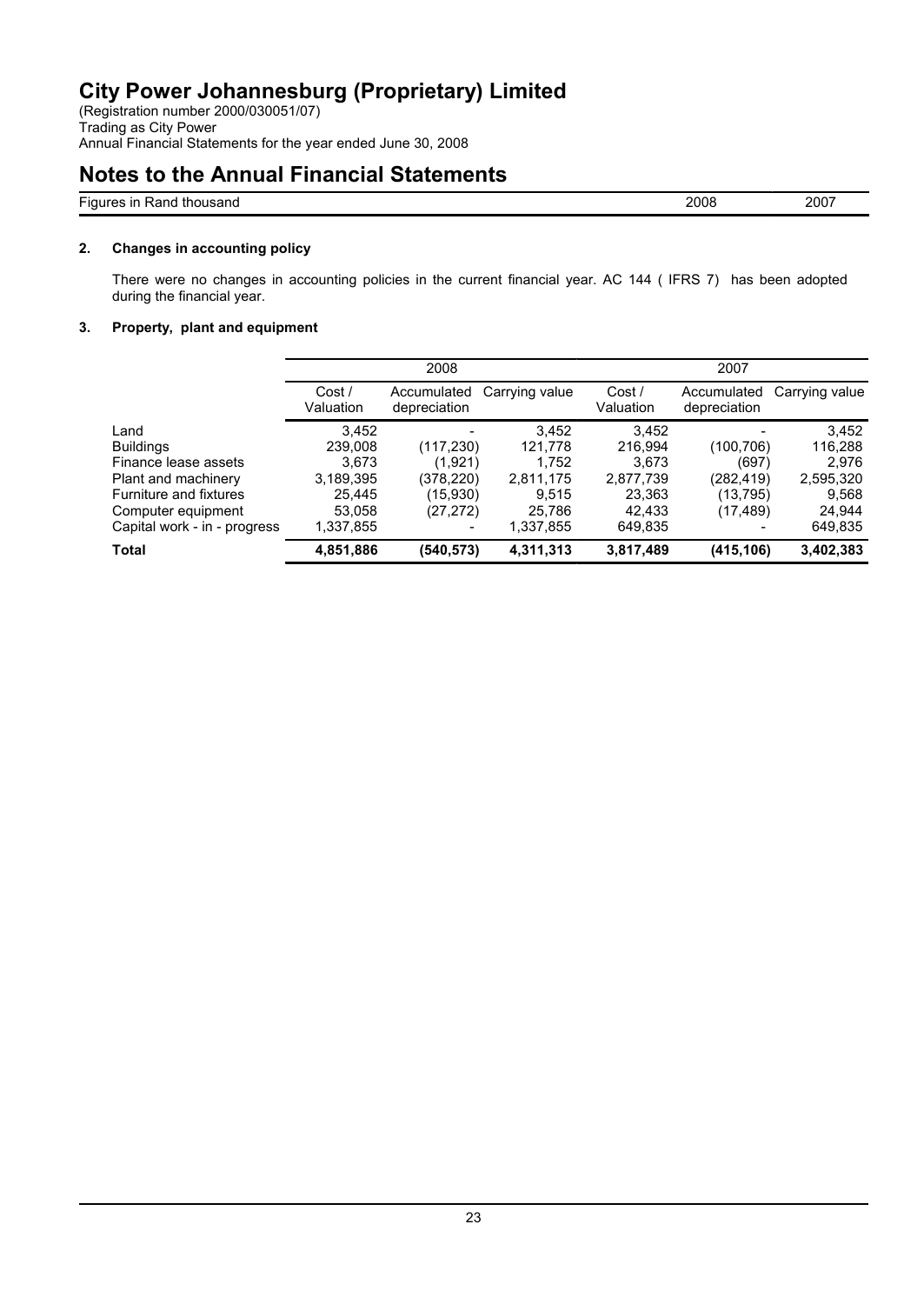(Registration number 2000/030051/07) Trading as City Power Annual Financial Statements for the year ended June 30, 2008

### **Notes to the Annual Financial Statements**

### Figures in Rand thousand

#### **3. Property, plant and equipment (continued)**

**Reconciliation of property, plant and equipment - 2008**

|                          | Opening<br>Balance | Additions | <b>Disposals</b>         | Transfers | Other changes,<br>movements | Depreciation             | Total     |
|--------------------------|--------------------|-----------|--------------------------|-----------|-----------------------------|--------------------------|-----------|
| Land                     | 3.452              |           | $\overline{\phantom{0}}$ |           | $\overline{\phantom{a}}$    |                          | 3,452     |
| <b>Buildings</b>         | 116.288            |           | $\overline{\phantom{0}}$ | 22.014    | $\overline{\phantom{0}}$    | (16.524)                 | 121,778   |
| Finance lease assets     | 2.976              |           | $\overline{\phantom{0}}$ |           | $\overline{\phantom{a}}$    | (1,224)                  | 1.752     |
| Plant and machinery      | 2,595,320          | 64.239    | (118)                    | 247.579   | $\overline{\phantom{0}}$    | (95, 845)                | 2,811,175 |
| Furniture and fixtures   | 9.568              | 1.100     | (3)                      | 695       | $\overline{\phantom{0}}$    | (1,845)                  | 9,515     |
| Computer equipment       | 24.944             | 938       | (693)                    | (141      |                             | 738                      | 25,786    |
| Capital work-in-progress | 649.835            | 971.443   | $\overline{\phantom{0}}$ | (283,679) | 256                         | $\overline{\phantom{0}}$ | 337,855   |
|                          | 3,402,383          | 1,037,720 | (814)                    | (13, 532) | 256                         | (114.700)                | 4,311,313 |

#### **Reconciliation of property, plant and equipment - 2007**

|                          | Opening                  | <b>Additions</b> | Disposals                | Fransfers | Other changes,           | Depreciation | Total     |
|--------------------------|--------------------------|------------------|--------------------------|-----------|--------------------------|--------------|-----------|
|                          | Balance                  |                  |                          |           | movements                |              |           |
| Land                     | 7.399                    | 292              | $\overline{\phantom{0}}$ | (4,239)   |                          |              | 3.452     |
| <b>Buildings</b>         | 121,462                  | 63               | (1, 393)                 | 15,842    | .393                     | (21,079)     | 116,288   |
| Finance lease assets     | $\overline{\phantom{0}}$ | 3.345            | $\overline{\phantom{0}}$ | 328       | $\overline{\phantom{0}}$ | (697)        | 2.976     |
| Plant and machinery      | 2.095.976                | 138.619          | $\overline{\phantom{0}}$ | 412.810   | (958)                    | (51<br>.127) | 2,595,320 |
| Furniture and fixtures   | 11.282                   | 11.167           | $\overline{\phantom{0}}$ | 6.429     | $\overline{\phantom{0}}$ | (19,310)     | 9,568     |
| Computer equipment.      | 29.058                   |                  | $\overline{\phantom{0}}$ | (343)     | $\overline{\phantom{a}}$ | (3,771)      | 24.944    |
| Capital work-in-progress | 338,914                  | 758,859          | $\overline{\phantom{a}}$ | (447,938) |                          |              | 649,835   |
|                          | 2,604,091                | 912.345          | (1, 393)                 | (17, 111) | 435                      | (95, 984)    | 3,402,383 |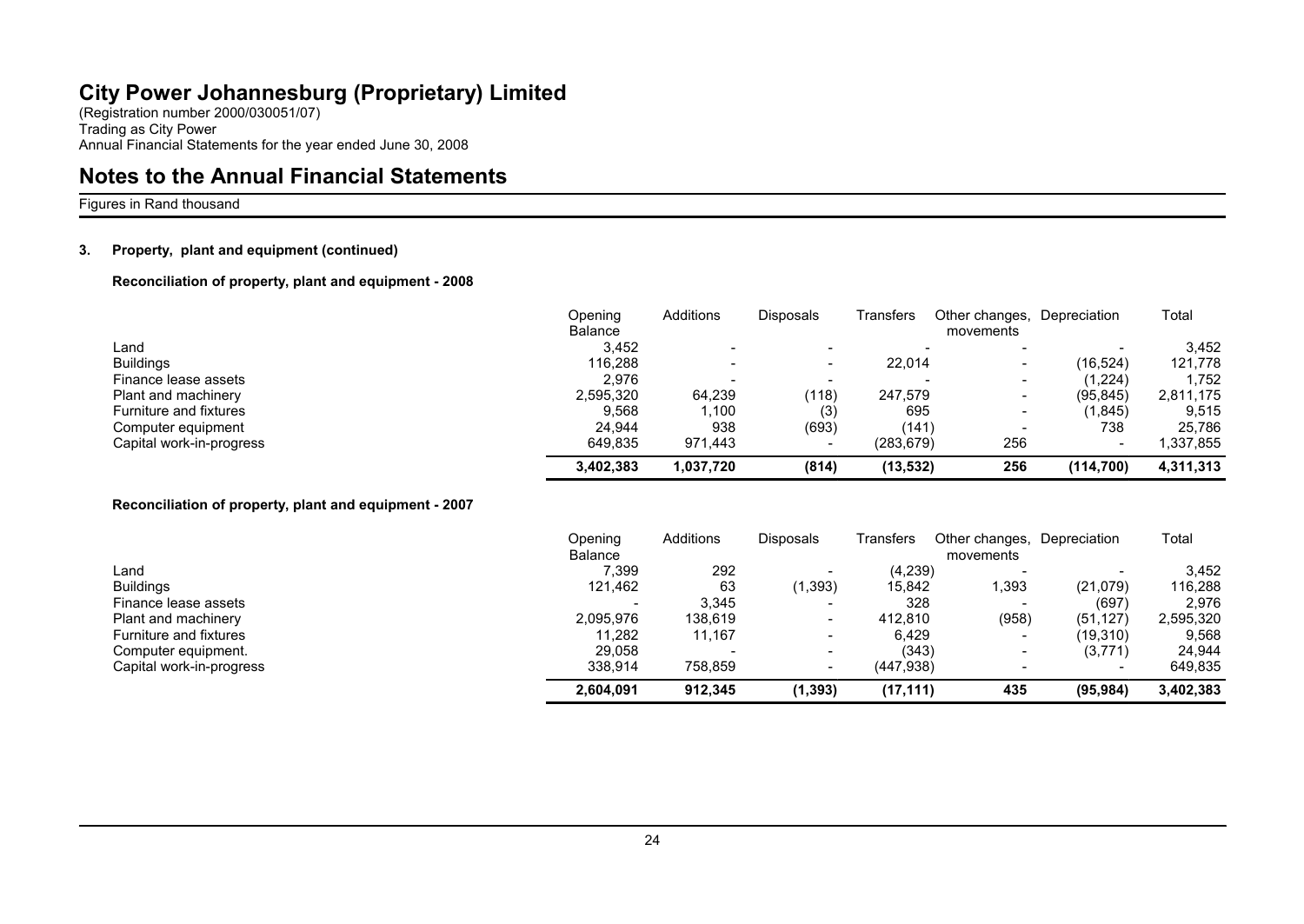(Registration number 2000/030051/07) Trading as City Power Annual Financial Statements for the year ended June 30, 2008

### **Notes to the Annual Financial Statements**

Figures in Rand thousand 2007

### **3. Property, plant and equipment (continued)**

#### **Pledged as security**

None of the company's assets are pledged as security except for finance lease assets with a carrying value of (R000's) R1,752 (2007:R2,976) and are secured as described in note 13.

#### **Free hold land and buildings**

Free hold land and buildings are carried at historical cost. The title deeds are registered in the name of the City of Johannesburg. A process has commenced to transfer ownership into the name of the company.

#### **4. Intangible assets**

|                            |                     | 2008                        |                |                    | 2007                        |                |
|----------------------------|---------------------|-----------------------------|----------------|--------------------|-----------------------------|----------------|
|                            | Cost /<br>Valuation | Accumulated<br>amortisation | Carrying value | Cost/<br>Valuation | Accumulated<br>amortisation | Carrying value |
| Additional capacity rights | 80,149              | (8,580)                     | 71.569         | 80.149             | (6,613)                     | 73.536         |
| Computer software          | 48.382              | (20,094)                    | 28.288         | 35.071             | (9.443)                     | 25.628         |
| Total                      | 128.531             | (28, 674)                   | 99.857         | 115.220            | (16, 056)                   | 99.164         |

#### **Reconciliation of intangible assets - 2008**

|                               | Opening<br>Balance | Additions                | <b>Disposals</b>         | Transfers from<br>work-in-<br>progress | Amortisation | Total  |
|-------------------------------|--------------------|--------------------------|--------------------------|----------------------------------------|--------------|--------|
| Additional capacity<br>rights | 73.536             | $\overline{\phantom{a}}$ | $\overline{\phantom{a}}$ |                                        | (1,967)      | 71.569 |
| Computer software             | 25.628             | 177                      | (355)                    | 13.532                                 | (10.694)     | 28,288 |
|                               | 99.164             | 177                      | (355)                    | 13.532                                 | (12,661)     | 99,857 |

#### **Reconciliation of intangible assets - 2007**

|                            | Opening<br><b>Balance</b> | Additions                | Transfers from<br>work-in-<br>progress | Amortisation | Total  |
|----------------------------|---------------------------|--------------------------|----------------------------------------|--------------|--------|
| Additional capacity rights | 54.364                    | 21.026                   | -                                      | (1, 854)     | 73.536 |
| Computer software          | 17.123                    | $\overline{\phantom{a}}$ | 16.769                                 | (8.264)      | 25.628 |
|                            | 71.487                    | 21.026                   | 16.769                                 | (10.118)     | 99.164 |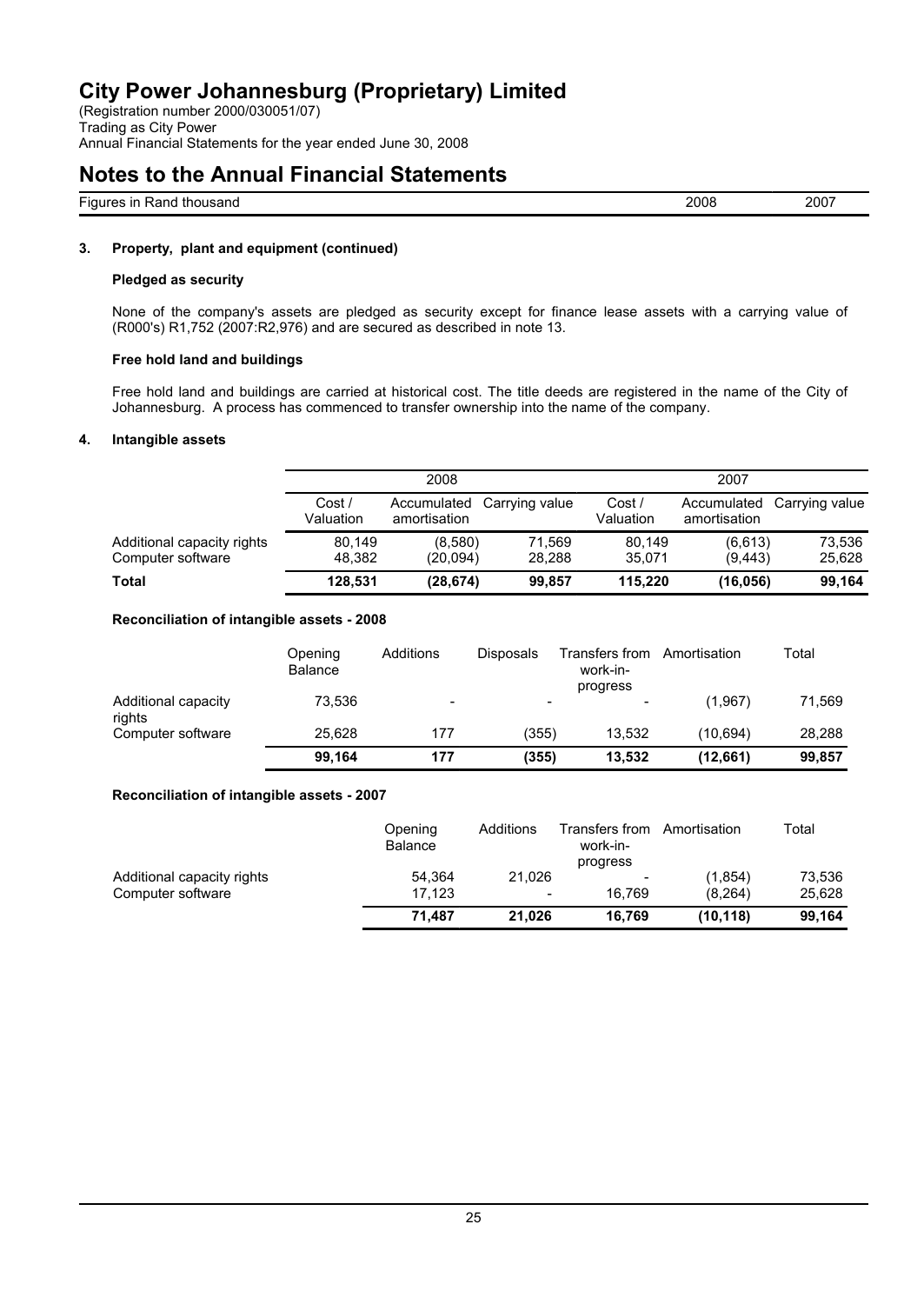(Registration number 2000/030051/07) Trading as City Power Annual Financial Statements for the year ended June 30, 2008

### **Notes to the Annual Financial Statements**

|    | Figures in Rand thousand                                                                                                                                                                                                                                                         | 2008                                                 | 2007                                                 |
|----|----------------------------------------------------------------------------------------------------------------------------------------------------------------------------------------------------------------------------------------------------------------------------------|------------------------------------------------------|------------------------------------------------------|
| 5. | Loans to/(from) shareholders                                                                                                                                                                                                                                                     |                                                      |                                                      |
|    | City of Johannesburg Metropolitan Municipality - Conduit mirror loans<br>City of Johannesburg Metropolitan Municipality - Capex Ioans<br>City of Johannesburg Metropolitan Municipality - Sweeping account<br>City of Johannesburg Metropolitan Municipality - Shareholder Ioans | (232, 673)<br>(2, 173, 884)<br>754.459<br>(624, 793) | (320, 132)<br>(1,761,925)<br>1.305.921<br>(624, 793) |
|    |                                                                                                                                                                                                                                                                                  | (2, 276, 891)                                        | (1,400,929)                                          |

#### Conduit Mirror loan

The original loan is unsecured and interest is payable at 14.5% per annum and the loan is repayable in 10 years. All subsequent loans are unsecured and interest is payable at the borrowing rate of the company and these loans are also repayable over 10 years.

#### **Capex loans**

Capex loan granted in 2002. The original loan is unsecured and the loan is repayable in equal quartely installments over the 10 year loan term. The loan bears interest at 14.02% which is compounded monthly.

Capex loan granted in 2003. The original loan is unsecured and the loan is repayable in equal quartely installments over the 10 year loan term. The loan bears interest at 14.15% which is compounded monthly.

Capex loan granted in 2004. The original loan is unsecured and the loan is repayable in equal quartely installments over the 10 year loan term. The loan bears interest at 12.42% which is compounded monthly.

Capex loan granted in 2005. The original loan is unsecured and the loan is repayable in equal quartely installments over the 10 year loan term. The loan bears interest at 10.20% which is compounded monthly.

Capex loan granted in 2006. The original loan is unsecured and the loan is repayable in equal quartely installments over the 10 year loan term. The loan bears interest at 10.20% which is compounded monthly.

Capex loan granted in 2007. The original loan is unsecured and the loan is repayable in equal quartely installments over the 10 year loan term. The loan bears interest at 9.00% which is compounded monthly. The loan bears interest at 9.00% which is compounded monthly.

Capex loan granted in 2008. The original loan is unsecured and the loan is repayable in equal quartely installments over the 10 year loan term. The loan bears interest at 9.00% which is compounded monthly.

#### **Shareholder's loans** .

The loan is unsecured and interest is payable at 17.5% per annum. The shareholder has agreed to subordinate as much of its loan account as necessary as would enable the claims of other payable to be paid in full.

### **Credit quality of loans to shareholders**

The company considers loans to the shareholder to be fully recoverable and not requiring impairment. The maximum exposure to credit risk at the reporting date in respect of these loans is as follows (R000's) R748 357 (2007: R1305 921)

| (2,736,136)<br>(295.214) | (2.482.840)<br>(224, 010) |
|--------------------------|---------------------------|
|                          |                           |
|                          |                           |
| 754.459                  | 1.305.921                 |
|                          |                           |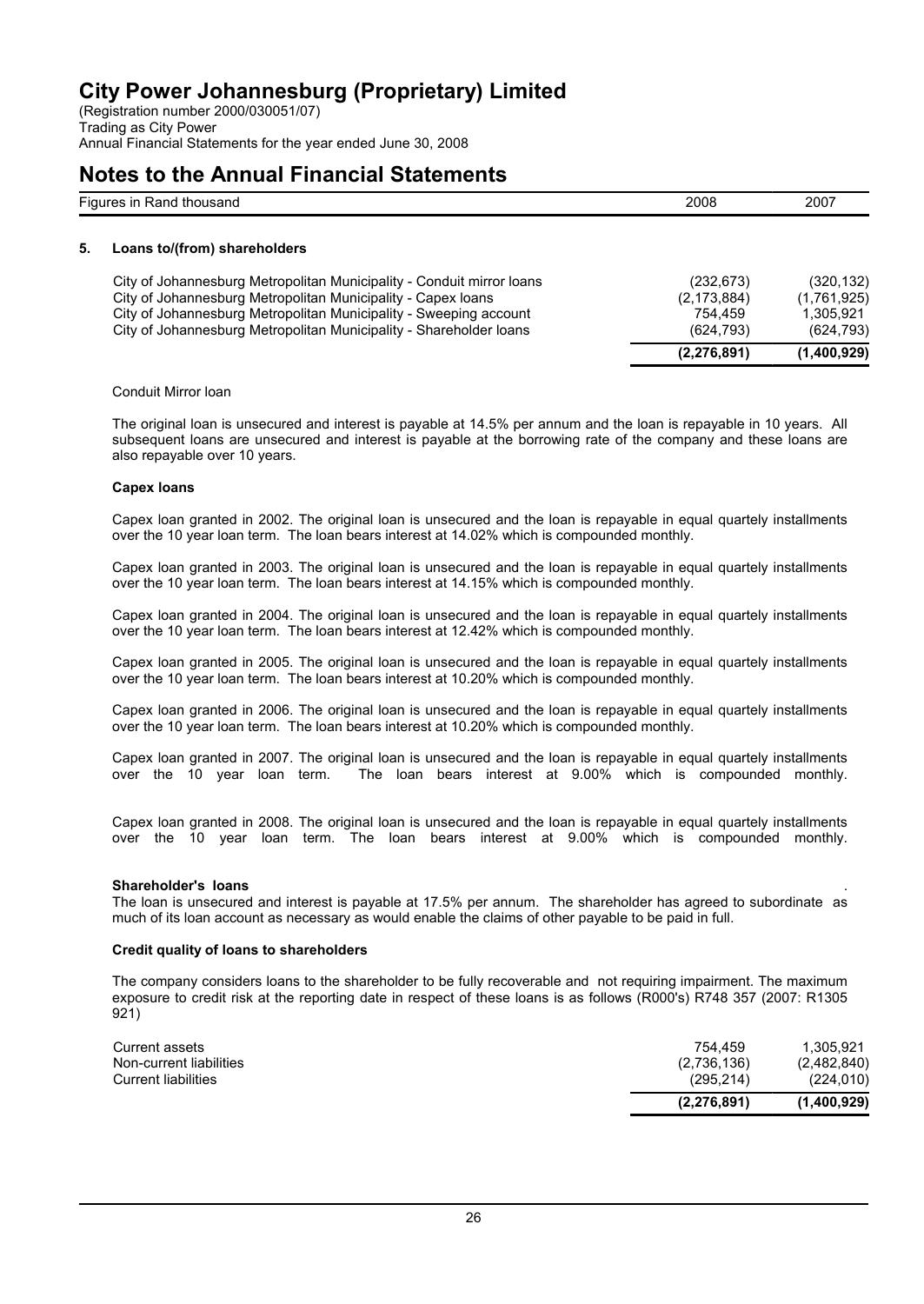(Registration number 2000/030051/07) Trading as City Power Annual Financial Statements for the year ended June 30, 2008

# **Notes to the Annual Financial Statements**

|      | Figures in Rand thousand                                              | 2008       | 2007       |
|------|-----------------------------------------------------------------------|------------|------------|
| 5.   | Loans to/(from) shareholders (continued)                              |            |            |
| 5.1. | City of Johannesburg Metropolitan Municipality - Conduit mirror loans |            |            |
|      | Conduit mirror loans movement for the year                            |            |            |
|      | Loans at beginning of the year                                        | (320, 132) | (455, 532) |
|      | Repayments                                                            | 73,442     | 61,958     |
|      | Less amount payable within 12 months                                  | 14.017     | 73,442     |
|      | Balance at end of year                                                | (232, 673) | (320, 132) |
| 5.2. | City of Johannesburg Metropolitan Municipality - Sweeping account     |            |            |
|      | Sweeping account movement for the year                                |            |            |
|      | Balance at the beginning of the year                                  | 1.305.921  | 1,052,416  |
|      | Movements during the year                                             | (551, 462) | 253,505    |
|      | Balance at end of year                                                | 754,459    | 1,305,921  |
| 5.3. | City of Johannesburg Metropolitan Municipality - Shareholder Ioans    |            |            |
|      | Subordinated loans movement for the year                              |            |            |
|      | Opening balance at beginning of the year                              | (624, 793) | (624, 793) |
|      | Interest charged                                                      | 109.616    | 109.616    |
|      | Interest paid                                                         | (109, 616) | (109, 616) |
|      |                                                                       | (624, 793) | (624, 793) |

#### **Credit quality of loans to shareholders**

The credit quality of loans to shareholders that are neither past due nor impaired can be assessed by reference to external credit ratings (if available) or to historical information about counterparty default rates:

#### **Loans to shareholders impaired**

As of June 30, 2008, no loans to shareholders were impaired and provided for.

#### **6. Financial assets by category**

The accounting policies for financial instruments have been applied to the line items below:

**2008**

|                           | Loans and<br>receivables | Total     |
|---------------------------|--------------------------|-----------|
| Loans to shareholders     | 748.357                  | 748.357   |
| Trade receivables         | 717.010                  | 717.010   |
| Cash and cash equivalents | 16                       | 16        |
|                           | 1,465,383                | 1.465.383 |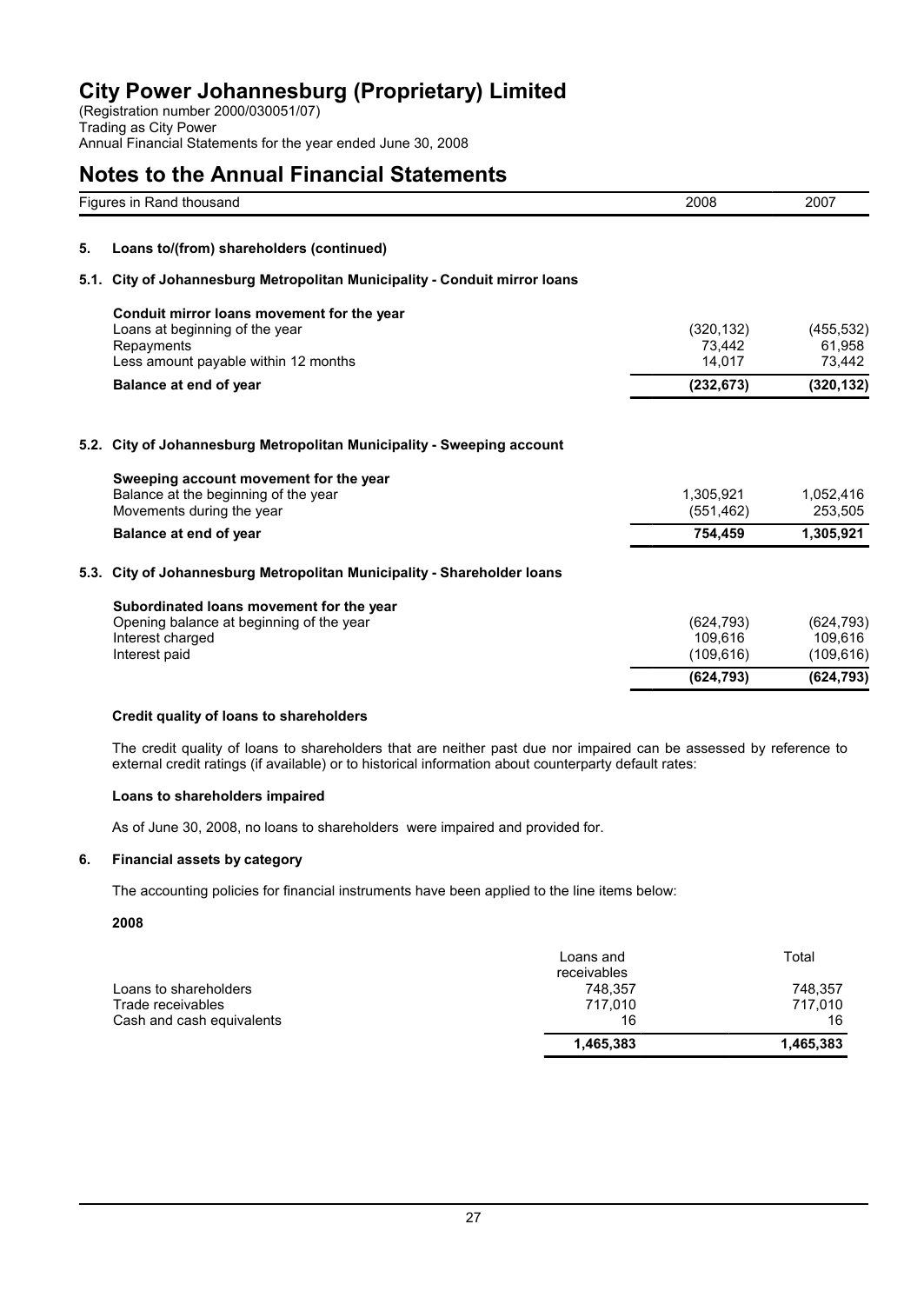(Registration number 2000/030051/07) Trading as City Power Annual Financial Statements for the year ended June 30, 2008

# **Notes to the Annual Financial Statements**

| Figures in Rand thousand                                                                                                                                     |                                                                     | 2008                                                        | 2007                                                                  |
|--------------------------------------------------------------------------------------------------------------------------------------------------------------|---------------------------------------------------------------------|-------------------------------------------------------------|-----------------------------------------------------------------------|
| 2007                                                                                                                                                         |                                                                     |                                                             |                                                                       |
| Loans to shareholders<br>Trade receivables<br>Cash and cash equivalents                                                                                      | Loans and<br>receivables<br>1,305,921<br>631,301<br>16<br>1,937,238 |                                                             | Total<br>1,305,921<br>631,301<br>16<br>1,937,238                      |
| 7.<br>Deferred taxation assets/liability                                                                                                                     |                                                                     |                                                             |                                                                       |
| Reconciliation of deferred taxation asset / (liability)                                                                                                      |                                                                     |                                                             |                                                                       |
| <b>Trade Receivables</b><br>Provisions<br>Deferred income<br>Finance leases<br>Prepayments<br>Rental income<br>Finance leases<br>Property, plant & equipment |                                                                     | 15,368<br>1,112<br>5,040<br>(306)<br>67<br>153<br>(21, 434) | 668<br>3,264<br>31,686<br>863<br>(1, 288)<br>40<br>(863)<br>(34, 370) |
| 8.<br><b>Retirement benefits</b>                                                                                                                             |                                                                     |                                                             |                                                                       |
| 8.1. Defined benefit plan                                                                                                                                    |                                                                     |                                                             |                                                                       |
| <b>Post-retirement liability</b><br>Post-Retirement Medical Aid Plan<br><b>Retirement Gratuity Plan</b>                                                      |                                                                     | (2,939)<br>(53,989)                                         | (7,207)<br>(47, 648)                                                  |
| Balance at end of year                                                                                                                                       |                                                                     | (56, 928)                                                   | (54, 855)                                                             |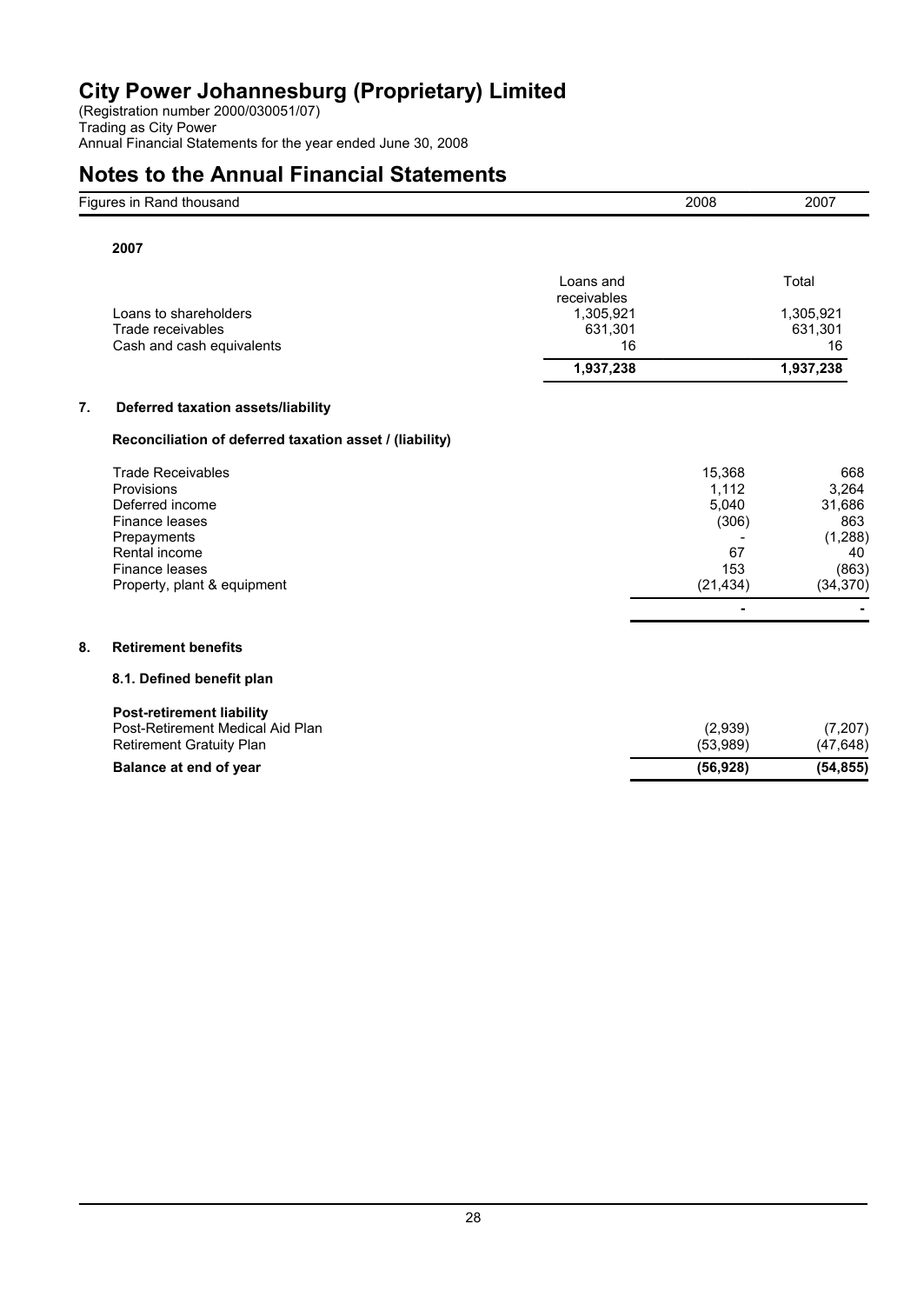(Registration number 2000/030051/07) Trading as City Power Annual Financial Statements for the year ended June 30, 2008

### **Notes to the Annual Financial Statements**

| $- \cdot$<br><b>110</b><br><b>Ligt</b><br>$\sim$<br>ш.<br>-<br><b>21 IL</b><br>ланк<br>.<br>____ | 2008<br>. | $\sim$ $-$<br>201<br>$ -$<br>____ |
|--------------------------------------------------------------------------------------------------|-----------|-----------------------------------|
|                                                                                                  |           |                                   |

### **8. Retirement benefits (continued)**

#### **8.1.1. Post-retirement medical aid plan**

City Power Johannesburg (Proprietary) Limited has obligations to subsidise medical aid contributions in respect of certain qualifying staff and pensioners and their surviving spouses. Only pensioners and employees who were aged 50 or older and were members of LA Health and Munimed are included.

The above liability is unfunded. However, The City of Johannesburg Metropolitan Municipality has undertaken to cover such portion of the liability for the staff of City Power Johannesburg (Proprietary) Limited who are entitled to benefits that relate to their service with the City of Johannesburg Metropolitan Municipality since the company was established.

#### **Carrying value**

| Liability at the beginning of the year<br>Interest cost<br>Net actuarial gain<br>Past service cost<br>Benefits paid                               |    | (7, 207)<br>(573)<br>4,782<br>(23)<br>82 | (8, 859)<br>(1,000)<br>2,747<br>(183)<br>88 |
|---------------------------------------------------------------------------------------------------------------------------------------------------|----|------------------------------------------|---------------------------------------------|
|                                                                                                                                                   |    | (2,939)                                  | (7, 207)                                    |
| Net expense recognised                                                                                                                            |    |                                          |                                             |
| Past service cost<br>Interest cost<br>Actuarial (gains) or losses                                                                                 |    | 23<br>573<br>(4,782)                     | 183<br>1,000<br>(2,747)                     |
| Total, included in employee benefits expense                                                                                                      | 23 | (4, 186)                                 | (1, 564)                                    |
| Key assumptions used                                                                                                                              |    |                                          |                                             |
| The principal actuarial assumptions used were as follows:                                                                                         |    |                                          |                                             |
| Discount rates used<br>Expected rate of return on assets<br>Rate of increase in employer post-retirement medical contribution subsidy<br>payments |    | 9.50%<br>9.50%<br>7.50 %                 | 8.00%<br>8.00%<br>5.75 %                    |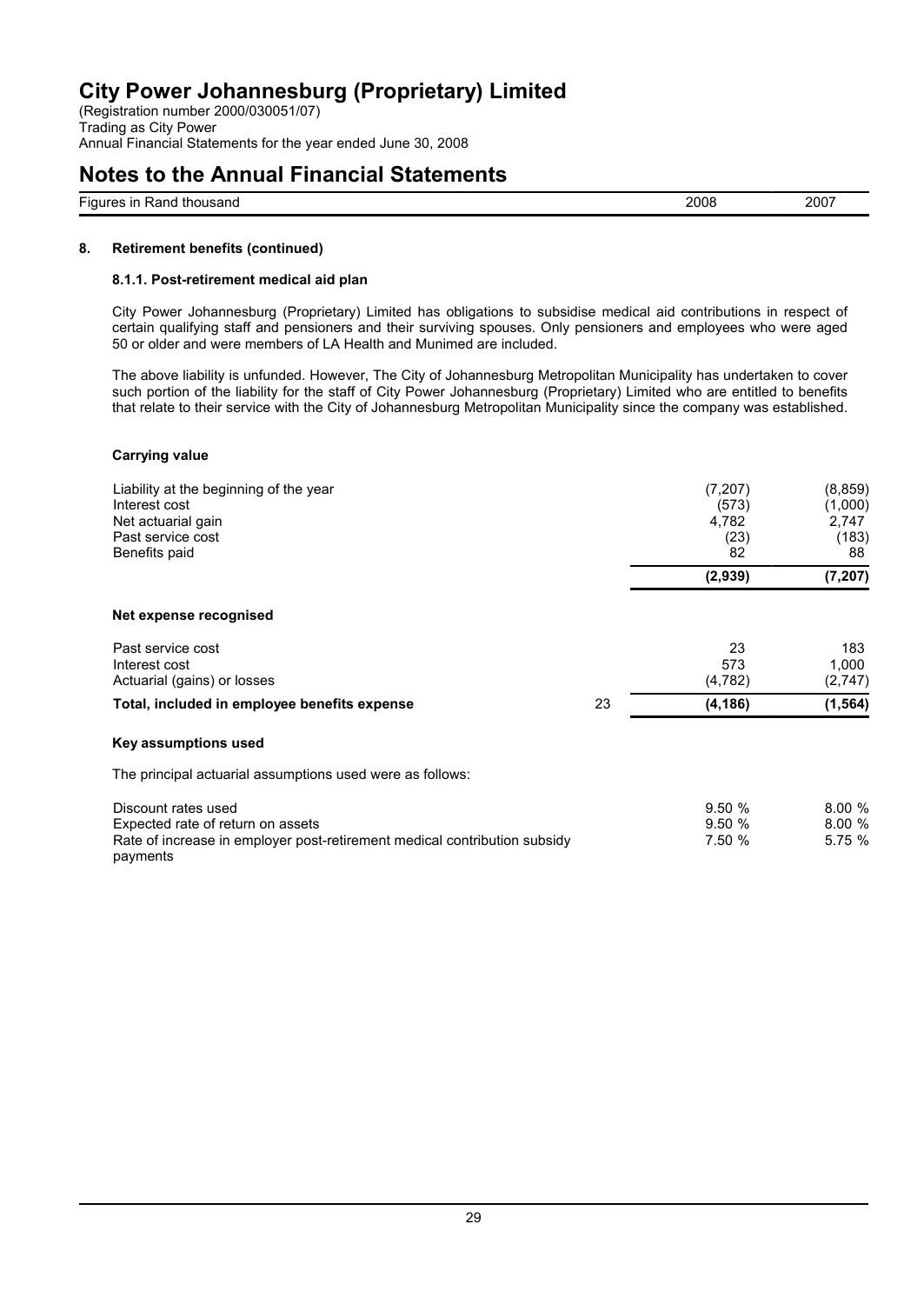(Registration number 2000/030051/07) Trading as City Power Annual Financial Statements for the year ended June 30, 2008

### **Notes to the Annual Financial Statements**

Figures in Rand thousand 2008 2007

#### **8. Retirement benefits (continued)**

#### **8.1.2. Pension benefits**

City Power Johannesburg (Proprietary) Limited provides gratuities on retirement or prior death in respect of certain qualifying staff members who have service with the City of Johannesburg Metropolitan Municipality or City Power Johannesburg (Proprietary) Limited when they were not members of one of the retirement funds and who meet certain service requirements in terms of the City of Johannesburg Metropolitan Municipality's conditions of employment. The gratuity amount is based on 1 month's salary per year of non-retirement funding service.

The above liability is unfunded. However, the City of Johannesburg Metropolitan Municipality has undertaken to cover such portion of the liability for the staff of City Power Johannesburg (Proprietary) Limited who are entitled to benefits that relate to their service with the City of Johannesburg Metropolitan Municipality since the company was established.

The plan is a post-retirement gratuity benefit plan.

The amounts recognised in the statement of financial position were determined as follows:

#### **Carrying value**

| Liability at the beginning of the year<br>Interest cost<br>Net actuarial loss / (gain)<br>Benefits paid |                                                           |    | (47, 648)<br>(3,812)<br>(2,529) | (45, 168)<br>(4,065)<br>1.619<br>(34) |
|---------------------------------------------------------------------------------------------------------|-----------------------------------------------------------|----|---------------------------------|---------------------------------------|
|                                                                                                         | Liability in the statement of financial position          |    | (53, 989)                       | (47, 648)                             |
| Net expense recognised                                                                                  |                                                           |    |                                 |                                       |
| Interest cost<br>Actuarial (Loss) gains)                                                                |                                                           |    | (3,812)<br>(2,529)              | (4,065)<br>1,619                      |
|                                                                                                         | Total, included in employee benefits expense              | 23 | (6, 341)                        | (2, 446)                              |
| Key assumptions used                                                                                    |                                                           |    |                                 |                                       |
|                                                                                                         | The principal actuarial assumptions used were as follows: |    |                                 |                                       |
| Discount rates used<br>Expected rate of return on assets<br>Expected increase in salaries               |                                                           |    | 9.50%<br>9.50%<br>7.00 %        | 8.00 %<br>8.00%<br>5.50 %             |
| 9.<br><b>Inventories</b>                                                                                |                                                           |    |                                 |                                       |
| Consumable stores<br>Stores, materials and fuels                                                        |                                                           |    | 30,788<br>1                     | 44,995                                |
| Subtotal<br>Impairments                                                                                 |                                                           |    | 30,789<br>(2, 564)              | 44,995<br>(3,681)                     |
|                                                                                                         |                                                           |    | 28,225                          | 41,314                                |

Inventory consists of spares and consumables which will be utilised by the company in its daily business operations.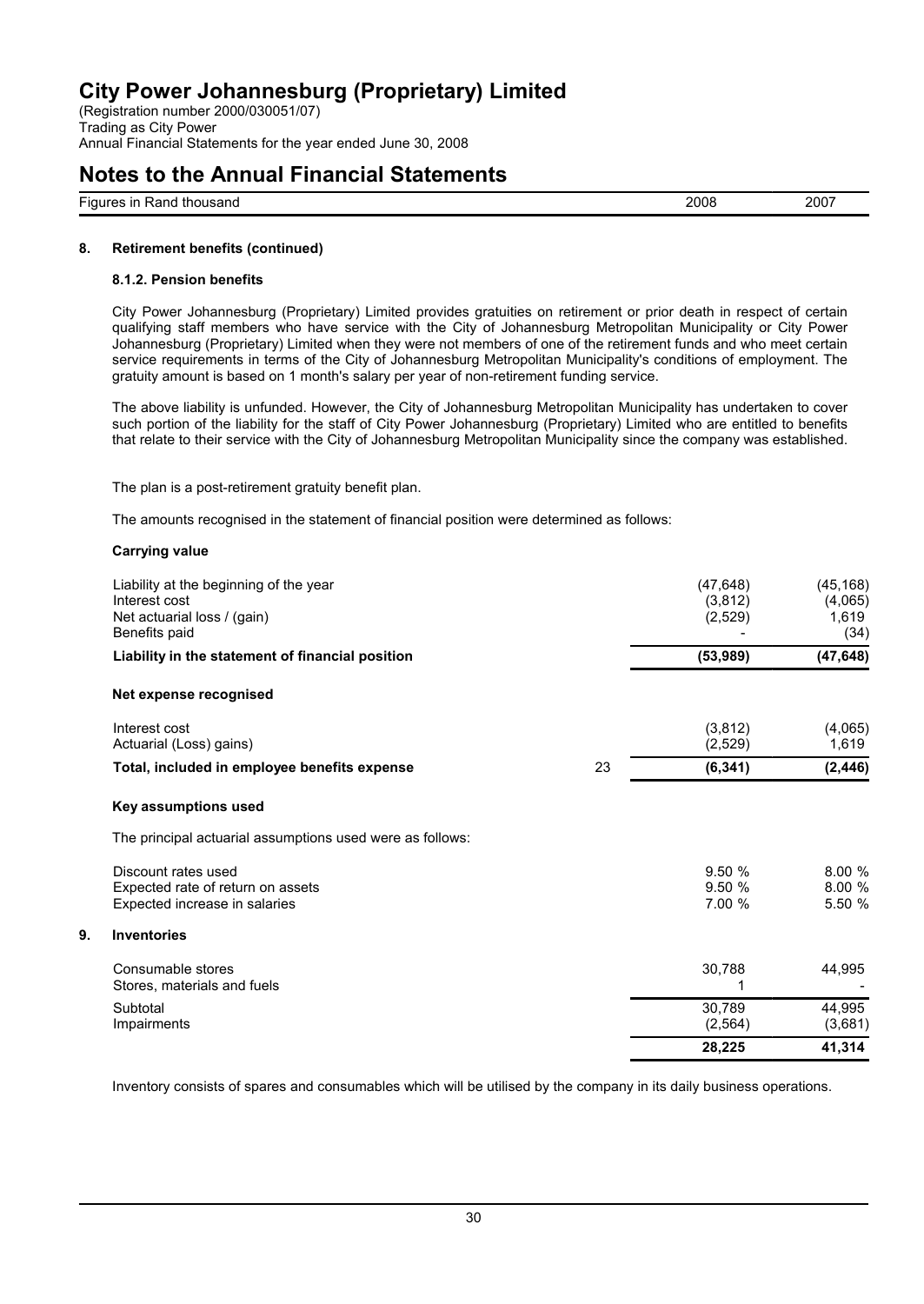(Registration number 2000/030051/07) Trading as City Power Annual Financial Statements for the year ended June 30, 2008

# **Notes to the Annual Financial Statements**

|     | Figures in Rand thousand                                    |      | 2008    | 2007     |
|-----|-------------------------------------------------------------|------|---------|----------|
| 10. | Trade and other receivables                                 |      |         |          |
|     | Trade receivables                                           |      | 209     |          |
|     | Prepayments                                                 |      | 5,467   | 5,467    |
|     | Other deposits                                              |      | 68      | 68       |
|     | Sundry receivables                                          |      | 24,327  | 3,087    |
|     | Insurance receivables                                       |      | 12.866  | 7.469    |
|     | Deferred balance as a result of straight lining             |      | 167     | 397      |
|     | Trade receivables administered by metropolitan municipality | 10.1 | 423,737 | 400.905  |
|     | Trade receivables administered by company                   | 10.2 | 234.981 | 198.739  |
|     | Related party receivables                                   | 30   | 9.015   | 16.529   |
|     | Adjustment to fair value on initial recognition             |      | (3,017) | (1, 367) |
|     |                                                             |      | 707,820 | 631,294  |

#### **Trade and other receivables pledged as security**

No trade and other receivables were pledged as security.

### **10.1. Trade receivables administered by the City of Johannesburg Metropolitan Municipality**

| Gross trade receivables<br>Less: Impairments                                                                                                                   | 1,364,756<br>(941.019)                       | 1,296,115<br>(895, 210)                     |
|----------------------------------------------------------------------------------------------------------------------------------------------------------------|----------------------------------------------|---------------------------------------------|
|                                                                                                                                                                | 423.737                                      | 400,905                                     |
| 10.2.<br>Trade receivables administered by company                                                                                                             |                                              |                                             |
| Gross trade receivables<br>Less: Impairments<br>Less: Customer deposits<br>Reclassifying trade receivables with credit balances to trade and other<br>payables | 446.354<br>(145, 994)<br>(154,648)<br>89.269 | 339,365<br>(82,994)<br>(130, 911)<br>73.279 |
|                                                                                                                                                                | 234,981                                      | 198,739                                     |

#### **Credit quality of trade and other receivables**

The company's management considers that all the above trade debtors and other receivables that are not impaired are of good quality. Management continuously monitors payment levels among other factors in arriving at this conclusion.

#### **Trade receivables**

#### **Trade and other receivables past due but not impaired administered by the City of Johannesburg Municipality**

Trade and other receivables which are less than 3 months past due are not considered to be impaired. At June 30, 2008, R(000's) 267,233 (2007(R000's) 132,869 were past due but not impaired. Receivables older than 3 months are considered for possible impairment but are not automatically impaired without taking other information into account.

The ageing of amounts past due but not impaired is as follows:

| 51.082  | 59.408<br>38.832<br>15.324 |
|---------|----------------------------|
| 140.437 | 19.305                     |
|         | 65.121<br>10.583           |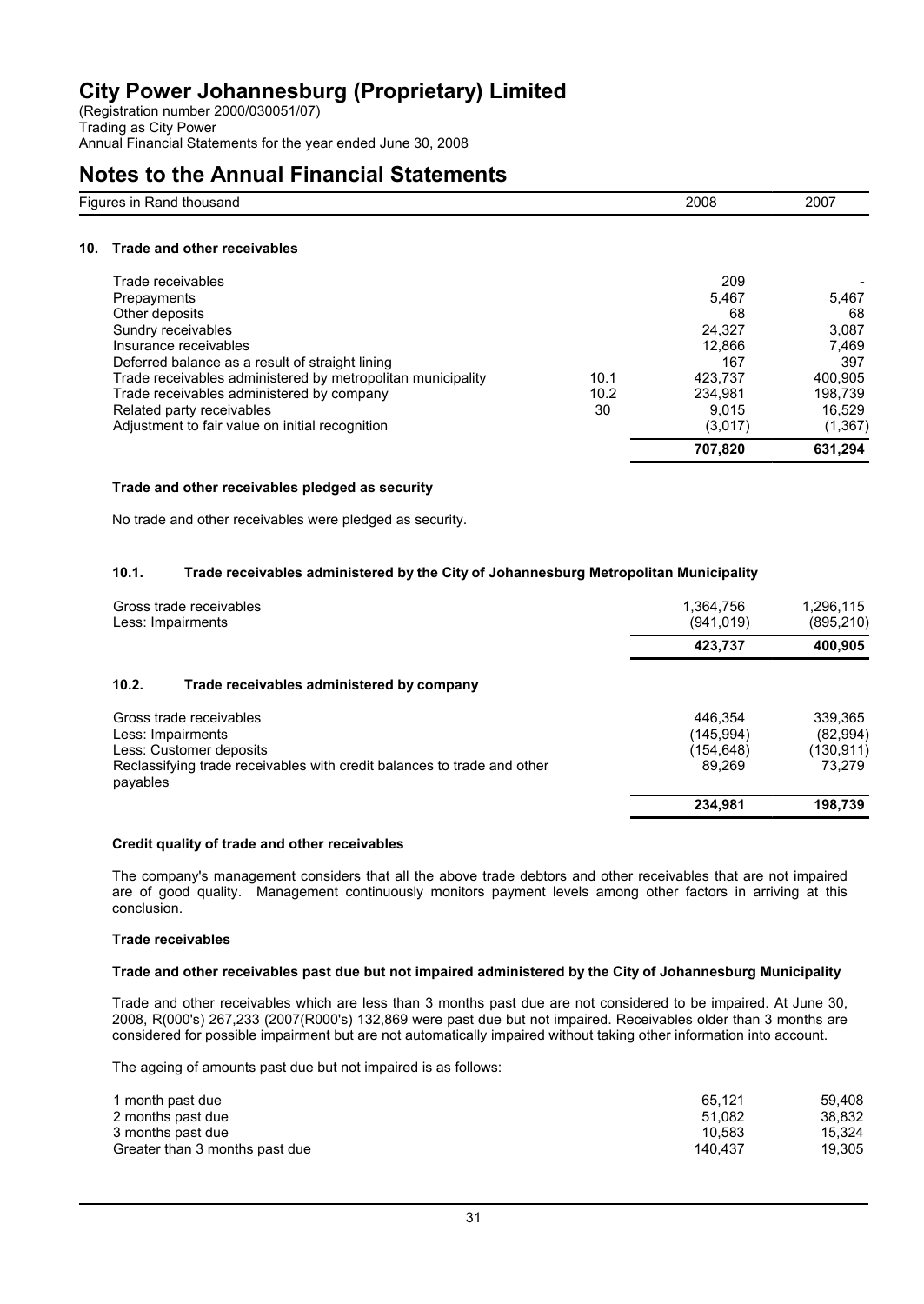(Registration number 2000/030051/07) Trading as City Power Annual Financial Statements for the year ended June 30, 2008

### **Notes to the Annual Financial Statements**

| $- \cdot$<br>.<br>thousand<br>⊢ιαι<br>וחכ<br>ναι ιι<br>.<br>.<br>____ | ∠008<br>. | 2007 |
|-----------------------------------------------------------------------|-----------|------|
|                                                                       |           |      |

### **10. Trade and other receivables (continued)**

#### **Trade and other receivables impaired**

As of June 30, 2008, trade and other receivables of R(000) 1,083,704 (2007 R(000's) 978,204 were impaired and provided for.

The carrying amount of trade and other receivables are denominated in South African rand.

#### **Reconciliation of provision for impairment of trade and other receivables**

| 1.083.704                | 978.204    |
|--------------------------|------------|
| $\overline{\phantom{a}}$ | 101        |
| (9,384)                  | (168, 511) |
| 114.884                  | 180.885    |
| 978.204                  | 965.729    |
|                          |            |

The creation and release of provision for impaired receivables have been included in operating expenses in the statement of financial performance. Unwinding of discount is included in finance cost in the statement of financial performance. Amounts charged to the allowance account are generally written off when there is no expectation of recovering additional cash.

The maximum exposure to credit risk at the reporting date is the fair value of each class of loan and receivables mentioned above. The carrying amount of trade and other receivables is measured fair value. The company holds cash deposits and demand guarantees as collateral.

The carrying amount of trade and other receivables is considered to approximate fair value.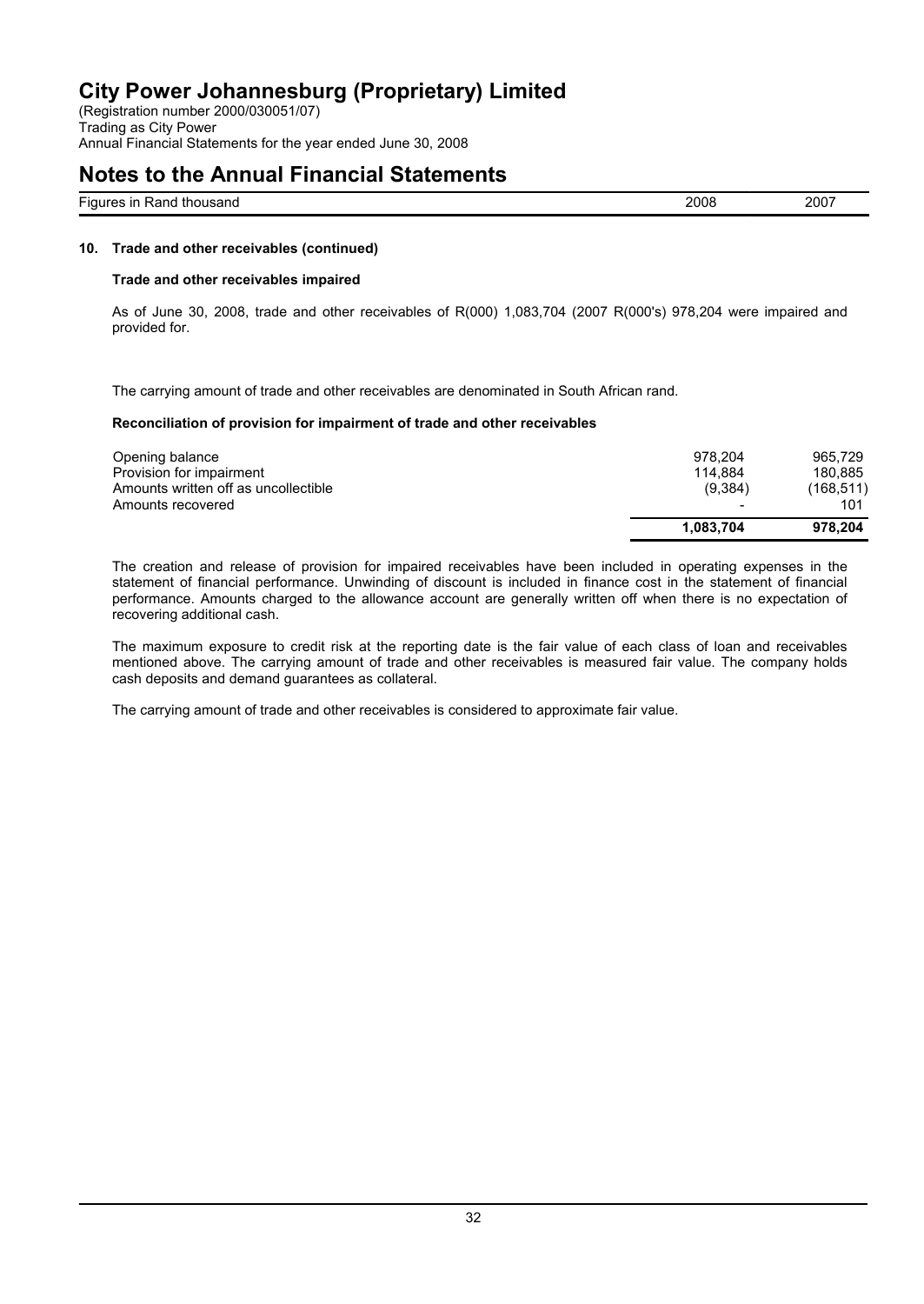(Registration number 2000/030051/07) Trading as City Power Annual Financial Statements for the year ended June 30, 2008

# **Notes to the Annual Financial Statements**

#### **11. Cash and cash equivalents**

Cash and cash equivalents consist of:

Physical cash on hand 16 16

Cash is reflected at the carrying value which approximates fair value. There is no credit risk attached to the instrument.

The company has a sweeping arrangement with the City of Johannesburg Metropolitan Municipality whereby all cash is swept on a daily basis to the City of Johannesburg Metropolitan Municipality's bank account. Petty cash is reflected as being on hand. The cash owed to the company by the City of Johannesburg Metropolitan Municipality is reflected as an amount due from the shareholder.

All bank accounts are reflected at zero balance as at 30 June 2008, due to the sweeping arrangement with the City of Johannesburg Metropolitan Municipality.

| Account number | Bank        | Account description         |
|----------------|-------------|-----------------------------|
| 4055151157     | ABSA        | Third party payments        |
| 4055151238     | ABSA        | <b>Electricity deposits</b> |
| 4054799051     | ABSA        | On site collections         |
| 4054799564     | <b>ABSA</b> | Unpaid collections          |
| 4054394728     | ABSA        | Direct deposits             |
| 4054394760     | ABSA        | Unpaid cheques              |
| 4055418357     | <b>ABSA</b> | Prepaid account             |
| 4054636689     | ABSA        | Sundry revenue account      |
| 4054394752     | <b>ABSA</b> | Salaries account            |
| 4054394744     | ABSA        | Bank charges                |
| 4054394736     | ABSA        | Main cheque account         |
|                |             |                             |

#### **12. Contribution from owner**

#### **Authorised**

| 10,000 Ordinary shares of R1 each | 10.000  | 10,000  |
|-----------------------------------|---------|---------|
| <b>Issued</b><br>Share premium    | 112.466 | 112,466 |

\*Issued share capital consists of 1 issued share of R1 nominal value.

Figures in Rand thousand 2008 2007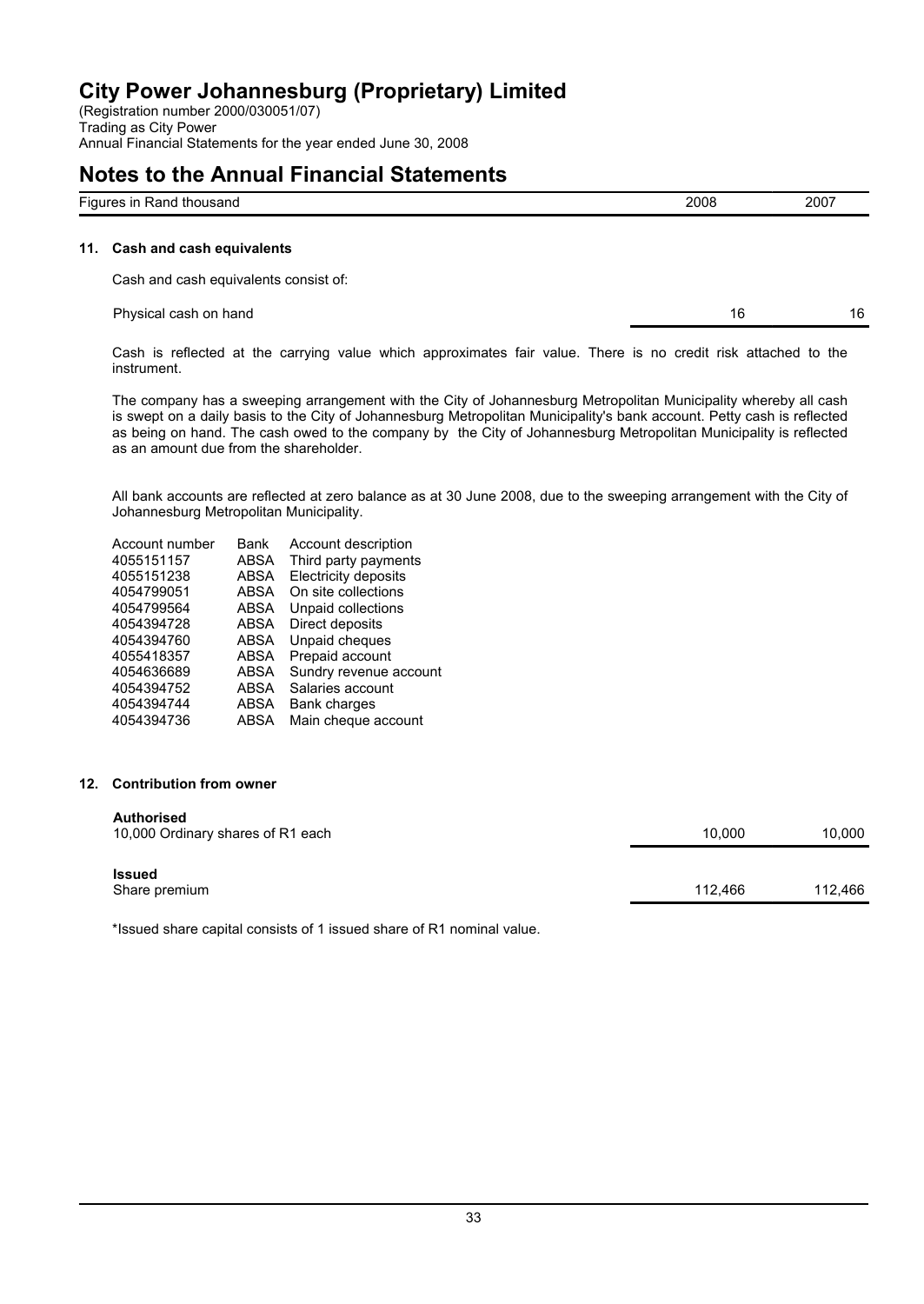(Registration number 2000/030051/07) Trading as City Power Annual Financial Statements for the year ended June 30, 2008

# **Notes to the Annual Financial Statements**

|     | Figures in Rand thousand                    | 2008  | 2007  |  |
|-----|---------------------------------------------|-------|-------|--|
| 13. | <b>Finance lease obligation</b>             |       |       |  |
|     | Minimum lease payments due                  |       |       |  |
|     | - within one year                           | 1,474 | 1,475 |  |
|     | - in second to fifth year inclusive         | 636   | 2,109 |  |
|     |                                             | 2,110 | 3,584 |  |
|     | less: future finance charges                | (188) | (507) |  |
|     | Present value of minimum lease payments     | 1,922 | 3,077 |  |
|     | Present value of minimum lease payments due |       |       |  |
|     | - within one year                           | 1,307 | 1,155 |  |
|     | - in second to fifth year inclusive         | 615   | 1,922 |  |
|     |                                             | 1,922 | 3,077 |  |
|     | Non-current liabilities                     | 615   | 1,922 |  |
|     | <b>Current liabilities</b>                  | 1,307 | 1,155 |  |
|     |                                             | 1,922 | 3,077 |  |

It is company policy to lease certain equipment under finance leases with varying lease terms. The interest rate inherent in the leases is fixed at the contract date for the entire lease term. The company's obligations under finance leases are secured by the lessor's title to the leased assets.

#### **14. Deferred income**

Deferred income consists of the following:

- Engineering services contribution - When new buildings are erected in and around Johannesburg, the infrastructure demands in the area where the building is erected increase. As a result the entity erecting the building is required to make a payment to fund the improvement in the infrastructure. The deferred income arising from the engineering services contribution relates to City Power (Proprietary) Limited's portion of the funding for the improvement of the infrastructure. The deferred income relating to the engineering service contribution grants are released into income over the estimated useful lives of the infrastructure assets.

- Deferred income grants, Alexandra renewal grants, municipal infrastructure grants, Adopt-A-Light liability and deferred income grants Department Minerals and Energy pertain to community upliftment projects udertaken by City Power Johannesburg (Proprietary) Limited. These projects include improving the infrastructure in disadvantaged communities and also job creation in disadvantaged communities. The deferred income relating to these grants are released into income over the estimated useful lives of the infrastructure assets erected in the disadvantaged communities.

- Service connections deferred pertain to new connection fees received. The deferred income is released over the estimated useful lives of the new service connections.

Deferred government grant income is not offset against the related assets or expenditure.

#### **Deferred income comprises:**

| Engineering services contribution                    | 209.675 | 180.624 |
|------------------------------------------------------|---------|---------|
| Grants City of Johannsburg Metropolitan Municipality | 134.836 | 113.916 |
| Alexandra renewal grant                              | 148.579 | 121.001 |
| Municipal infrastructure grant                       | 67.444  | 61.611  |
| Department Minerals & Energy grant                   | 79.474  | 57.029  |
| Service connections deferred                         | 303.177 | 211.291 |
| Adopt-A-Light liability                              | 10.176  | 10.153  |
|                                                      | 953.361 | 755.625 |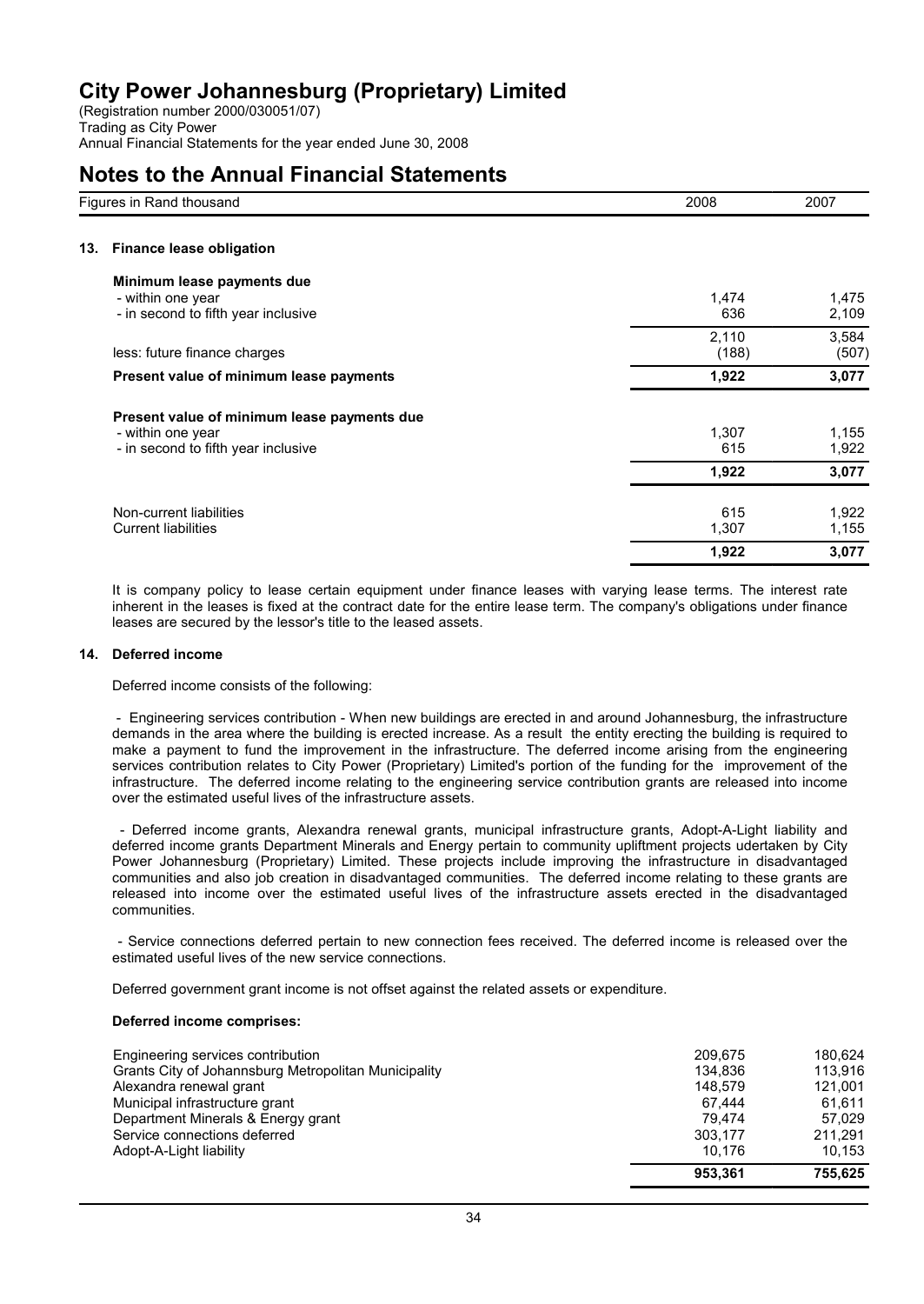(Registration number 2000/030051/07) Trading as City Power Annual Financial Statements for the year ended June 30, 2008

### **Notes to the Annual Financial Statements**

|     |                              | Figures in Rand thousand                                                                                                                    |                           |           | 2008                           | 2007                            |
|-----|------------------------------|---------------------------------------------------------------------------------------------------------------------------------------------|---------------------------|-----------|--------------------------------|---------------------------------|
| 14. |                              | Deferred income (continued)                                                                                                                 |                           |           |                                |                                 |
|     |                              | Movement during the year:                                                                                                                   |                           |           |                                |                                 |
|     |                              | Balance at the beginning of the year<br>Additions during the year<br>Income recognition during the year                                     |                           |           | 755,627<br>206,076<br>(8, 342) | 512,353<br>263,492<br>(20, 220) |
|     |                              | Balance at the end of the year                                                                                                              |                           |           | 953,361                        | 755,625                         |
| 15. | <b>Provisions</b>            |                                                                                                                                             |                           |           |                                |                                 |
|     |                              | Reconciliation of provisions - 2008                                                                                                         |                           |           |                                |                                 |
|     |                              |                                                                                                                                             | Opening<br>Balance        | Additions | Utilised during<br>the year    | Total                           |
|     | Incentive bonus              |                                                                                                                                             | 20,620                    | 24,199    | (22, 819)                      | 22,000                          |
|     |                              | Reconciliation of provisions - 2007                                                                                                         |                           |           |                                |                                 |
|     |                              |                                                                                                                                             | Opening<br><b>Balance</b> | Additions | Utilised during<br>the year    | Total                           |
|     | Incentive bonus              |                                                                                                                                             | 15,700                    | 22,893    | (17, 973)                      | 20,620                          |
|     |                              | The provision is management's best estimate of the future performance bonus payout in respect of the past year<br>based on past experience. |                           |           |                                |                                 |
| 16. |                              | Trade and other payables                                                                                                                    |                           |           |                                |                                 |
|     | Trade payables<br><b>VAT</b> |                                                                                                                                             |                           | 16.1      | 632,820<br>206,070             | 835,975<br>126,132              |
|     | Retentions                   | Related party creditor<br>Adjustment for fair value on initial recognition                                                                  |                           | 30        | 1,203<br>124,693<br>(1, 582)   | 1,035<br>58,048<br>(3, 558)     |
|     |                              |                                                                                                                                             |                           |           | 963,204                        | 1,017,632                       |
|     | 16.1.                        | <b>Trade payables</b>                                                                                                                       |                           |           |                                |                                 |
|     |                              | Gross trade payables                                                                                                                        |                           |           | 543,551                        | 680,621                         |
|     |                              | Reclassification of debit and credit balances within trade payables and<br>trade receivables                                                |                           |           | 89,269                         | 110,023                         |
|     | Other                        |                                                                                                                                             |                           |           |                                | 45,331                          |
|     |                              |                                                                                                                                             |                           |           | 632,820                        | 835,975                         |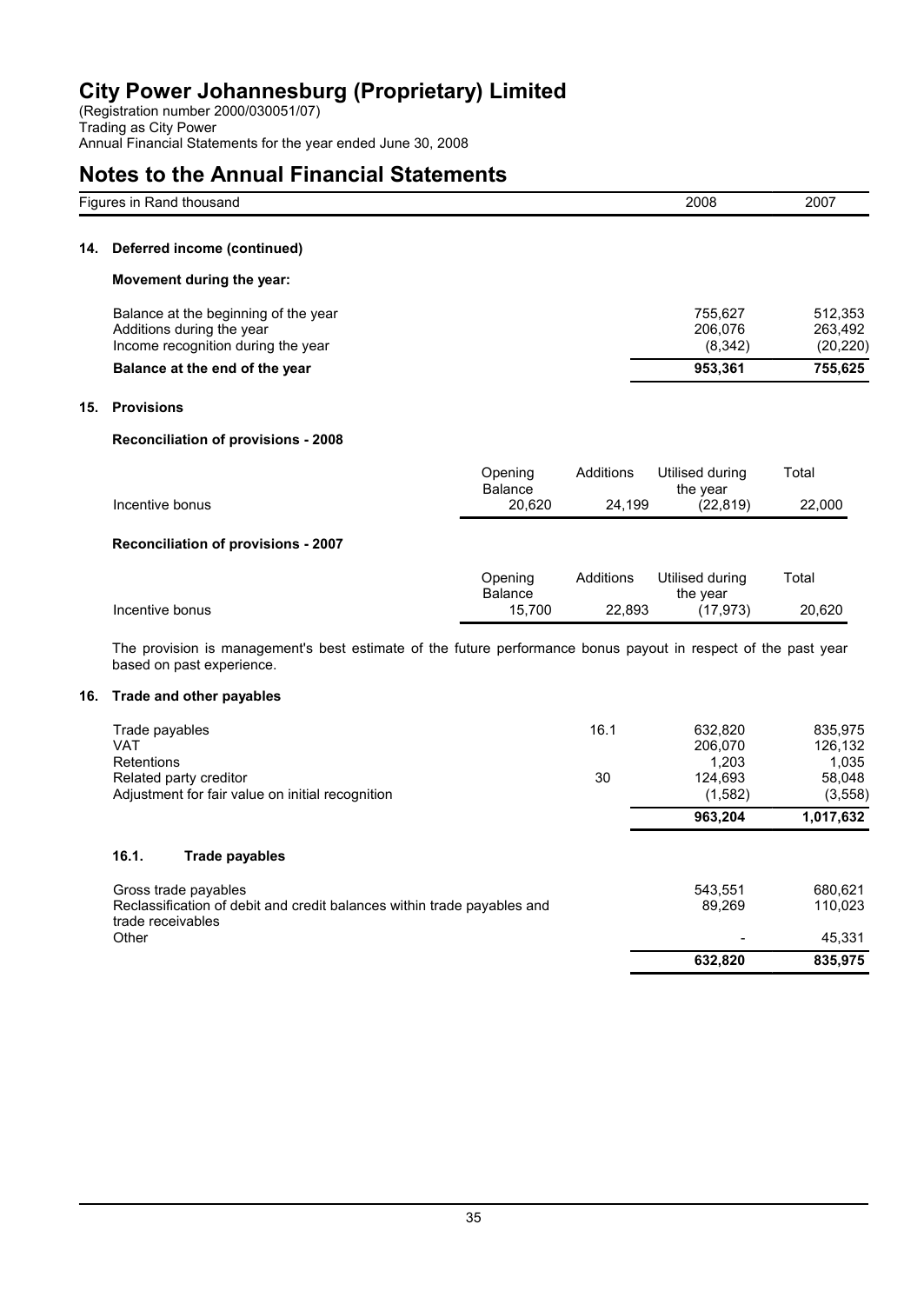(Registration number 2000/030051/07) Trading as City Power Annual Financial Statements for the year ended June 30, 2008

# **Notes to the Annual Financial Statements**

| --<br>Fiai "<br>$\overline{1}$<br>. .<br>'sanc<br>יוומי<br><br>.<br>. . | <br>. .<br>ากร<br>. | $  -$ |
|-------------------------------------------------------------------------|---------------------|-------|
|                                                                         |                     |       |

### **17. Financial liabilities by category**

The accounting policies for financial instruments have been applied to the line items below:

#### **2008**

**18. Revenue**

**19.** 

|                                                                  | Financial<br>liabilities at<br>amortised cost | Total              |
|------------------------------------------------------------------|-----------------------------------------------|--------------------|
|                                                                  | (loans and<br>payables)                       |                    |
| Loans from shareholders                                          | 3,031,350                                     | 3,031,350          |
| Finance lease obligation<br>Trade and other payables             | 1,922<br>957,104                              | 1,922<br>957,104   |
|                                                                  | 3,990,376                                     | 3,990,376          |
| 2007                                                             |                                               |                    |
|                                                                  | Financial                                     | Total              |
|                                                                  | liabilities at                                |                    |
|                                                                  | amortised cost                                |                    |
|                                                                  | (loans and<br>payables)                       |                    |
| Loans from shareholders                                          | 2,706,850                                     | 2,706,850          |
| Finance lease obligation<br>Trade and other payables             | 3,077<br>1,017,633                            | 3,077<br>1,017,633 |
|                                                                  | 3,727,560                                     | 3,727,560          |
|                                                                  |                                               |                    |
| <b>Revenue</b>                                                   |                                               |                    |
| Rendering of services                                            | 4,199,985                                     | 3,821,923          |
| <b>Other income</b>                                              |                                               |                    |
| Fees earned                                                      | 20,242                                        | 18,169             |
| Rental income                                                    | 1,799                                         | 1,892              |
| Discounts received<br>Recoveries                                 | 1,358<br>383                                  | 6,811<br>219       |
| Sundry income                                                    | 3,090                                         | 2,553              |
| Other income                                                     | 54,803                                        | 52,638             |
| Government grants released to Statement of Financial Performance | 9,352                                         | 21,013             |
|                                                                  | 91,027                                        | 103,295            |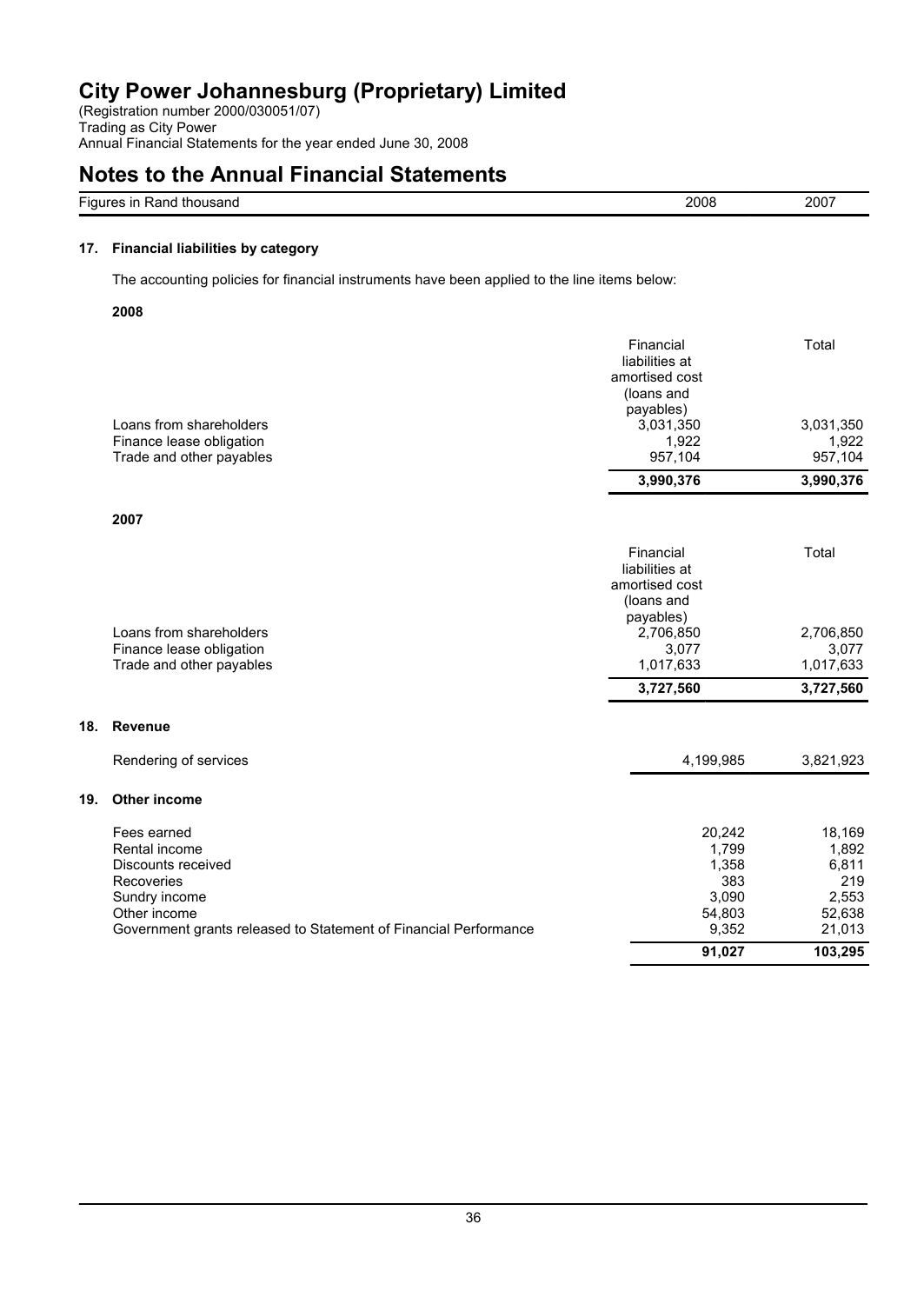(Registration number 2000/030051/07) Trading as City Power Annual Financial Statements for the year ended June 30, 2008

# **Notes to the Annual Financial Statements**

|     | Figures in Rand thousand                                                                                                                                                                                                                                            |    | 2008                                                                                      | 2007                                                                            |
|-----|---------------------------------------------------------------------------------------------------------------------------------------------------------------------------------------------------------------------------------------------------------------------|----|-------------------------------------------------------------------------------------------|---------------------------------------------------------------------------------|
| 20. | <b>Cost of sales</b>                                                                                                                                                                                                                                                |    |                                                                                           |                                                                                 |
|     | <b>Rendering of services</b><br>Cost of services                                                                                                                                                                                                                    |    | 2,795,652                                                                                 | 2,429,349                                                                       |
| 21. | <b>Operating expenses</b>                                                                                                                                                                                                                                           |    |                                                                                           |                                                                                 |
|     | Operating deficit for the year is stated after accounting for the following:                                                                                                                                                                                        |    |                                                                                           |                                                                                 |
|     | <b>Operating lease charges</b>                                                                                                                                                                                                                                      |    |                                                                                           |                                                                                 |
|     | Motor vehicles<br>Contractual amounts                                                                                                                                                                                                                               |    | 40,631                                                                                    | 37,089                                                                          |
|     | Plant and equipment<br>Contractual amounts                                                                                                                                                                                                                          |    | 349                                                                                       | 476                                                                             |
|     | Lease rentals on operating lease - equipment<br>Contractual amounts                                                                                                                                                                                                 |    | 1,039                                                                                     | 311                                                                             |
|     |                                                                                                                                                                                                                                                                     |    | 42,019                                                                                    | 37,876                                                                          |
|     | Depreciation on property, plant and equipment<br>Employee costs<br><b>Bad debts</b><br>Consulting and professional fees<br>Insurance<br>Legal expenses<br>Repairs and maintenance<br>Security (Guarding of municipal property)<br>Billing and meter reading charges | 23 | 127,105<br>447,050<br>111,770<br>35,979<br>24,081<br>3,847<br>196,853<br>56,185<br>11,749 | 106,012<br>402,715<br>180,885<br>31,383<br>26,466<br>1,670<br>110,517<br>47,721 |
| 22. | <b>Auditors remuneration</b>                                                                                                                                                                                                                                        |    |                                                                                           |                                                                                 |
|     | Audit Fee - current<br>Prior year audit                                                                                                                                                                                                                             |    | 2,412<br>203                                                                              | 1,837<br>1,465                                                                  |
|     |                                                                                                                                                                                                                                                                     |    | 2,615                                                                                     | 3,302                                                                           |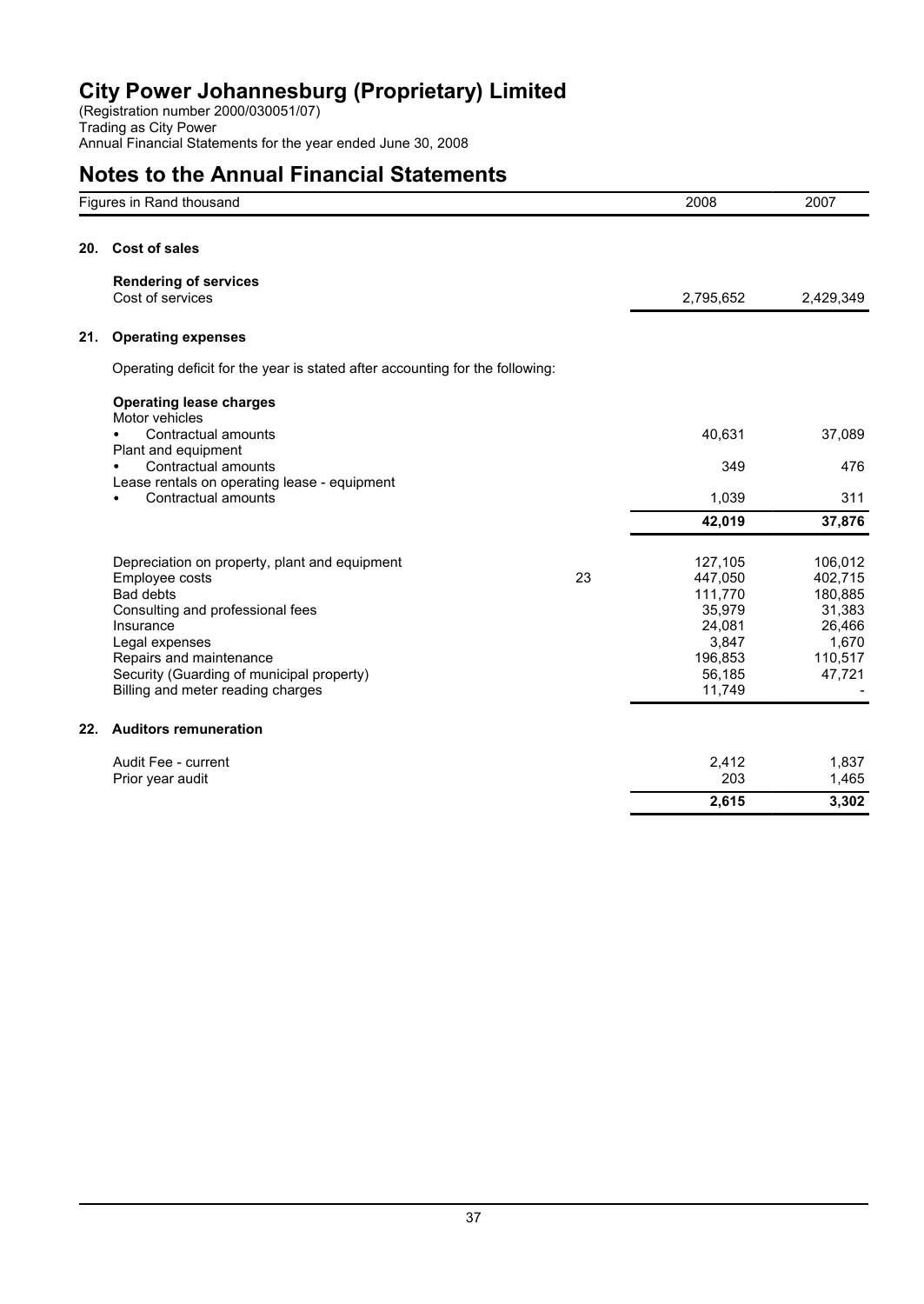(Registration number 2000/030051/07) Trading as City Power Annual Financial Statements for the year ended June 30, 2008

# **Notes to the Annual Financial Statements**

|     | Figures in Rand thousand                                                                         | 2008           | 2007    |
|-----|--------------------------------------------------------------------------------------------------|----------------|---------|
| 23. | <b>Employee related costs</b>                                                                    |                |         |
|     | Basic salary                                                                                     | 237,734        | 214,720 |
|     | Incentive bonus                                                                                  | 22,853         | 23,284  |
|     | Medical aid - company contributions                                                              | 29,241         | 24,747  |
|     | Unemployment insurance fund                                                                      | 2,307          | 2,158   |
|     | Workmen compensation act                                                                         | 3              | 2,094   |
|     | Leave pay accrual                                                                                | 7,830          | 8,678   |
|     | Phone allowances                                                                                 | 1,759          | 1,081   |
|     | Post-employment benefits - Pension - Defined contribution plan                                   | 47,461         | 42,455  |
|     | Travel, motor car, accommodation, subsistence and other allowances                               | 18             | 77      |
|     | Overtime payments                                                                                | 47,890         | 34,220  |
|     | Long-service awards                                                                              | 2,780          | 3,833   |
|     | 13th cheques                                                                                     | 10,081         | 8,916   |
|     | Acting allowances                                                                                | 4,642          | 3,196   |
|     | Car allowance                                                                                    | 25,915         | 27,113  |
|     | Housing benefits and allowances                                                                  | 5              | 8       |
|     | Membership fees                                                                                  | 434            | 454     |
|     | <b>Bursary grants</b>                                                                            | 1,955          | 1,556   |
|     | Uniforms & protective clothing                                                                   | 1,294          | 753     |
|     | Other allowances                                                                                 | 1,665          | 2,391   |
|     | Less: Employee costs capitalised to property, plant and equipment<br><b>Termination benefits</b> | (151)<br>1,334 | 981     |
|     |                                                                                                  | 447,050        | 402,715 |
|     |                                                                                                  |                |         |
| 24. | <b>Investment revenue</b>                                                                        |                |         |
|     | Interest revenue                                                                                 |                |         |
|     | Interest earned - external investments                                                           | 56,306         | 61,988  |
|     | Interest earned - outstanding debtors                                                            | 42,503         | 31,533  |
|     | Fair value adjustments                                                                           | 37,819         | 15,459  |
|     |                                                                                                  | 136,628        | 108,980 |
| 25. | <b>Finance costs</b>                                                                             |                |         |
|     | Group companies                                                                                  | 342,431        | 314,304 |
|     | Bank                                                                                             | 4              |         |
|     | Other interest paid                                                                              | $\overline{7}$ |         |
|     | Fair value adjustments: Notional interest                                                        | 22,257         | (1,941) |
|     | Fair value adjustments on payables                                                               |                | 243     |
|     |                                                                                                  | 364,699        | 312,606 |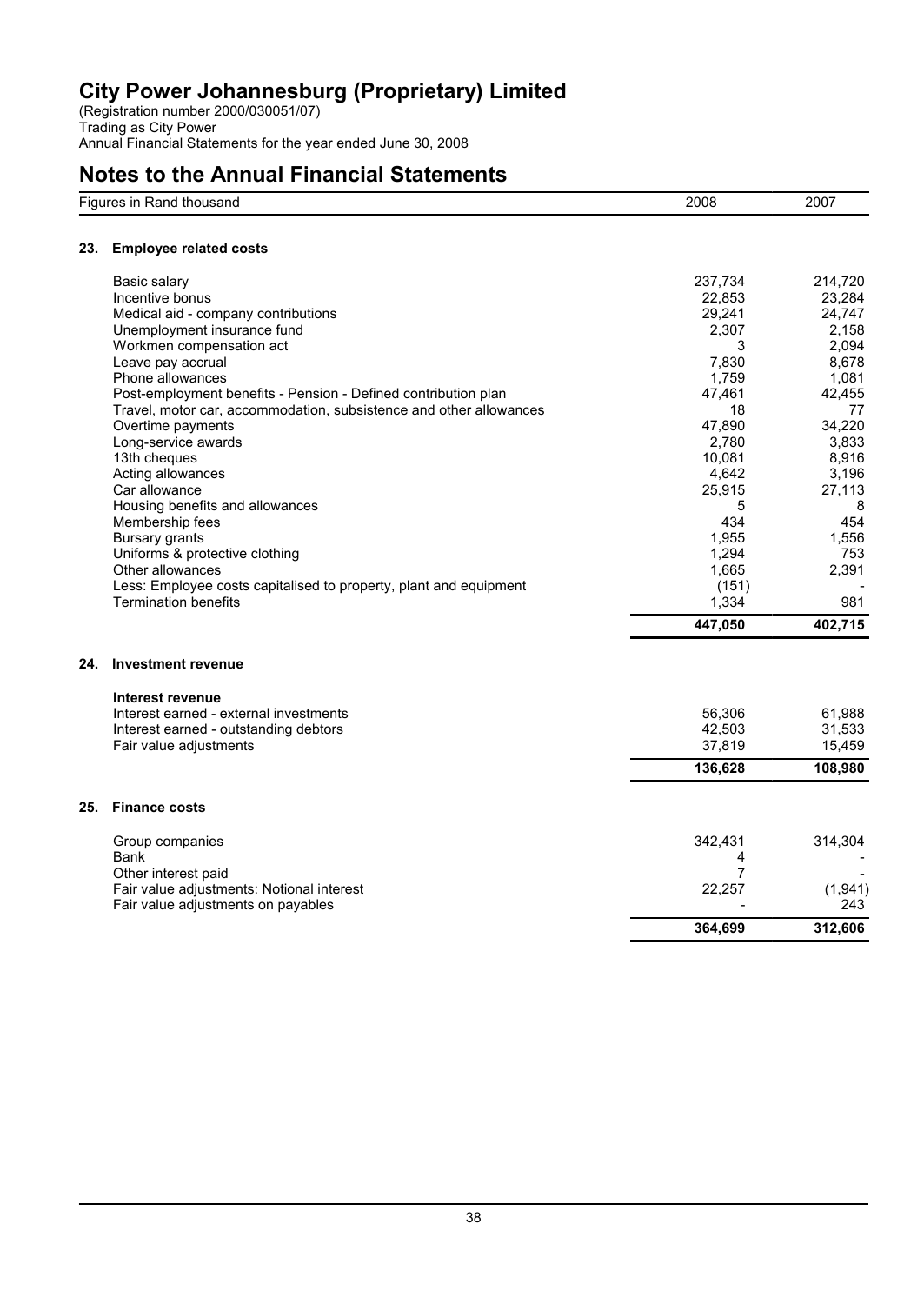(Registration number 2000/030051/07) Trading as City Power Annual Financial Statements for the year ended June 30, 2008

# **Notes to the Annual Financial Statements**

|     | Figures in Rand thousand                                                                                                                                                                                                                       | 2008                                                         | 2007                                                         |
|-----|------------------------------------------------------------------------------------------------------------------------------------------------------------------------------------------------------------------------------------------------|--------------------------------------------------------------|--------------------------------------------------------------|
| 26. | Cash generated from operations                                                                                                                                                                                                                 |                                                              |                                                              |
|     | (Deficit) / surplus before taxation                                                                                                                                                                                                            | (48, 508)                                                    | 118,473                                                      |
|     | <b>Adjustments for:</b><br>Depreciation and amortisation<br>Interest received<br>Finance costs<br>Movements in retirement benefit assets and liabilities<br>Movements in provisions<br>Changes in working capital:<br>Inventories              | 127,105<br>(136, 628)<br>364,699<br>2,073<br>1,380<br>13,089 | 106,012<br>(108,980)<br>312,606<br>828<br>4,920<br>(19, 129) |
|     | Trade and other receivables<br>Trade and other payables<br>Deferred income                                                                                                                                                                     | (76, 526)<br>(54, 428)<br>197,736                            | 31,539<br>188,714<br>243,270                                 |
|     |                                                                                                                                                                                                                                                | 389,992                                                      | 878,253                                                      |
| 27. | Tax (paid) / refunded                                                                                                                                                                                                                          |                                                              |                                                              |
|     | Balance at beginning of the year<br>Adjustment in respect of businesses sold and acquired during the year<br>including exchange rate movements                                                                                                 |                                                              | (12, 643)<br>12,643                                          |
|     |                                                                                                                                                                                                                                                | -                                                            |                                                              |
| 28. | <b>Commitments</b>                                                                                                                                                                                                                             |                                                              |                                                              |
|     | Authorised capital expenditure                                                                                                                                                                                                                 |                                                              |                                                              |
|     | Already contracted for but not provided for<br>Property, plant and equipment<br>Guarantees issued to CDC Globeleq in terms of power purchasing<br>agreement by the City of Johannesburg Metropolitan Municipality on<br>behalf of the company. | 156,894<br>141,300                                           | 163,315<br>133,000                                           |
|     | Not yet contracted for and authorised by directors                                                                                                                                                                                             | 886,458                                                      | 712,885                                                      |
|     | This capital expenditure is to be financed from internally generated funds and from shareholder loans and<br>grants.                                                                                                                           |                                                              |                                                              |
|     | Operating leases - as lessee (expense)                                                                                                                                                                                                         |                                                              |                                                              |
|     | Minimum lease payments due<br>- within one year<br>- in second to fifth year inclusive                                                                                                                                                         | 39,717<br>94,118                                             | 24,450<br>113,378                                            |
|     |                                                                                                                                                                                                                                                | 133,835                                                      | 137,828                                                      |

**Operating leases – as lessor (income)**

is payable.

| Minimum lease payments due<br>- within one year<br>- in second to fifth year | 518<br>$\overline{\phantom{a}}$ | 1.019<br>627 |
|------------------------------------------------------------------------------|---------------------------------|--------------|
|                                                                              | 518                             | 1.646        |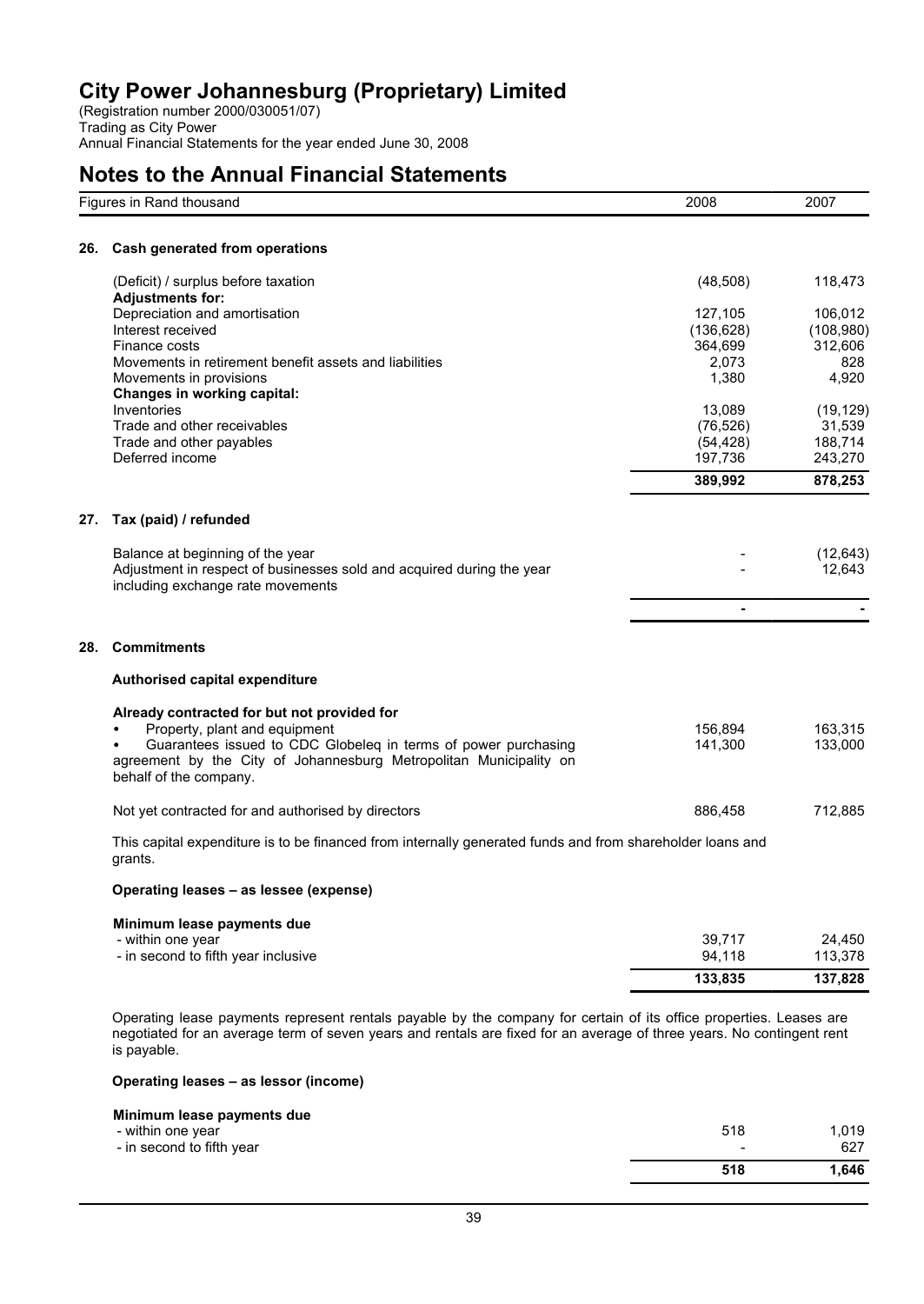(Registration number 2000/030051/07) Trading as City Power Annual Financial Statements for the year ended June 30, 2008

### **Notes to the Annual Financial Statements**

Figures in Rand thousand 2007

### **29. Contingencies**

### **Contingent liabilities**

Litigation is in process against another company relating to damages for alleged breach of contract for the sum of R707,367. The matter is currently in the High Court.

The company has a potential liability for service bonus in respect of gratuity benefits for eligible employees amounting to R1,171,000.

Legal action has been instituted by the Municipal Employees Pension Fund and the South African Municipal Workers Union for the company's unilateral withdrawal from their respective pension and provident funds. The claim amounts to R630,745.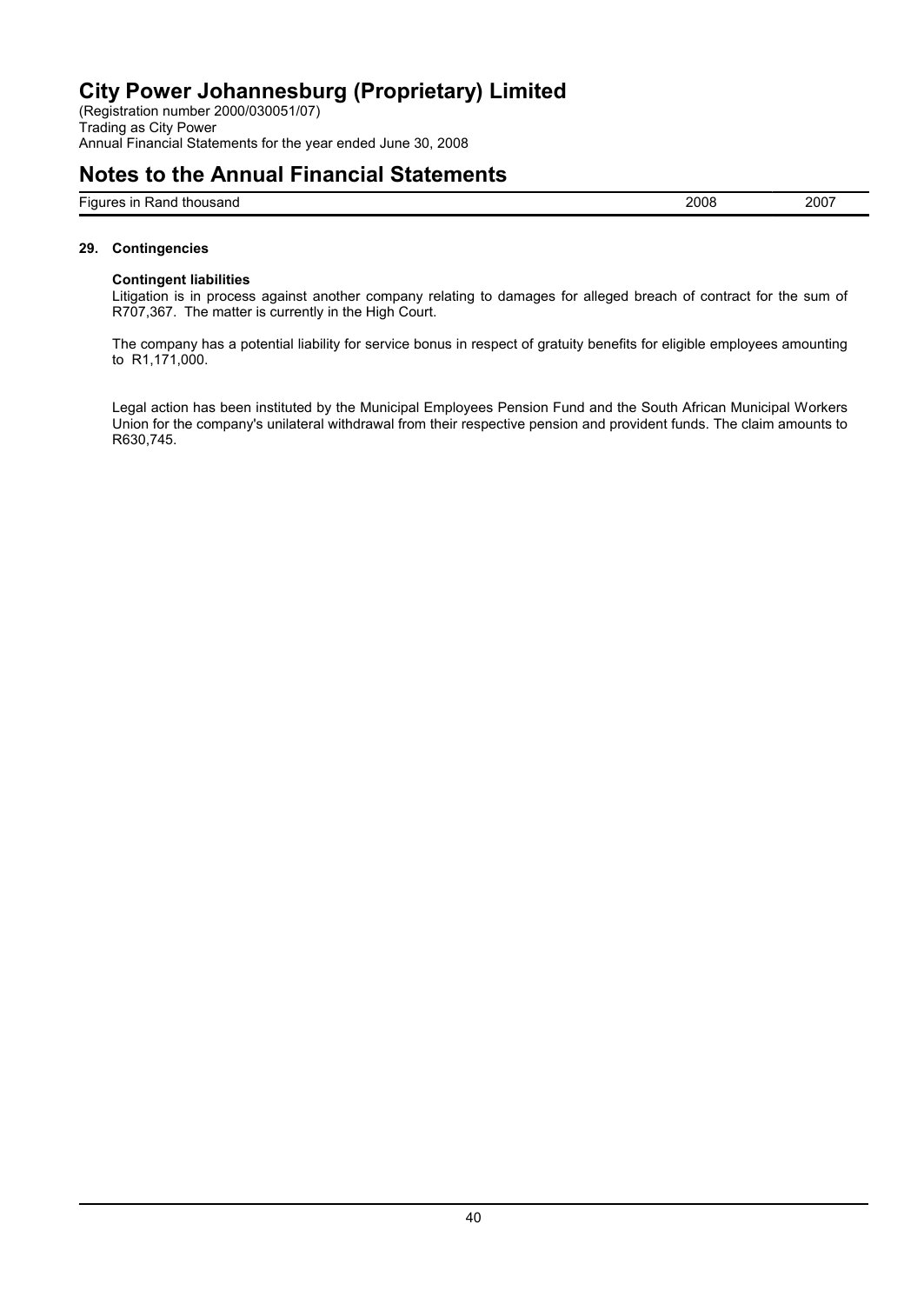(Registration number 2000/030051/07) Trading as City Power Annual Financial Statements for the year ended June 30, 2008

### **Notes to the Annual Financial Statements**

Figures in Rand thousand 2007

**9,015 16,529**

**124,693 58,048**

### **30. Related parties**

| Relationships<br>Parent entity<br>Other members of the group<br>Members of key management                                                                                                                                                                                                       | The City of Johannesburg Metropolitan Municipality<br>City Housing Company (Pty) Ltd<br>City of Johannesburg Property Company (Pty) Ltd<br>Johannesburg City Parks<br>Johannesburg Development Agency (Pty) Ltd<br>Johannesburg Metropolitan Bus Services (Pty) Ltd<br>Johannesburg Roads Agency (Pty) Ltd<br>Johannesburg Social Housing Company (Pty) Ltd<br>Johannesburg Tourism Company<br>Johannesburg Water (Pty) Ltd<br>Metropolitan Trading Company (Pty) Ltd<br>Pikitup Johannesburg (Pty) Ltd<br>Roodepoort City Theatre<br>The Johannesburg Civic Theatre (Pty) Ltd<br>The Johannesburg Fresh Produce Market (Pty) Ltd<br>The Johannesburg Zoo<br>Directors remuneration-Annexure A |                 |                                             |
|-------------------------------------------------------------------------------------------------------------------------------------------------------------------------------------------------------------------------------------------------------------------------------------------------|------------------------------------------------------------------------------------------------------------------------------------------------------------------------------------------------------------------------------------------------------------------------------------------------------------------------------------------------------------------------------------------------------------------------------------------------------------------------------------------------------------------------------------------------------------------------------------------------------------------------------------------------------------------------------------------------|-----------------|---------------------------------------------|
| <b>Related party balances</b>                                                                                                                                                                                                                                                                   |                                                                                                                                                                                                                                                                                                                                                                                                                                                                                                                                                                                                                                                                                                |                 |                                             |
| Loan accounts - Owing by related parties<br>City of Johannesburg Metropolitan Municipality                                                                                                                                                                                                      |                                                                                                                                                                                                                                                                                                                                                                                                                                                                                                                                                                                                                                                                                                | 754,459         | 1,305,921                                   |
| Loan accounts - Owing to related parties<br>City of Johanneburg Metropolitan Municipality                                                                                                                                                                                                       |                                                                                                                                                                                                                                                                                                                                                                                                                                                                                                                                                                                                                                                                                                | 3,031,350       | 2,706,850                                   |
| Amounts included in trade receivable regarding related parties<br>City of Johannesburg Property Company (Pty) Ltd<br>City of Johanneburg Metropolitan Municipality<br>Johannesburg City Parks<br>Johannesburg Development Agency (Pty) Ltd<br>is a sheep Materia Harr Dire Osmiters (Dt.All td. |                                                                                                                                                                                                                                                                                                                                                                                                                                                                                                                                                                                                                                                                                                | 84<br>772<br>54 | 65<br>7,498<br>1,035<br>1,500<br>$\sqrt{2}$ |

Johannesburg Metropolitan Bus Services (Pty) Ltd - 42 Johannesburg Roads Agency (Pty) Ltd 1,988 1,795 Johannesburg Water (Pty) Ltd 5,850 4,517 Pikitup Johannesburg (Pty) Ltd The Johannesburg Zoo 95 9

### **Amounts included in trade payable regarding related parties**

City of Johanneburg Metropolitan Municipality 5,130 - Johannesburg City Parks 3,510 10,174 Johannesburg Roads Agency (Pty) Ltd 5,632 5,051 Johannesburg Water (Pty) Ltd 76 84 Pikitup Johannesburg (Pty) Ltd 33 63 Kelvin Power (Pty) Ltd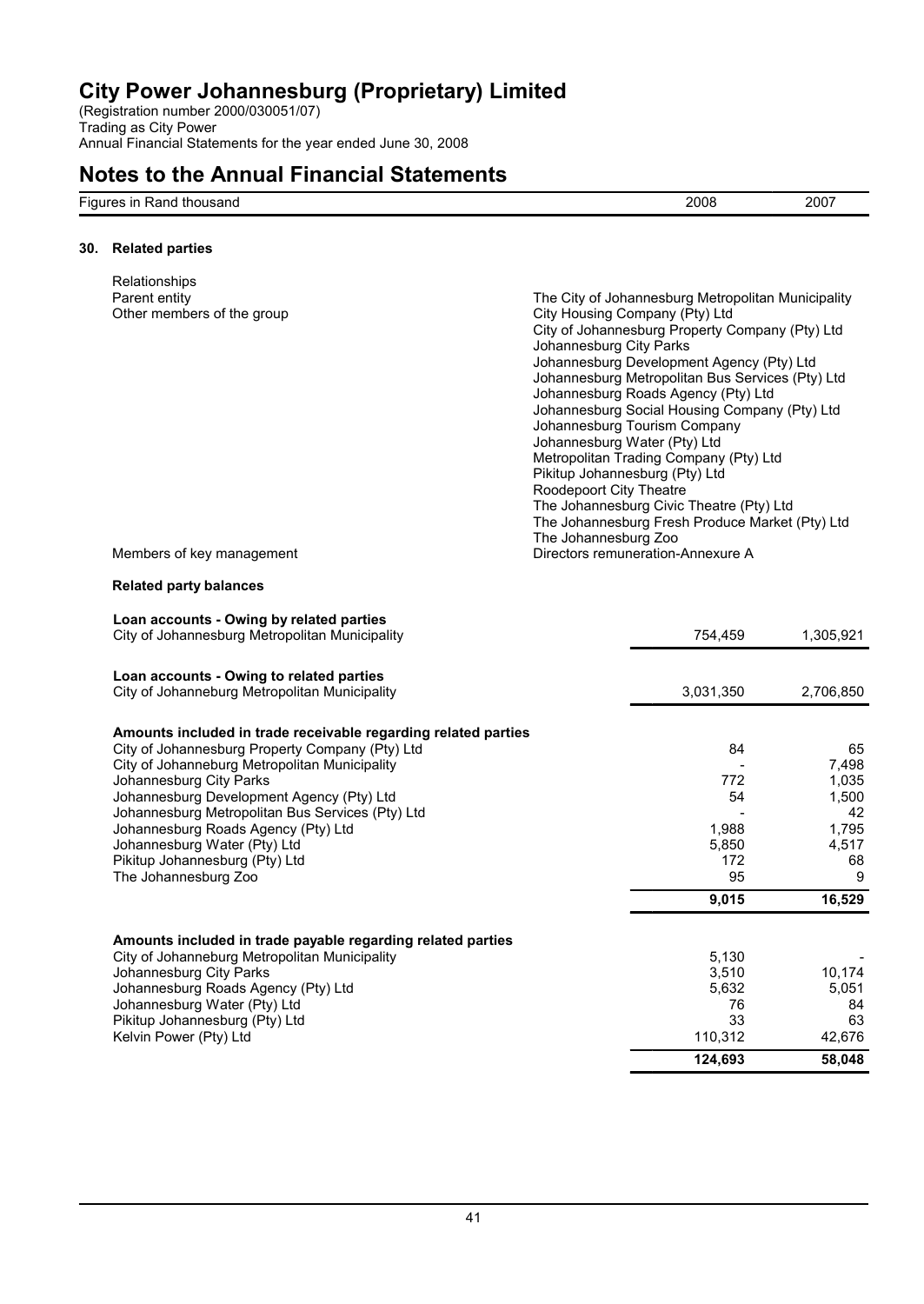(Registration number 2000/030051/07) Trading as City Power Annual Financial Statements for the year ended June 30, 2008

# **Notes to the Annual Financial Statements**

|     | Figures in Rand thousand                         | 2008       | 2007       |
|-----|--------------------------------------------------|------------|------------|
| 30. | <b>Related parties (continued)</b>               |            |            |
|     | <b>Related party transactions</b>                |            |            |
|     | Sales to related parties                         |            |            |
|     | City of Johannesburg Property Company (Pty) Ltd  |            | 1,237      |
|     | City of Johanneburg Metropolitan Municipality    |            | 30,318     |
|     | Johannesburg City Parks                          | 848        | 1,897      |
|     | Johannesburg Development Agency (Pty) Ltd        | 244        | 4,367      |
|     | Johannesburg Metropolitan Bus Services (Pty) Ltd | 1,159      | 972        |
|     | Johannesburg Roads Agency (Pty) Ltd              | 14.769     | 3.768      |
|     | Johannesburg Water (Pty) Ltd                     | 37.422     | 45,047     |
|     | Metropolitan Trading Company (Pty) Ltd           | 2,403      |            |
|     | Pikitup Johannesburg (Pty) Ltd                   | 1,060      | 1,015      |
|     | The Johannesburg Civic Theatre (Pty) Ltd         | 1,904      | 1,805      |
|     | The Johannesburg Fresh Produce Market (Pty) Ltd  | 991        | 7,848      |
|     | The Johannesburg Zoo                             | 846        | 596        |
|     |                                                  | 61,646     | 98,870     |
|     |                                                  |            |            |
|     | <b>Purchases from related parties</b>            | 49,350     | 50,129     |
|     | City of Johanneburg Metropolitan Municipality    | 12.625     |            |
|     | Johannesburg City Parks                          |            | 13,206     |
|     | Johannesburg Roads Agency (Pty) Ltd              | 7,056      | 5,888      |
|     | Johannesburg Water (Pty) Ltd                     | 513<br>485 | 852<br>457 |
|     | Pikitup Johannesburg (Pty) Ltd                   |            |            |
|     |                                                  | 70,029     | 70,532     |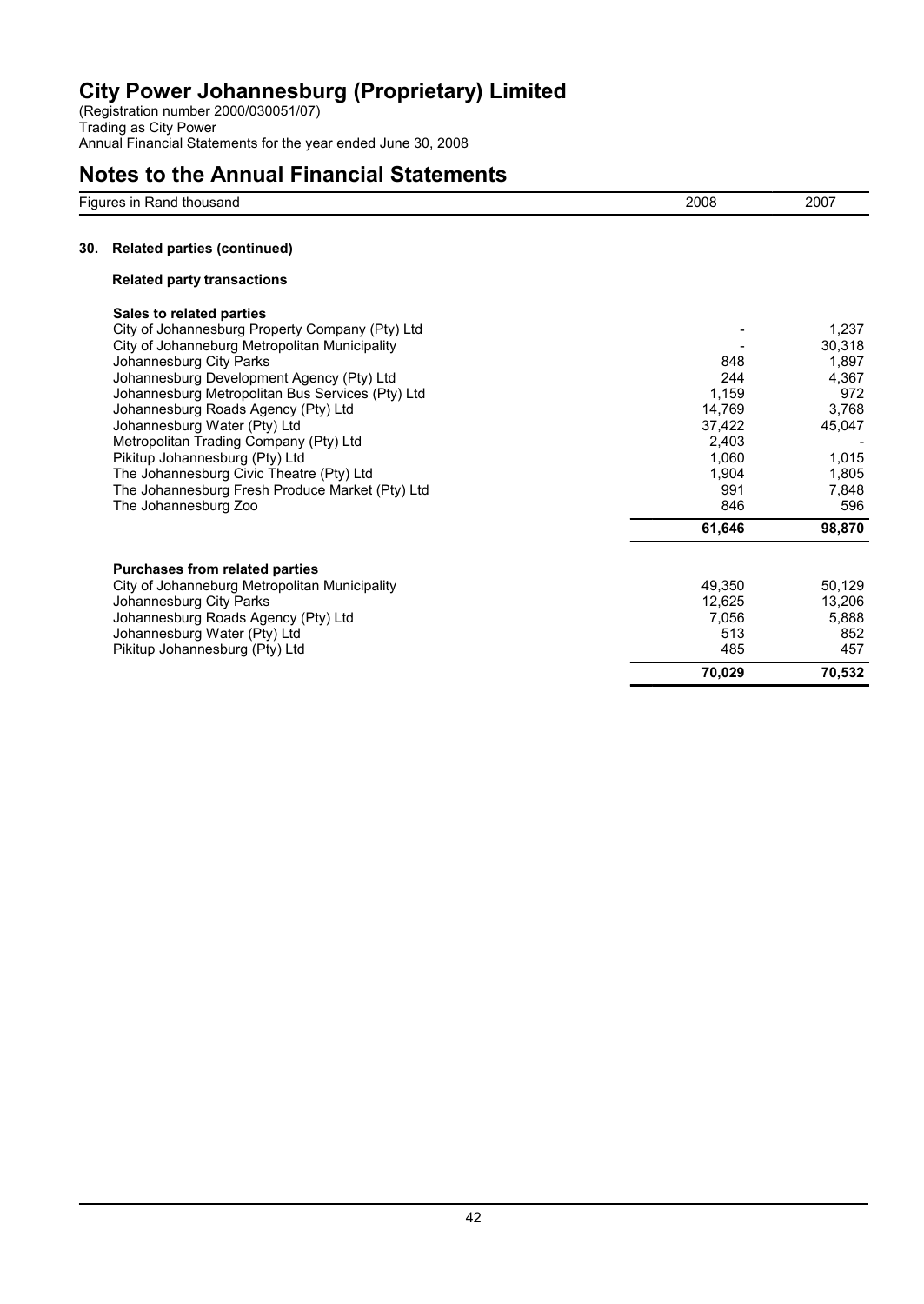(Registration number 2000/030051/07) Trading as City Power Annual Financial Statements for the year ended June 30, 2008

### **Notes to the Annual Financial Statements**

| - -<br>thousand<br>Figures<br>Rand<br><b>11</b><br>- 11 1 | 2008 | 2007<br>--- |
|-----------------------------------------------------------|------|-------------|
|                                                           |      |             |

### **31. Directors' emoluments**

Refer to Annexure A.

#### **32. Prior-year errors**

The correction of the prior-year error relates to a deffered tax liabilty that was overstated in previous years. The company had unrecognised deferred tax assets which it is entitled to raise in accordance with IAS 12 par. 35.

| <b>Statement of Financial Position</b>              |                          |           |
|-----------------------------------------------------|--------------------------|-----------|
| Accumulated surplus previously reported in 2006     |                          | 569,177   |
| Deferred taxation liability written back            | $\overline{\phantom{a}}$ | 121,317   |
| Balance of Accumulated surplus - 2006               | -                        | 690.494   |
| <b>Restated 2007</b>                                |                          |           |
| Net surplus reported in 2007                        |                          | 50,631    |
| Deferred taxation expense written back              |                          | 67,840    |
| Restated opening accumulated surplus at 1 July 2007 |                          | 808,965   |
| <b>Statement of financial performance</b><br>2007   |                          |           |
| Deferred tax liability previously reported          |                          | (189 157) |
| Deferred tax written back 2001-2006                 |                          | 121 377   |
| Deferred tax written back 2007                      |                          | 67 840    |
| Balance as at end 2007                              |                          | nil       |
| Property, plant and equipment                       |                          | (10, 147) |
| Inventory                                           |                          | 10.147    |

The write down of inventory relating to capex stock has been reclassified to property, plant and equipment where the capital value of the stock is reflected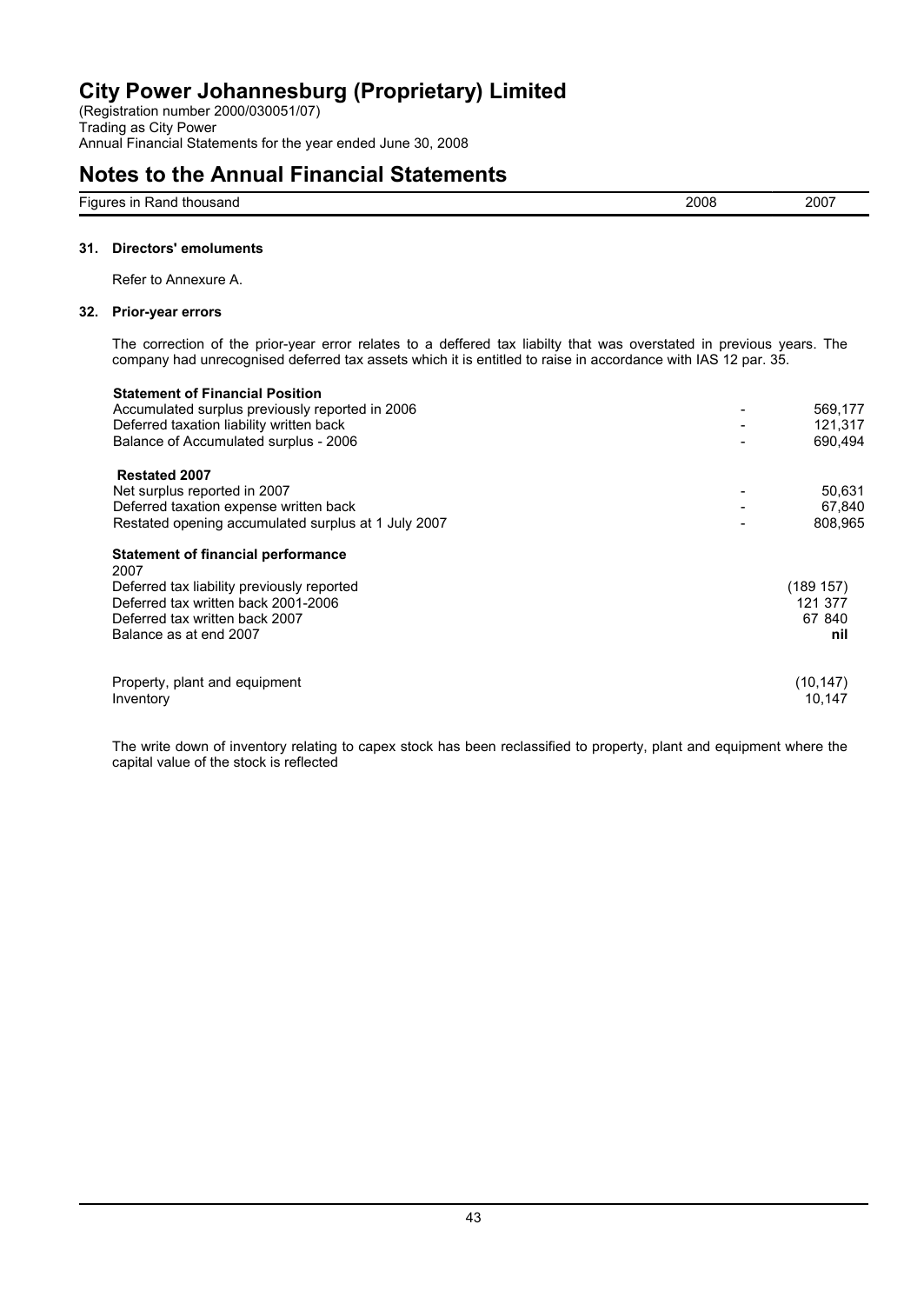(Registration number 2000/030051/07) Trading as City Power Annual Financial Statements for the year ended June 30, 2008

### **Notes to the Annual Financial Statements**

Figures in Rand thousand 2008 2007

#### **33. Risk management**

The company's activities expose it to a variety of financial risks: market risk (including currency risk, fair value interest rate risk, cash flow interest rate risk and price risk), credit risk and liquidity risk.

The company's overall risk management program focuses on the unpredictability of financial markets and seeks to minimise potential adverse effects on the company's financial performance. Risk management is carried out by a central treasury department under policies managed by the City of Johannesburg Metropolitan Municipality. The city treasury identifies, evaluates and hedges financial risks in close co-operation with the company's operating units.

#### **Liquidity risk**

The company's risk to liquidity is a result of the funds available to cover future commitments. The company manages liquidity risk through an ongoing review of future commitments and credit facilities.

Cash flow forecasts are prepared and adequate utilised borrowing facilities are monitored.The company's funding is managed by the City of Johannesburg Metropolitan Municipality. The city borrows money in the open market through the issue of bonds as and when required.

Prudent liquidity risk management implies maintaining sufficient cash and marketable securities, the availability of funding through an adequate amount of committed credit facilities and the ability to close out market positions. Due to the dynamic nature of the underlying businesses, company treasury maintains flexibility in funding by maintaining availability under committed credit lines.

The table below analyses the company's financial liabilities and net-settled derivative financial liabilities into relevant maturity groupings based on the remaining period at the statement of financial position balance sheet to the contractual maturity date. The amounts disclosed in the table are the contractual undiscounted cash flows. Balances due within 12 months equal their carrying balances as the impact of discounting is not significant.

| At June 30, 2008         | Less than 1<br>vear | Between 1 and<br>2 years | Between 2 and<br>5 years | Over 5 years |
|--------------------------|---------------------|--------------------------|--------------------------|--------------|
| <b>Borrowings</b>        | 295.214             | 335,270                  | 891.612                  | 628,026      |
| Trade and other payables | 957.105             |                          |                          |              |
| At June 30, 2007         | Less than 1         | Between 1 and            | Between 2 and            | Over 5 years |
|                          | vear                | 2 years                  | 5 years                  |              |
| <b>Borrowings</b>        | 224,010             | 295.214                  | 335,270                  | 891,612      |
| Trade and other payables | 1,017,633           |                          |                          |              |

#### **Interest rate risk**

The company has no significant interest-bearing assets, apart from the sweeping balance with the City of Johannesburg Metropolitan Municipality.

The company's interest rate risk arises from long-term borrowings. There are no borrowings issued at variable rates of interest. Borrowings issued at fixed rates are subject to fair value interest rate risk.. The company analyses its interest rate exposure on a dynamic basis. Various scenarios are simulated taking into consideration refinancing, renewal of existing positions, alternative financing and hedging. Based on these scenarios, the company calculates the impact on profit and loss of a defined interest rate shift. For each simulation, the same interest rate shift is used for all currencies.

At June 30, 2008, if interest rates on rand-redominated receivables had been 1% higher/lower with all other variables held constant, post-tax profit for the year would have been (R000's) R570 (2007: R 500) lower/higher, mainly as a result of higher/lower interest income.

### **Credit risk**

Credit risk is managed on a group basis.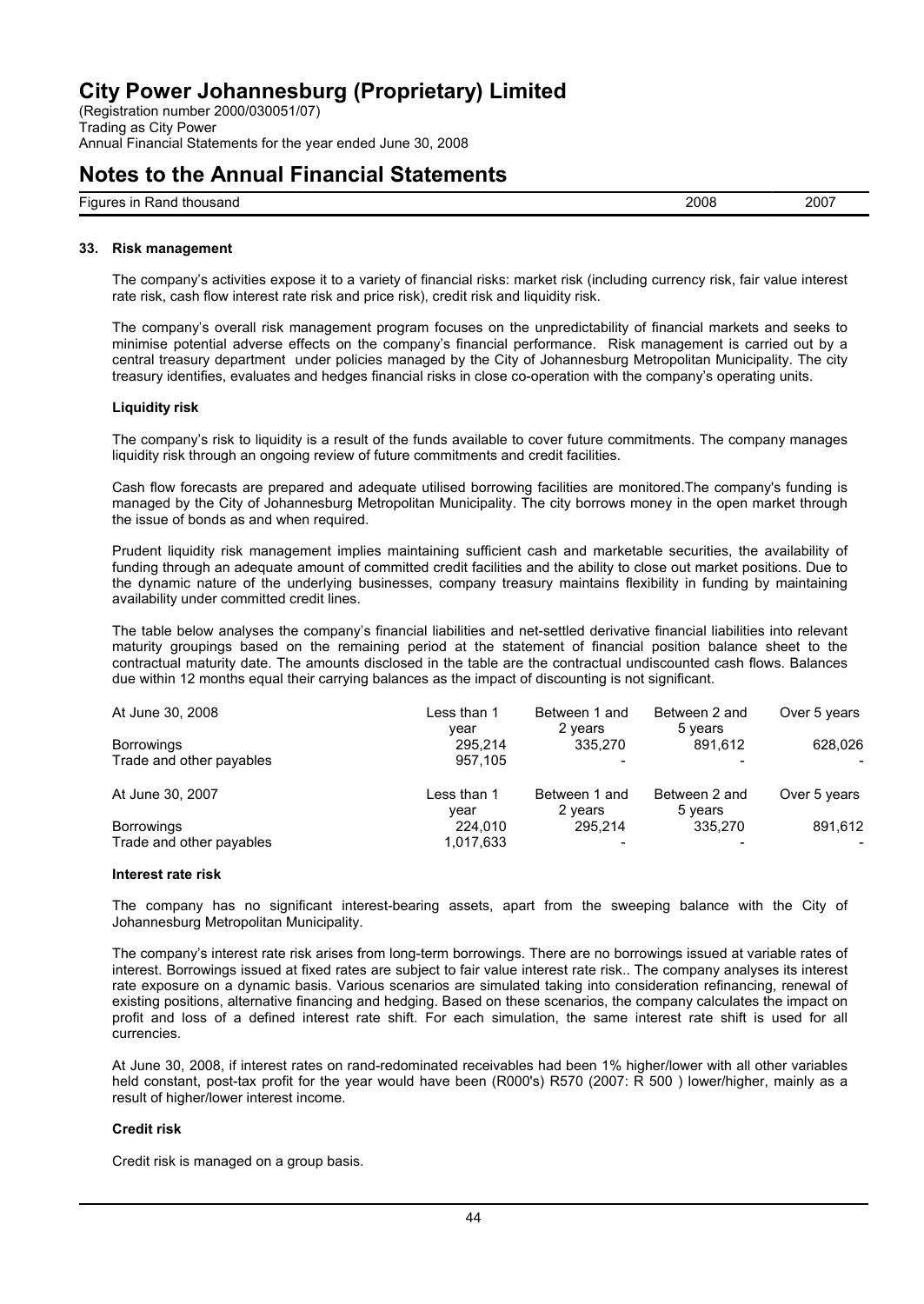(Registration number 2000/030051/07) Trading as City Power Annual Financial Statements for the year ended June 30, 2008

### **Notes to the Annual Financial Statements**

Figures in Rand thousand 2008 2007

#### **33. Risk management (continued)**

Credit risk consists mainly of trade receivables. The company's investments are managed by the City of Johannesburg through various instruments.

Trade receivables comprise a widespread customer base. Management evaluate credit risk relating to customers on an ongoing basis. If customers are independently rated, these ratings are used. Otherwise, if there is no independent rating, risk control assesses the credit quality of the customer, taking into account its financial position, past experience and other factors. Individual risk limits are set based on internal or external ratings in accordance with limits set by the board. The utilisation of credit limits is regularly monitored. Sales to retail customers are settled in cash or using major credit cards. Collateral security is obtained from all customers either in the form of cash or demand guarantee.

Financial assets exposed to credit risk at year end were as follows:

| Financial instrument        | 2008    | 2007      |
|-----------------------------|---------|-----------|
| Trade and other receivables | 717.010 | 631.301   |
| Loans to shareholders       | 748.347 | 1.305.921 |
|                             |         |           |

#### **Price risk**

The company's financial instruments are affected by the wholesale price of electricity from Eskom and coal, diesel, and oil pas-through costs from Kelvin. The effect of the price increases will only affect future transactions. The current financial instrument balances are not sensitive to future fluctuations to price increases.

#### **34. Going concern**

.

The annual financial statements have been prepared on the basis of accounting policies applicable to a going concern. This basis presumes that funds will be available to finance future operations and that the realisation of assets and settlement of liabilities, contingent obligations and commitments will occur in the ordinary course of business.

The ability of the company to continue as a going concern is dependent on a number of factors. The most significant of these is that the directors continue to procure funding for the ongoing operations for the company and that the subordination agreement referred to in these annual financial statements will remain in force for so long as it takes to restore the solvency of the company.

The shareholder will continue to subordinate a portion of the shareholder loan in terms of the sale of business agreement, until such time as a debt to equity ratio of 60:40 is exceeded by the company.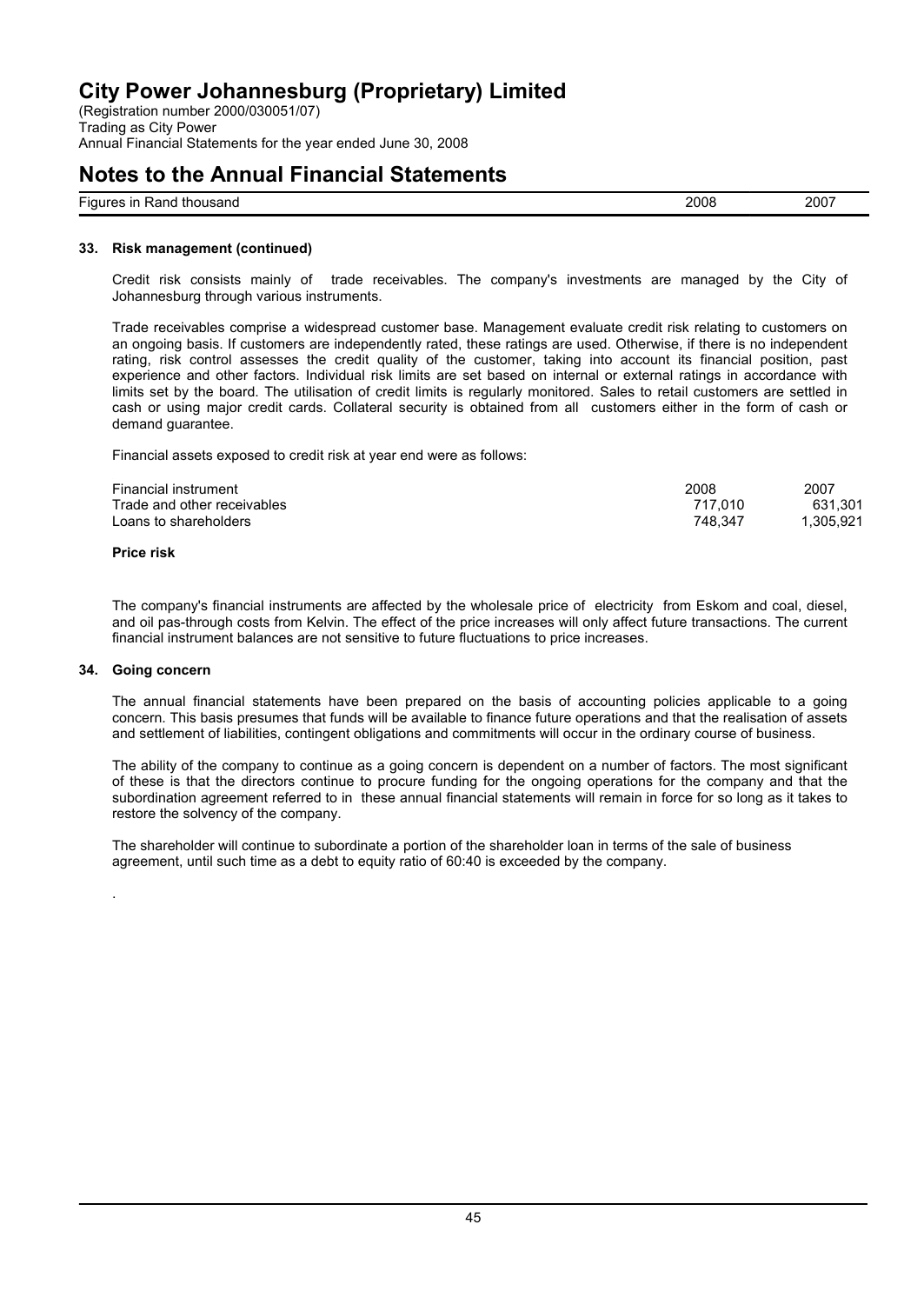(Registration number 2000/030051/07) Trading as City Power Annual Financial Statements for the year ended June 30, 2008

### **Annexure A - Director's remuneration**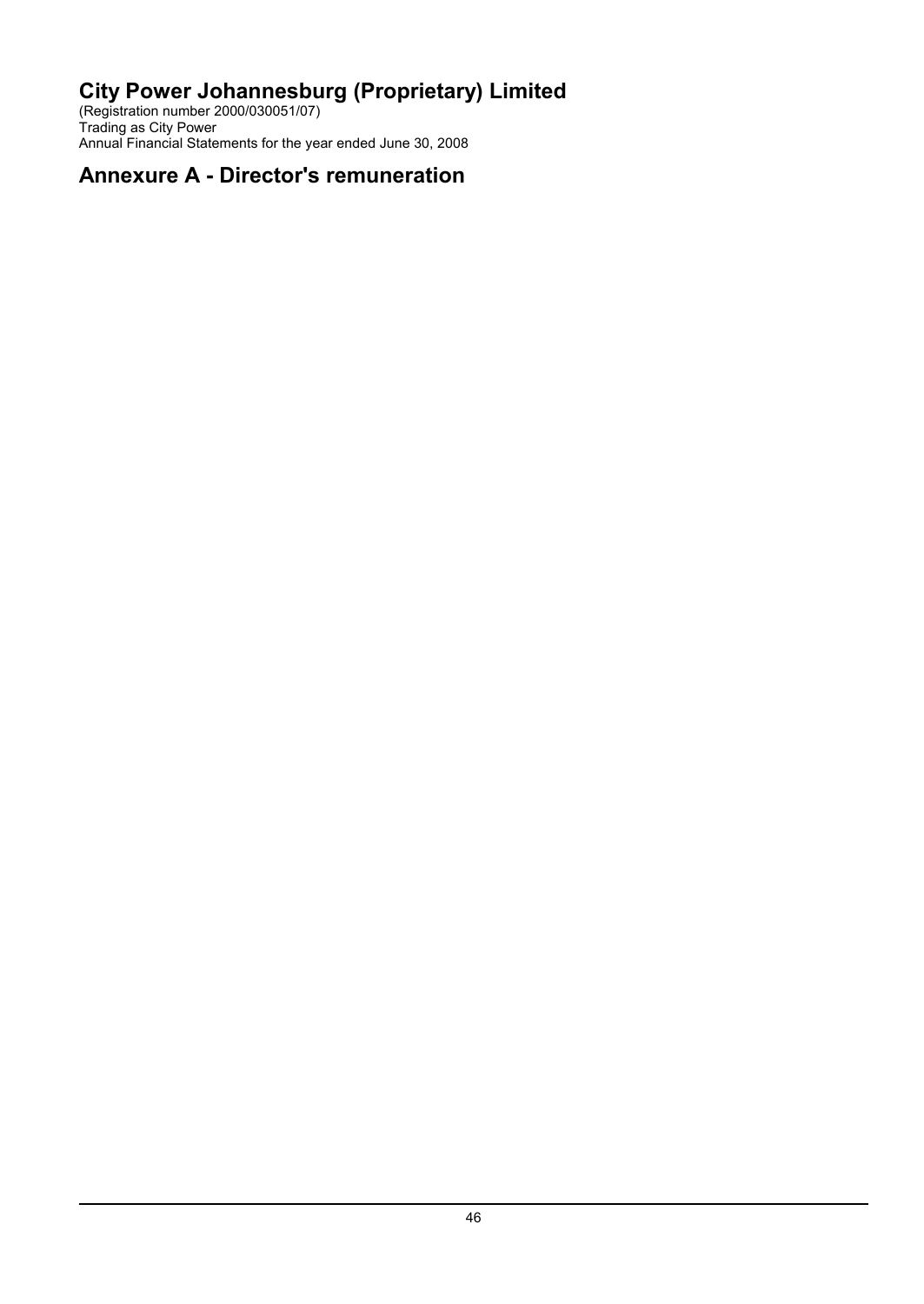(Registration number 2000/030051/07) Trading as City Power Annual Financial Statements for the year ended June 30, 2008

### **Detailed Statement of Financial Performance for the year ended June 30, 2008**

| Figures in Rand thousand                       | Note(s) | 2008        | 2007        |
|------------------------------------------------|---------|-------------|-------------|
| <b>Revenue</b>                                 |         |             |             |
| Service charges                                |         | 4,199,985   | 3,821,923   |
| <b>Cost of sales</b>                           | 20      | (2,795,652) | (2,429,349) |
| <b>Gross surplus</b>                           |         | 1,404,333   | 1,392,574   |
| Other income                                   |         |             |             |
| Fees earned                                    |         | 20,242      | 18,169      |
| Rental income                                  |         | 1,799       | 1,892       |
| Discount received                              |         | 1,358       | 6,811       |
| Recoveries                                     |         | 383         | 219         |
| Canteen revenue & vehicle cleaning             |         | 3,090       | 2,553       |
| Other income                                   |         | 54,803      | 52,638      |
| Interest received                              | 24      | 136,628     | 108,980     |
| Government grants                              |         | 9,352       | 21,013      |
|                                                |         | 227,655     | 212,275     |
| <b>Operating expenses</b>                      |         |             |             |
| Administration and management fees             |         | (24, 617)   | (15, 514)   |
| Advertising                                    |         | (14,092)    | (7, 490)    |
| Assessment rates & municipal charges           |         | (8,911)     | (8, 142)    |
| Auditors remuneration                          | 22      | (2,615)     | (3,302)     |
| <b>Bad debts</b>                               |         | (111, 770)  | (180, 885)  |
| Bank charges                                   |         | (431)       | (552)       |
| Cleaning                                       |         | (1,886)     | (359)       |
| Commission paid                                |         | (18, 552)   | (15, 138)   |
| Conferences and seminars                       |         | (3,987)     | (2,653)     |
| Licenses                                       |         |             | (4)         |
| Consulting and professional fees               |         | (32, 132)   | (29, 709)   |
| Fair value of expenses                         |         | 4,878       | 5,571       |
| Depreciation, on property, plant and equipment |         | (127, 105)  | (106, 012)  |
| Donations                                      |         | (385)       | (508)       |
| Employee costs                                 | 23      | (447, 050)  | (402, 715)  |
| Entertainment                                  |         | (3, 139)    | (2,023)     |
| Meter audits & illegal connections             |         | (11, 749)   |             |
| Basic free electricity                         |         | (19,601)    | (24, 694)   |
| Loss on disposal of fixed assets               |         | (1, 169)    | 1,794       |
| Cut off fees & final readings                  |         | (40, 199)   | (40, 308)   |
| <b>Materials</b>                               |         | (18,690)    | (10, 784)   |
| Other                                          |         | (8, 268)    | (4,649)     |
| Hostel charges                                 |         | (2, 441)    | (2, 143)    |
| Insurance                                      |         | (24,081)    | (26, 466)   |
| Lease rentals on operating lease               |         | (42, 019)   | (37, 876)   |
| Legal expenses                                 |         | (3, 847)    | (1,670)     |
| Levies                                         |         | (3,619)     | (3, 190)    |
| Magazines, books and periodicals               |         | (166)       | (225)       |
| Motor vehicle expenses                         |         | (24, 909)   | (19, 312)   |
| Petrol and oil                                 |         | (525)       | (606)       |
| Postage                                        |         | (402)       | (455)       |
| Printing and stationery                        |         | (2,974)     | (2,840)     |
| Repairs and maintenance                        |         | (196, 853)  | (110, 517)  |
| Security                                       |         | (56, 185)   | (47, 721)   |
|                                                |         |             |             |